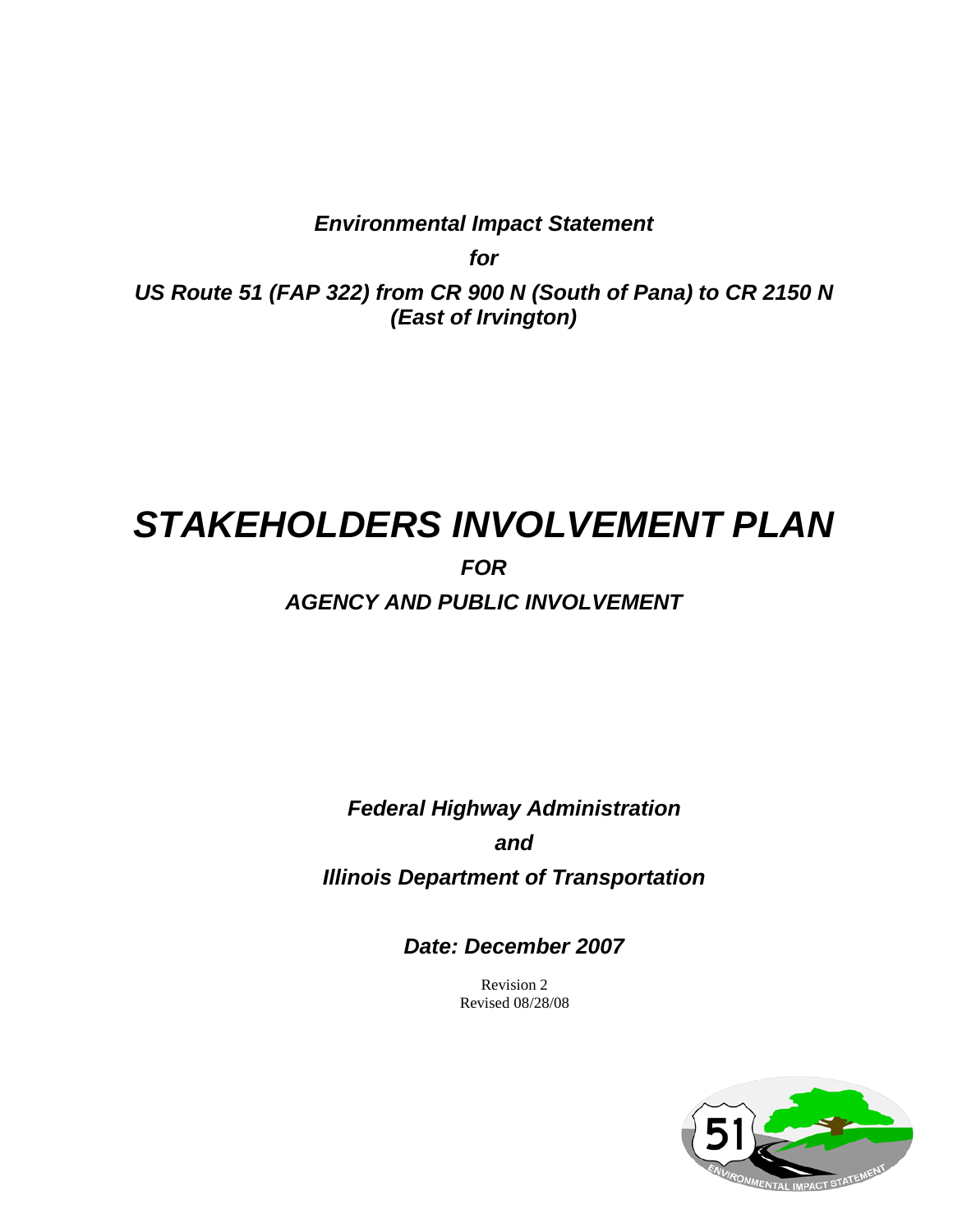## **Table of Contents**

<span id="page-1-0"></span>

| 1.0 | 1.1<br>1.2                                                                                                                                                   |  |
|-----|--------------------------------------------------------------------------------------------------------------------------------------------------------------|--|
| 2.0 |                                                                                                                                                              |  |
| 3.0 | 3.1<br>3.2<br>3.3<br>3.4<br>3.5                                                                                                                              |  |
| 4.0 | 4.1<br>4.2<br>4.3                                                                                                                                            |  |
| 5.0 |                                                                                                                                                              |  |
| 6.0 | Project Development Activities and Stakeholder Involvement  8<br>6.1<br>6.2<br>6.3<br>6.4<br>6.5<br>6.6<br>6.7<br>6.8<br>6.9<br>6.10<br>6.11<br>6.12<br>6.13 |  |
| 7.0 | 7.1<br>7.2<br>7.3<br>7.4<br>7.5<br>7.6<br>7.7                                                                                                                |  |
| 8.0 |                                                                                                                                                              |  |
| 9.0 |                                                                                                                                                              |  |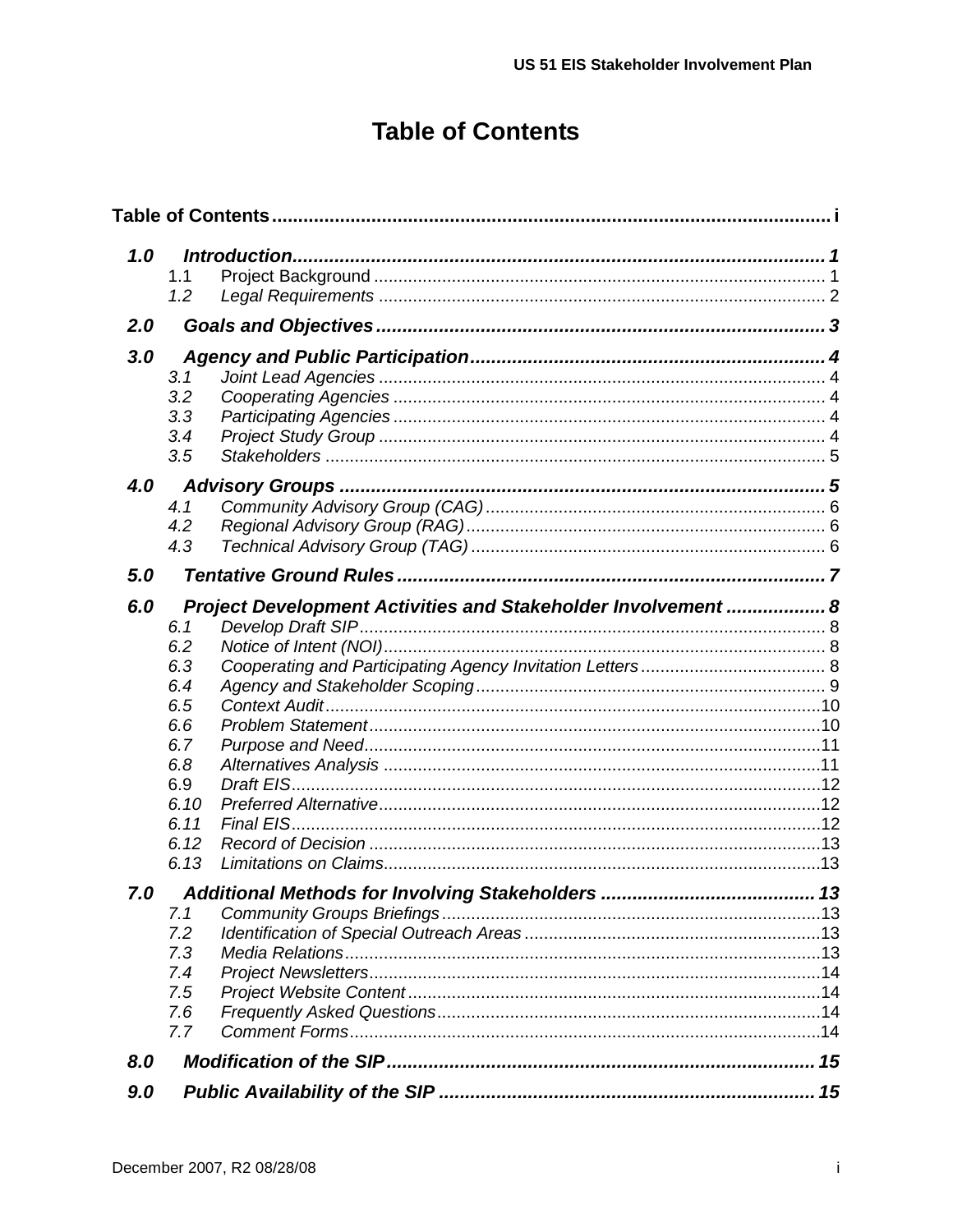| Appendix B: List of Cooperating Agencies, Roles, and Responsibilities 18 |    |
|--------------------------------------------------------------------------|----|
|                                                                          |    |
|                                                                          |    |
|                                                                          |    |
|                                                                          |    |
|                                                                          |    |
|                                                                          |    |
|                                                                          |    |
|                                                                          |    |
| Appendix J: CAG Junction City/Central City/Centralia/Wamac  30           |    |
|                                                                          |    |
|                                                                          |    |
|                                                                          |    |
| <b>Appendix N: Coordination Points, Information Requirements,</b>        |    |
|                                                                          | 34 |
|                                                                          |    |
| Appendix P: Formal Dispute Resolution Process, FHWA/FTA SAFETEA-LU       |    |
| Environmental Review Process Final Guidance, November 2006, page 40 38   |    |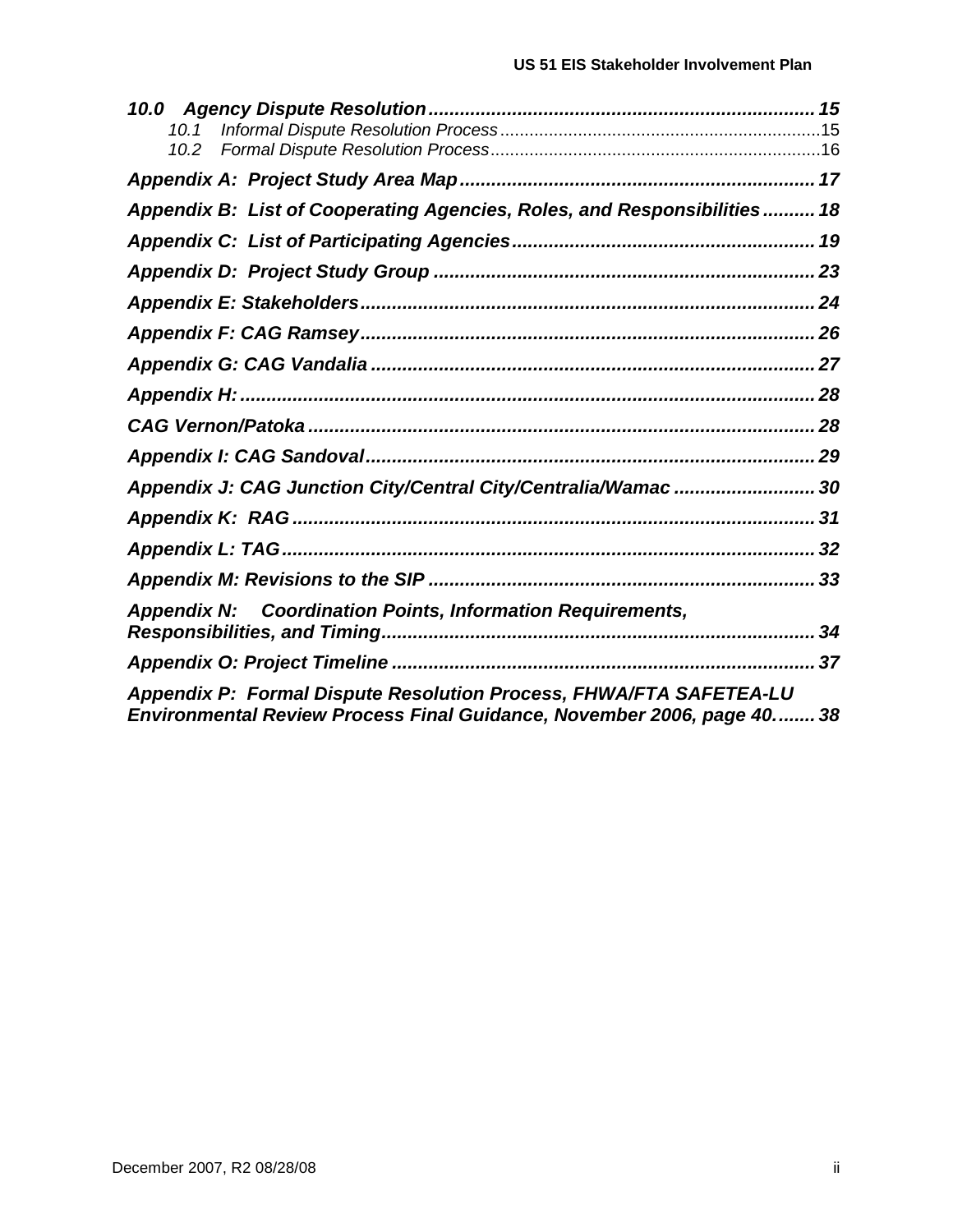### <span id="page-3-0"></span>**1.0** *Introduction*

An Environmental Impact Statement (EIS) is being prepared for U.S. Route 51 from CR 900 N (South of Pana, IL) to CR 2150 N (East of Irvington, IL) near the IL 177/US 51 interchange. This Stakeholder Involvement Plan establishes the specific minimum points throughout the project duration at which opportunities for agency and public input will be provided, the approximate step in the project schedule that the coordination will occur, the input requested, and the general periods in which the agencies and the public will be expected to provide their input. This is a working document subject to revision and updates as the project progresses.

### <span id="page-3-1"></span>**1.1 Project Background**

US 51 is a major transportation corridor that extends the length of Illinois from Rockford to Cairo. The section of US 51 south of Decatur, currently a two-lane section, has been the subject of several studies.

In 1979/1980, a study conducted along US 51 from Decatur to I-64 determined a four-lane section was not warranted. Between 1980 and 1986, economic development initiatives spurred by the "Build Illinois" program and the completion of four-lane section improvements north of Decatur prompted a delegation of State legislators, elected city officials, and community leaders to request that the Illinois Department of Transportation (IDOT) revisit the concept of four-lane improvements from Decatur to I-64. A planning study for the corridor was completed in April 1987 concluded that based on economic development and regional connectivity, constructing four lanes along US 51 from Decatur to I-64 should be pursued to completion. Since that time, thirty-five (35) of the original one-hundred (100) miles studied have been upgraded to or are programmed to be upgraded to a four-lane section. The remaining sixty-five (65) mile section is the subject of this EIS.

A need to revisit the investigation of upgrading this section of US 51 to four lanes has been prompted by increases in US 51 traffic volumes, operational issues, and State economic initiatives. The goal of this Environmental Impact Statement (EIS) is to obtain a Record of Decision (ROD) that identifies a Preferred Alternative for a transportation improvement that will address identified transportation needs.

Funding for this EIS has been earmarked as part of the 2005 transportation bill legislation, Safe, Accountable, Flexible, Efficient Transportation Equity Act: A Legacy for Users (SAFETEA-LU). The earmark provides \$2.4 million in High Priority Project funds and \$4.8 million in Transportation Improvement funds for engineering design, location and environmental studies.

The study area for this project includes the counties of Shelby, Christian, Fayette, Washington, Jefferson, Marion, and Clinton. The following communities are located in the vicinity of the US 51 study area: Pana, Oconee, Vernon, Ramsey, Vandalia, Shobonier, Patoka, Sandoval, Junction City, Central City, Centralia, Wamac and Irvington. A map of the project study area is included in Appendix A.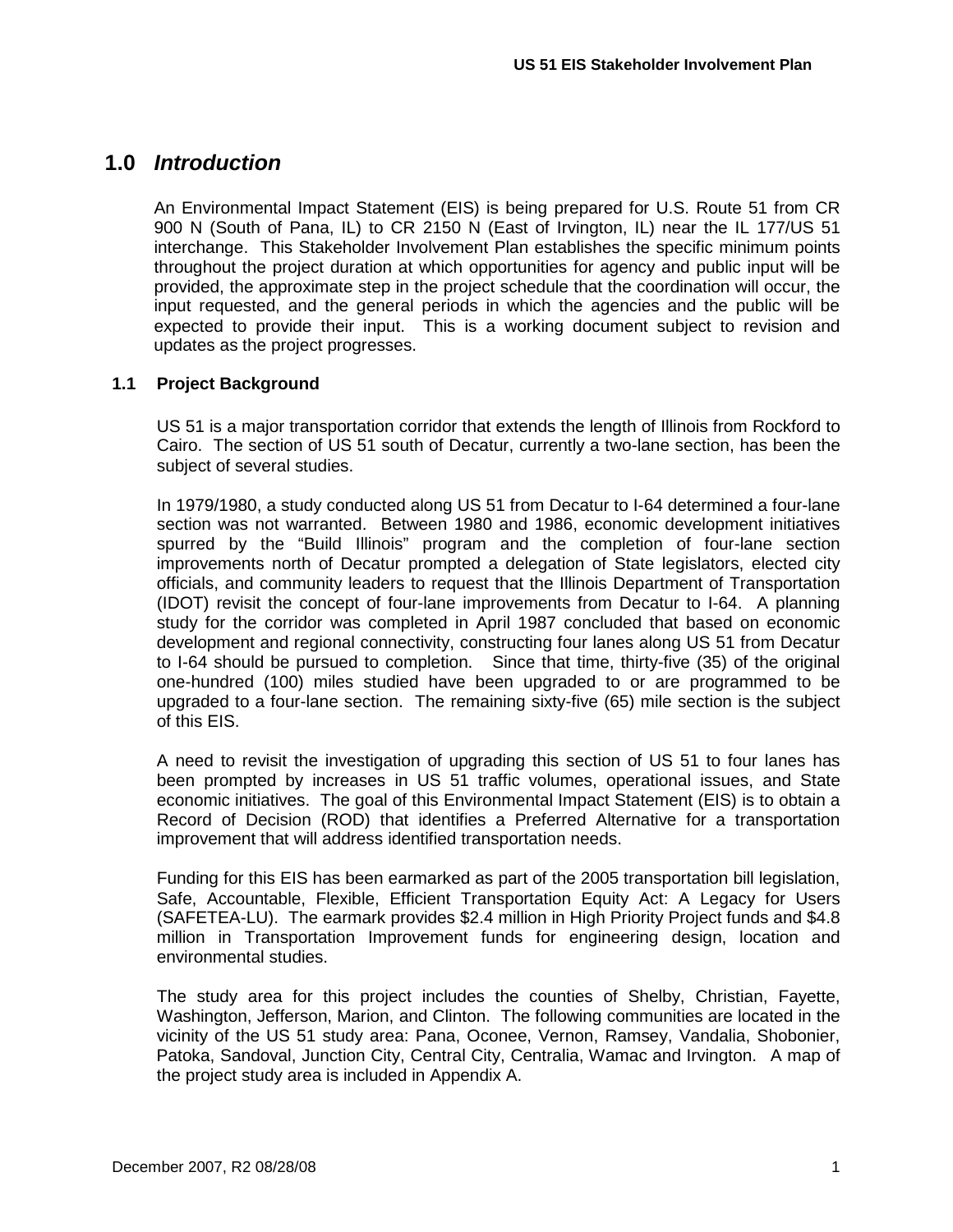### <span id="page-4-0"></span>*1.2 Legal Requirements*

The process for this project will meet State and Federal requirements meant to integrate environmental values and public interaction into transportation improvements. The requirements include the National Environmental Policy Act (NEPA), The Safe, Accountable, Flexible, Efficient Transportation Equity Act: A Legacy for Users (SAFETEA-LU), and Context Sensitive Solutions (CSS).

The Federal Highway Administration (FHWA) and the Illinois Department of Transportation (IDOT), acting as joint lead agencies on the US 51 project, developed this SIP to meet the requirements of CSS and to address the Coordination Plan requirements of 23 USC 139(g) within the context of the NEPA process.

### *1.2.1 National Environmental Policy Act*

The Federal Highway Administration (FHWA) and the Illinois Department of Transportation (IDOT) will complete an Environmental Impact Statement (EIS) for the US 51 project in order to satisfy NEPA requirements. The NEPA process requires federal agencies to integrate environmental values into their decision making processes by considering the environmental impacts of their proposed actions and reasonable alternatives to these actions. NEPA encourages coordination with the public and resource agencies throughout the project development process.

Since the mid-1990's, Illinois has had a Statewide Implementation Agreement (SIA) in place that provides for concurrent NEPA and Section 404 (Clean Water Act) processes on Federal-aid highway projects in Illinois. The purpose of the SIA is to ensure appropriate consideration of the concerns of the Signatory Agencies as early as practical in highway project development. The Signatory Agencies are the U.S. Army Corps of Engineers (USACE), the U.S. Environmental Protection Agency (USEPA), and the U.S. Fish and Wildlife Service (USFWS) and the U.S. Coast Guard (USCG). The intent is also to involve the Illinois Environmental Protection Agency, the Illinois Department of Agriculture (IDOA), and the Illinois Department of Natural Resources (IDNR) at key decision points early in project development to minimize the potential for unforeseen issues arising during the NEPA or Section 404 permitting processes.

All federally funded highway projects that require an Individual Permit from the USACE under Section 404 of the Clean Water Act are processed under the NEPA/404 SIA. The process requires Signatory Agency concurrence at three key decision points in the NEPA process: 1) project Purpose and Need, 2) Alternatives to be carried forward, and 3) the Preferred Alternative. FHWA and IDOT will seek Signatory Agency input and concurrence at these key decision points in conjunction with public and agency involvement through the CSS process, at regularly scheduled formal concurrent NEPA/404 meetings.

### *1.2.2 Safe, Accountable, Flexible, Efficient Transportation Equity Act: A Legacy for Users*

On August 10, 2005, SAFETEA-LU was passed into law which established additional requirements for the environmental review process for Federal Highway Administration (FHWA) and Federal Transit Administration (FTA) projects (Pub.L. 109-59, 119 Stat. 1144, Section 6002; codified as 23 USC §139). The environmental review process is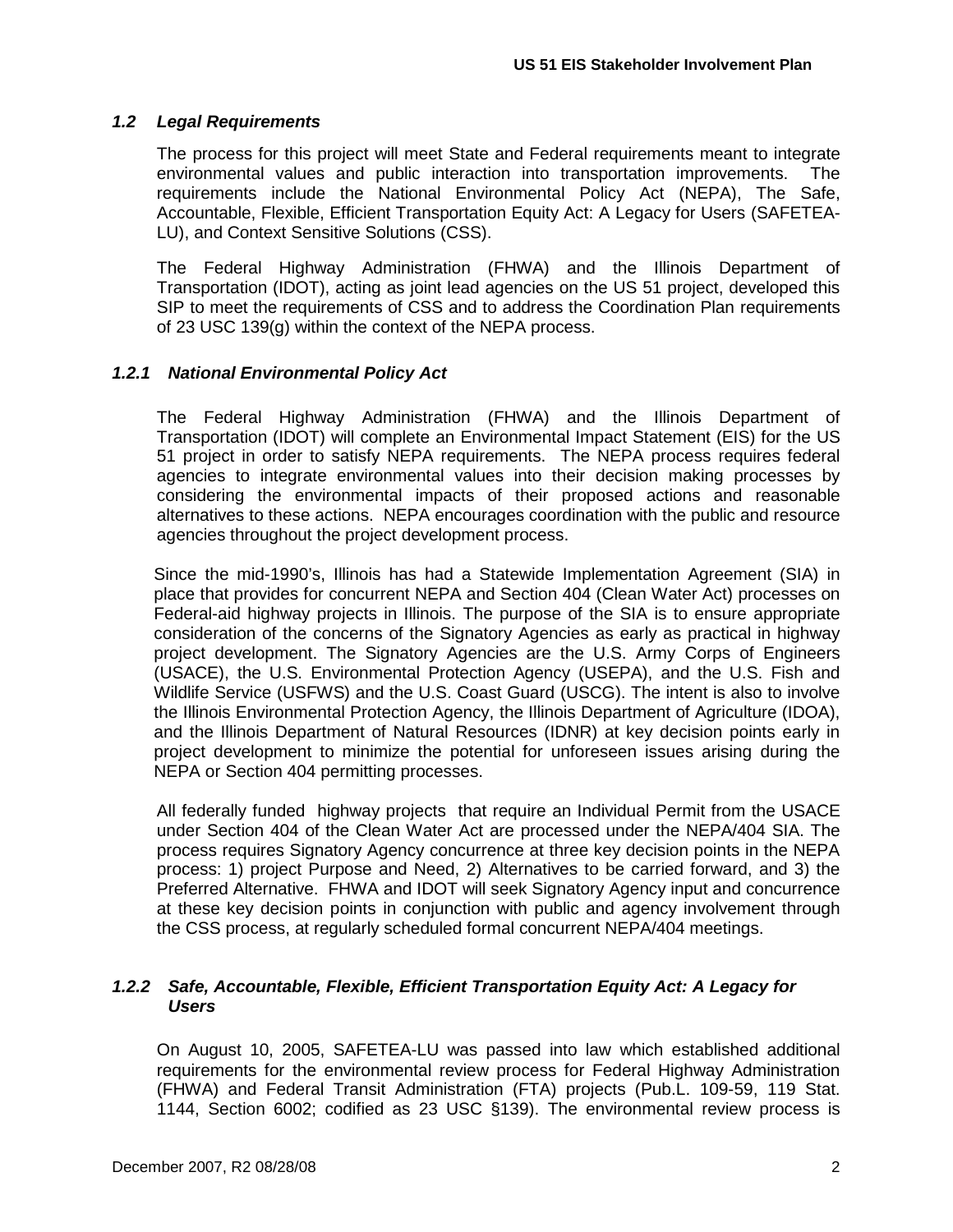defined as the project development process followed when preparing a document required under the National Environmental Policy Act (NEPA), and any other applicable federal law for environmental permit, approval, review or study required for the transportation project. The SAFETEA-LU requirements apply to all FHWA and FTA transportation projects processed as an Environmental Impact Statement (EIS), and therefore, the US 51 project is subject to these requirements. 23 USC §139(g) requires the lead agencies for these projects to develop a Coordination Plan to structure public and agency participation during the environmental review process.

### **1.2.3 Context Sensitive Solutions**

This project is being developed using the principles of CSS per the Illinois Department of Transportation Context Sensitive Solutions (CSS) policy and procedures. CSS is an interdisciplinary approach that seeks effective, multi-modal transportation solutions by working with stakeholders to develop, build and maintain cost-effective transportation facilities which fit into and reflect the project's surroundings – its "context". Through early, frequent and meaningful communication with stakeholders, and a flexible and creative approach to design, the resulting projects should improve safety and mobility for the traveling public, while seeking to preserve and enhance the scenic, economic, historic, and natural qualities of the settings through which they pass. The CSS Policy requires a Stakeholder Involvement Plan (SIP) be prepared.

The FHWA and the Illinois Department of Transportation (IDOT), acting as the joint lead agencies on US 51 (FAP 322) from CR 900 N (South of Pana) to CR 2150 N (east of Irvington) developed this SIP to meet the requirements of CSS and to address the Coordination Plan requirements of 23 USC §139(g) within the context of the NEPA process.

### <span id="page-5-0"></span>**2.0** *Goals and Objectives*

The SIP:

- Identifies the roles and responsibilities of the joint lead agencies.
- Identifies stakeholders.
- Identifies the Cooperating Agencies (CAs) and Participating Agencies (PAs) to be involved in agency coordination.
- Establishes the timing and type of coordination efforts with stakeholders, CAs, PAs and the public.
- Defines the process for Project Development Activities.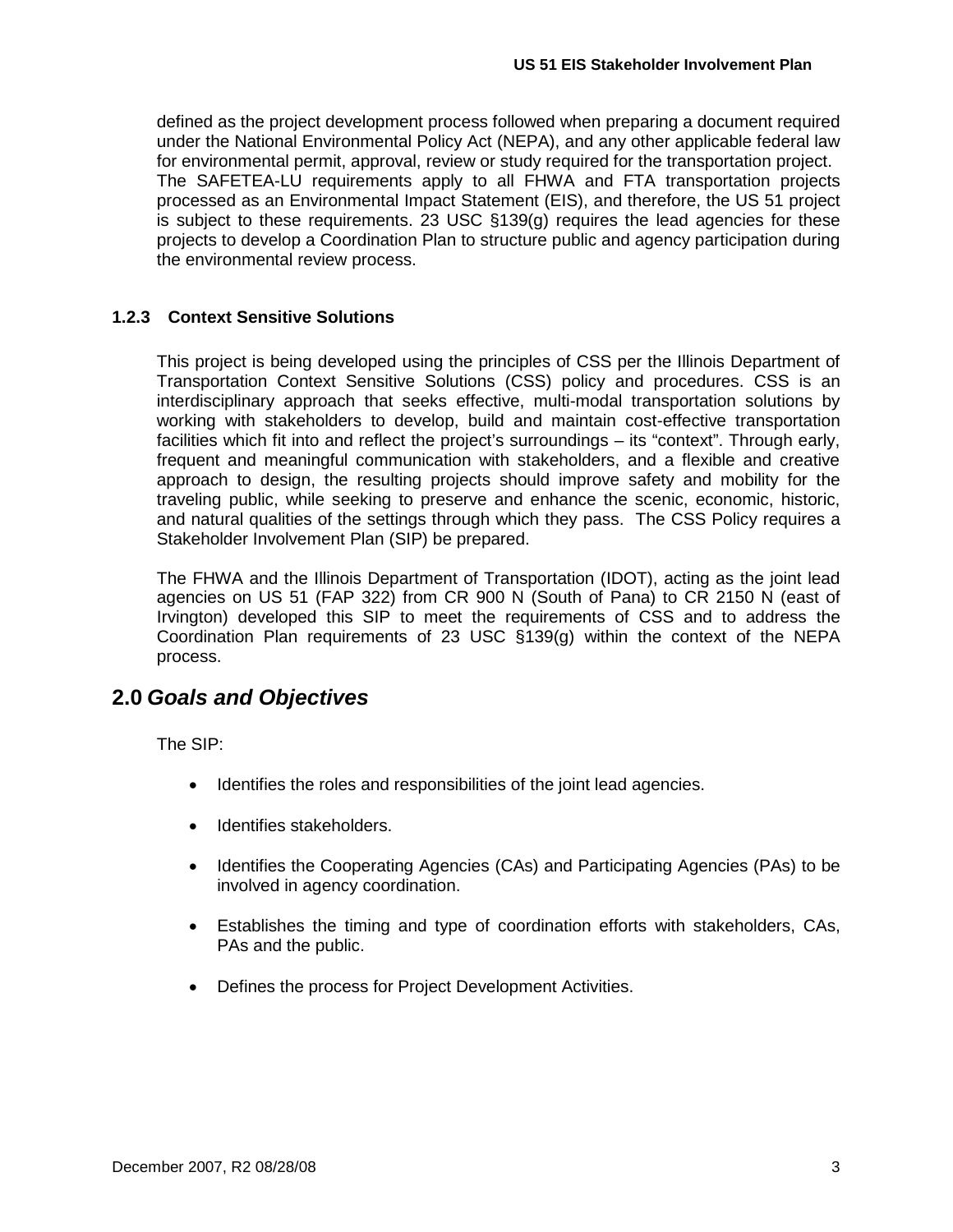### <span id="page-6-0"></span>**3.0** *Agency and Public Participation*

### <span id="page-6-1"></span>*3.1 Joint Lead Agencies*

Per SAFETEA-LU, the joint-lead agencies for this project are FHWA and IDOT. As joint lead agencies, FHWA and IDOT are responsible for managing the environmental review process and preparing the environmental document for the project.

| Agency Name            | Role                | <b>Other Project Roles</b> | <b>Responsibilities</b>                      |
|------------------------|---------------------|----------------------------|----------------------------------------------|
| Federal Highway        | Lead Federal Agency | * NEPA/404 Agency          | * Manage Environmental Review Process        |
| Administration         |                     | * PSG                      | * Prepare EIS                                |
|                        |                     |                            | * Provide opportunity for public and         |
|                        |                     |                            | participating/cooperating agency involvement |
| Illinois Department of | Joint-Lead Agency   | * NEPA/404 Agency          | * Manage Environmental Review Process        |
| Transportation         |                     | * PSG                      | * Prepare EIS                                |
|                        |                     |                            | * Provide opportunity for public and         |
|                        |                     |                            | participating/cooperating agency involvement |
|                        |                     |                            | * Collect and prepare transportation and     |
|                        |                     |                            | environmental data                           |
|                        |                     |                            | *Manage CSS Process                          |

### <span id="page-6-2"></span>*3.2 Cooperating Agencies*

Per NEPA, a cooperating agency is any Federal agency that has jurisdiction by law or special expertise with respect to any environmental impact involved in a proposed project. A State or local agency of similar qualifications or, when the effects are on lands of tribal interest, a Native American tribe, may by agreement with FHWA and IDOT be a cooperating agency. Cooperating agencies are permitted to, by request of the lead agency, assume responsibility for developing information and preparing environmental analyses for topics about which they have special expertise. Furthermore, they may adopt, without re-circulating, a lead agencies' NEPA document when, after an independent review of the document, they conclude that their comments and suggestions have been satisfied. See Appendix B for a list of Cooperating Agencies and their roles and responsibilities.

### <span id="page-6-3"></span>*3.3 Participating Agencies*

Per SAFETEA-LU, a participating agency is any Federal, state, tribal, regional, and local government agency that may have an interest in the project. By definition, all cooperating agencies listed in Appendix B will also be considered participating agencies. However, not all participating agencies will serve as cooperating agencies. A list of Participating Agencies and their roles and responsibilities can be found in Appendix C.

### <span id="page-6-4"></span>*3.4 Project Study Group*

Per IDOT's CSS procedures, IDOT has formed a Project Study Group (PSG), an interdisciplinary technical team, for developing the US 51 project. The PSG will make the ultimate project recommendations to the leadership of IDOT and FHWA. The disciplines within the PSG will depend on the context of the project. The membership of the PSG is not static and will evolve as the understanding of the project's context does.

The primary objectives of the PSG include: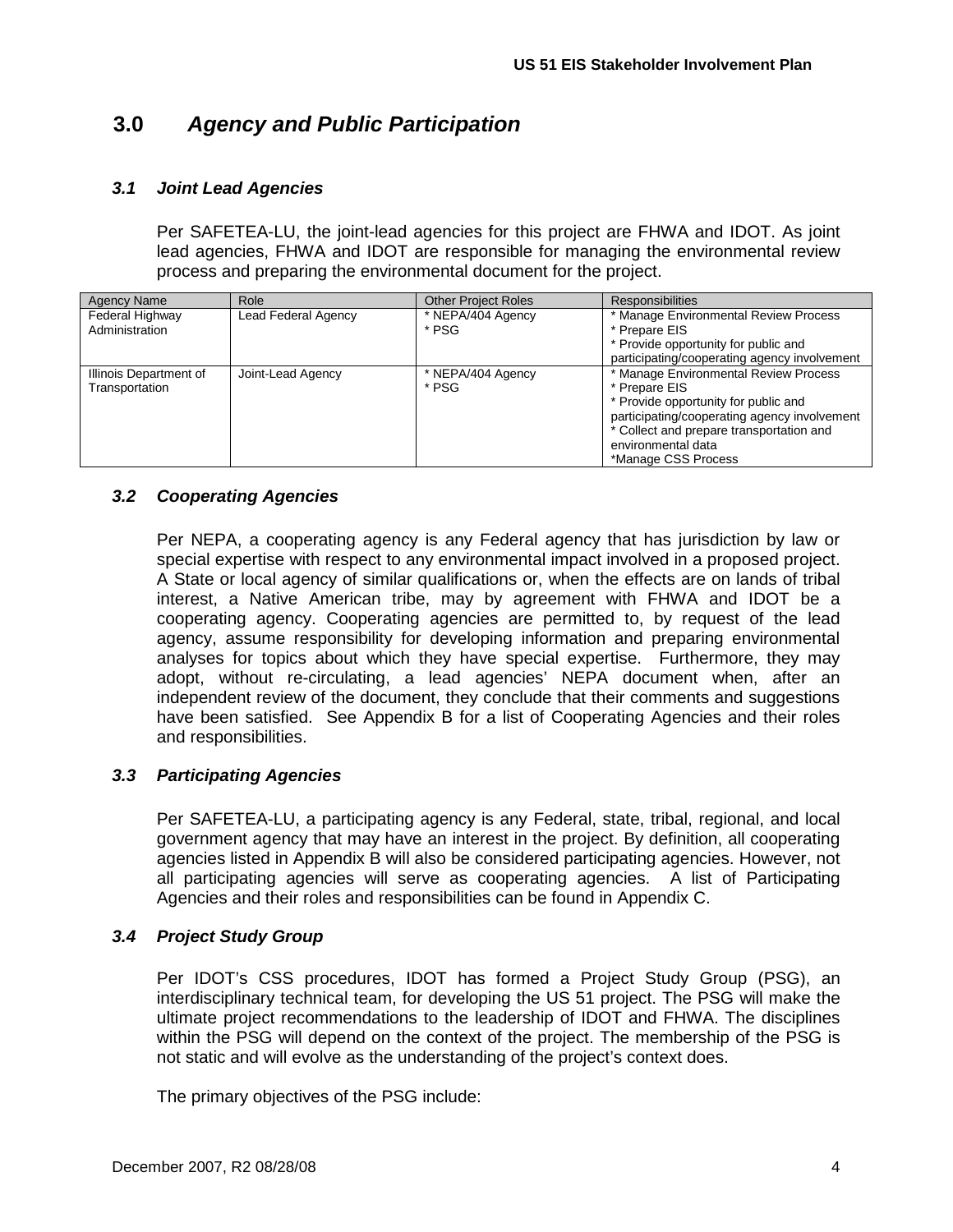- Expedite the project development process.
- Identify and resolve project development issues.
- Promote partnership with stakeholders to address identified project needs.
- Work to develop consensus among stakeholders.
- Provide project recommendations to the joint lead agencies.

Based on initial project scope and its apparent context components, the persons listed in Appendix D will form the PSG for the U.S. 51 Project.

### <span id="page-7-0"></span>*3.5 Stakeholders*

Per IDOT's CSS procedures, a stakeholder is anyone who could be affected by the project and has a stake in its outcome. This will include property owners, business owners, State and local officials, special interest groups, and motorists who utilize the facility. The role of the stakeholders is to advise the Project Study Group (PSG) and the joint lead agencies. A consensus from stakeholders is sought, but ultimately the project decisions remain the responsibility of the joint lead agencies. Consensus is defined as a majority of the stakeholders in agreement, with the minority agreeing that their input was duly considered. The PSG has identified the following as stakeholders, shown in Appendix E, for the US 51 project and may revise the list of stakeholders at any time as events warrant. The main points of contact for stakeholders are listed in the table below.

| Agency Name                                            | Name                   | Phone/Email                                     | Address                                                                    |
|--------------------------------------------------------|------------------------|-------------------------------------------------|----------------------------------------------------------------------------|
| Illinois Department of<br>Transportation<br>District 7 | <b>Sherry Phillips</b> | 217-342-8244<br>Sherry. Phillips @ illinois.gov | <b>IDOT District 7</b><br>400 West Wabash<br>Effingham, IL 62401           |
|                                                        | Matt Hirtzel           | 217-342-8246<br>Matthew.Hirtzel@illinois.gov    |                                                                            |
| US 51 Partners                                         | Jerry Payonk           | 217-373-8900<br>Jerry.payonk@clark-dietz.com    | Clark Dietz, Inc.<br>1817 S. Neil Street, Suite 100<br>Champaign, IL 61820 |

### <span id="page-7-1"></span>**4.0** *Advisory Groups*

Advisory groups are a subset of the stakeholders list. These groups focus on specific issues affecting specific parts of the community, such as business interests or neighborhood residents. If recommended by the stakeholders and determined necessary by the PSG, advisory groups may be formed for this project.

Each group will have a defined role during the study process and are essential to the CSS process. In general, the role of the advisory groups will be to provide input and advice in addition to assisting the PSG with building overall consensus as the project moves forward.

For this EIS, a two tiered approach to CSS and Advisory groups will be used. The first tier of CSS coordination addresses the US 51 Corridor as a whole, identifying and reaching concurrence on basic corridor and typical section elements for the route from north to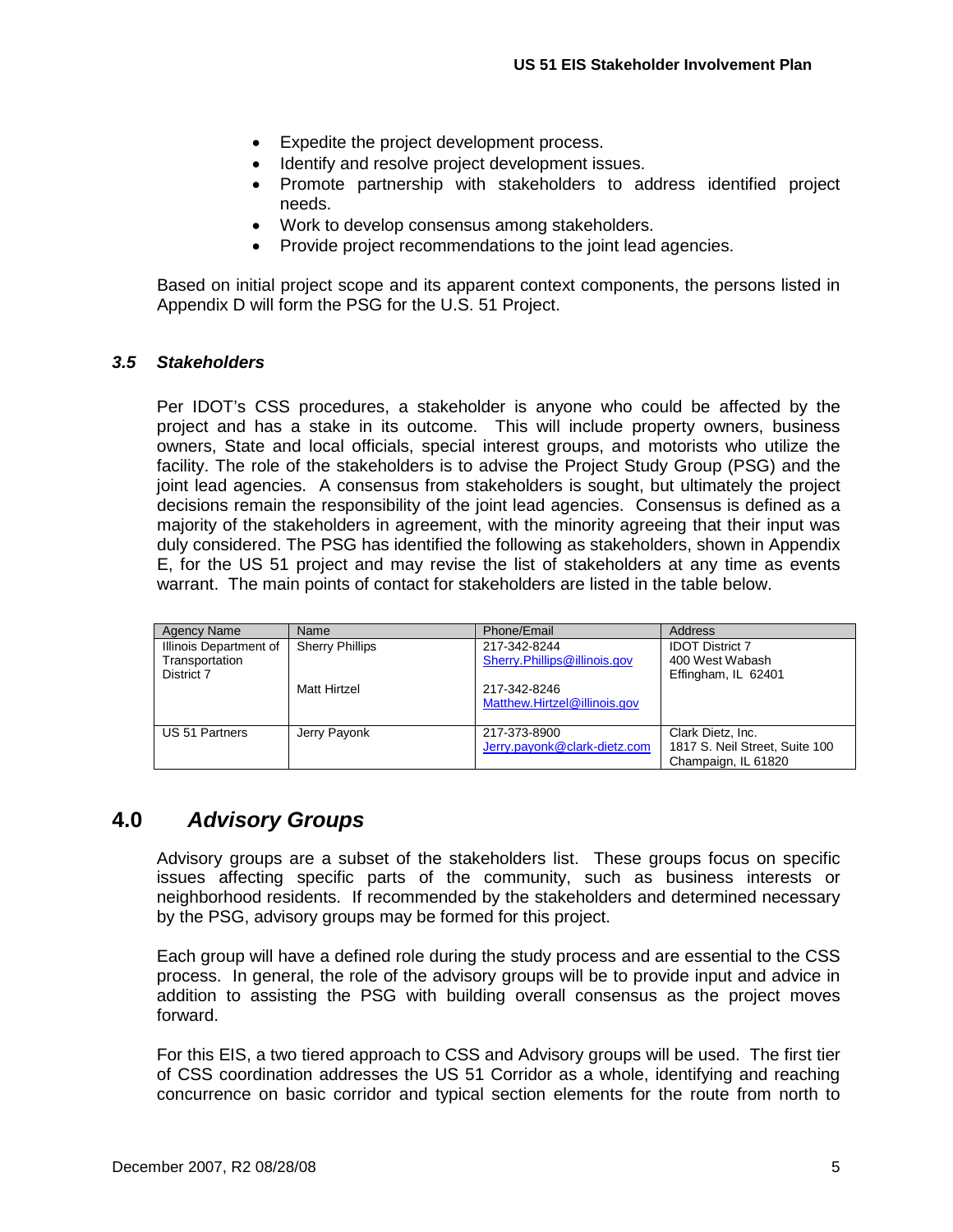south termini. The second tier of CSS coordination approaches the individual communities within the project limits, investigating specific corridor impacts to the respective community. Advisory groups may include:

### <span id="page-8-0"></span>*4.1 Community Advisory Group (CAG)*

The CAG is comprised of the individual community's stakeholders identified by the PSG, as well as those individuals or groups expressing an interest in serving on the committee. Certain agencies identified as Participating Agencies will most likely be a member of one of these CAGs. These groups will be formed for Ramsey, Vandalia, Shobonier, Vernon, Sandoval, and the Junction City/Central City/Centralia/Wamac area. CAG involvement is critical to the CSS process.

The CAGs will be working committees. Typically, CAG meetings will have a workshop format. Throughout the design and planning process the CAG members will be required to participate in a number of workshop-style exercises developed to solicit input and garner consensus from the members when managing community issues; addressing design/environmental and technical issues; as well as defining proposed design alternatives*.*

A list of CAG members will be maintained throughout this project in Appendix F through Appendix K of this SIP. As CAG groups are formed the table will be populated.

### <span id="page-8-1"></span>*4.2 Regional Advisory Group (RAG)*

The RAG is comprised of selected CAG members and stakeholders that represent the interests of the individual communities along the corridor. This group is designed to bring the interests of the multiple CAGs and communities together to achieve a consensus on the project as a whole.

A Table of RAG members and their contact information will be maintained throughout this project in Appendix L of this SIP.

### <span id="page-8-2"></span>*4.3 Technical Advisory Group (TAG)*

The TAG is a specific and structured form of an advisory group with specific interests and knowledge, e.g., aesthetics, historical, agricultural, etc. They are assembled to review specific planning and design materials and advise the PSG at key milestones, before the information is finalized. TAGs will be formed for this project as necessary.

A Table of TAG members and their contact information will be maintained throughout this project in Appendix M of this SIP.

The hierarchy of the Advisory Groups as they relate to each other and as they relate to the Project Study Group and the various agencies described in Section 3.0 is identified below,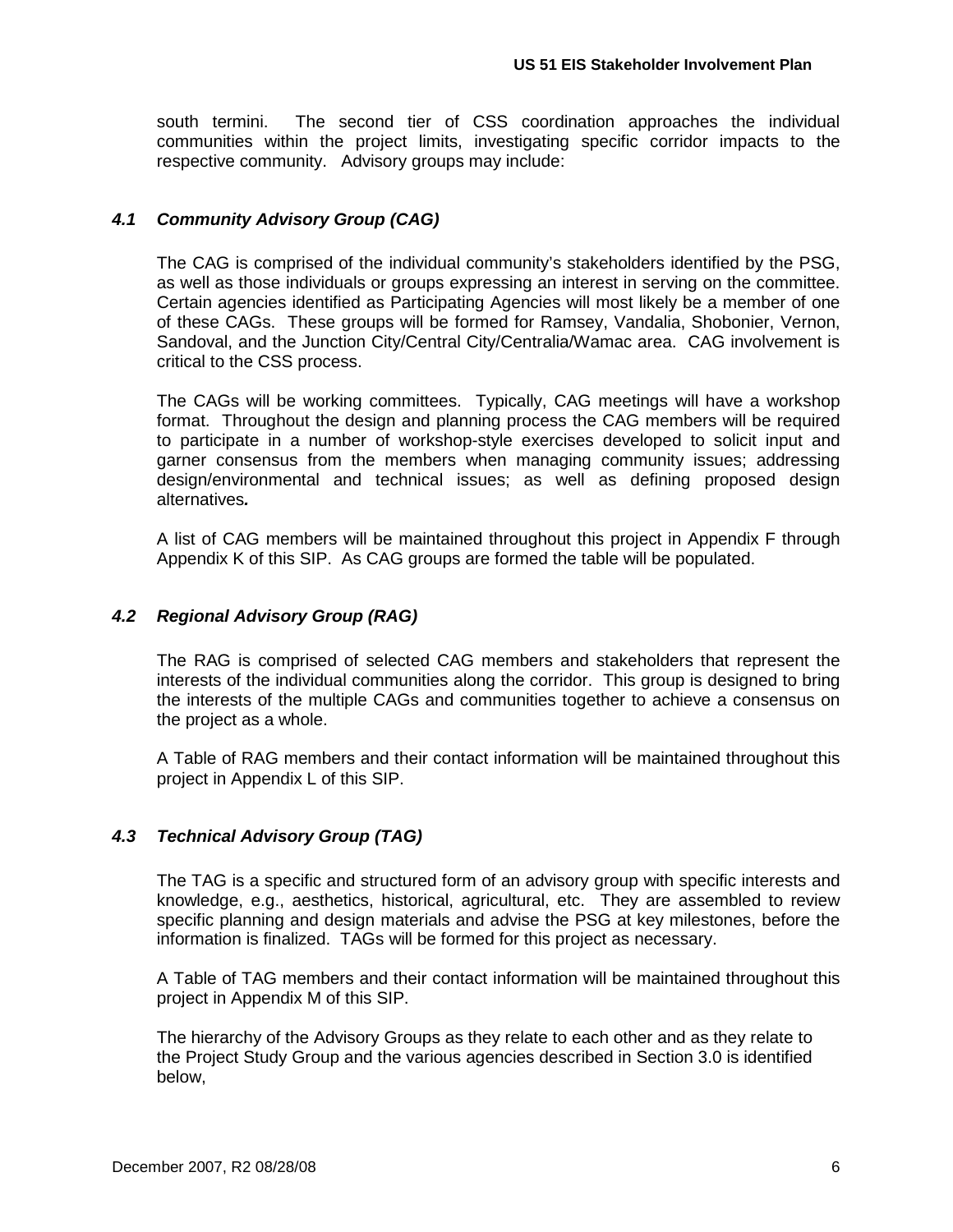

Figure 1: Agency/Advisory Group Hierarchy

### <span id="page-9-0"></span>**5.0** *Tentative Ground Rules*

All stakeholders will operate under a set of ground rules that form the basis for the respectful interaction of all parties involved in this process. These ground rules will be established tentatively with the initiation of the SIP, but must be agreed to by the stakeholders and, therefore, may be modified based on stakeholder input. The following are tentative rules:

- All input from all participants in the process is valued and considered.
- All participants will come to the process with an open mind and participate openly and honestly.
- All participants in the process will treat each other with respect and dignity.
- The project must progress at a reasonable pace based on the original project schedule.
- All decisions of the Joint Lead Agencies must be made in a clear, transparent manner and stakeholders should agree that their input was duly considered.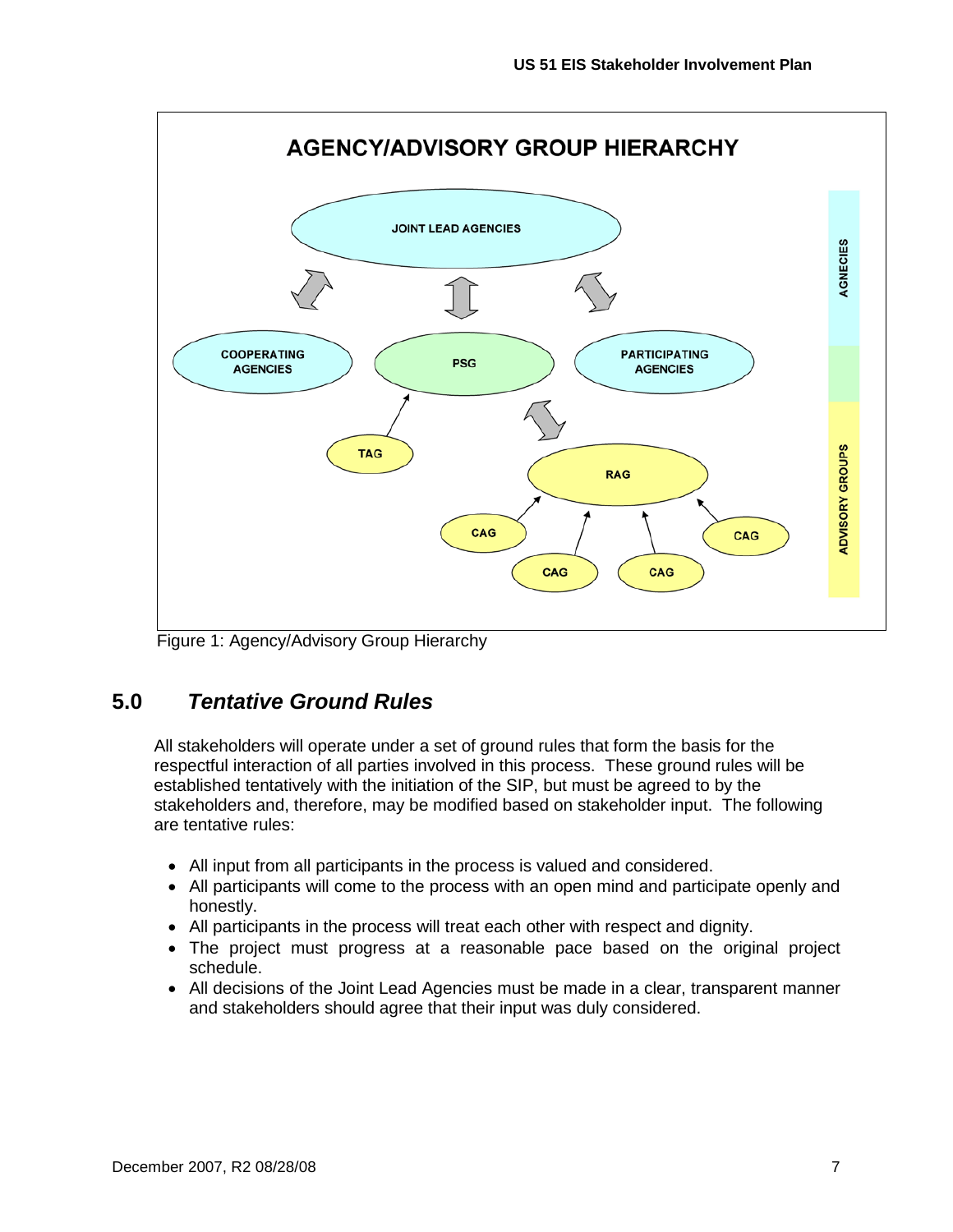### <span id="page-10-0"></span>**6.0** *Project Development Activities and Stakeholder Involvement*

The intent of the public involvement requirements of NEPA, SAFETEA-LU, and CSS is to involve the stakeholders early and often throughout the project development process. The following section details the steps that will be followed to develop the EIS and the opportunities for Stakeholder involvement. As of November 2007, the project is at the first step which is for FHWA and IDOT to jointly prepare the draft SIP.

### <span id="page-10-1"></span>*6.1 Develop Draft SIP*

The draft SIP sets the framework for how the joint lead agencies will develop the project and how the stakeholders and the public will interact with the joint lead agencies and provide input into the project. The draft SIP identifies the list of potential Stakeholders in the project, potential cooperating and participating agencies, which may change as the project advances and additional stakeholders are identified. The list of stakeholders is project advances and additional stakeholders are identified. listed in Appendix E. The key coordination points, including which agency is responsible for activities during that coordination point are identified in Appendix N.

### <span id="page-10-2"></span>*6.2 Notice of Intent (NOI)*

FHWA and IDOT will jointly prepare the NOI to prepare an Environmental Impact Statement (EIS) for this project. FHWA will ensure the NOI is published in the Federal Register.

### <span id="page-10-3"></span>*6.3 Cooperating and Participating Agency Invitation Letters*

IDOT will be responsible for sending invitation letters to all state and local agencies identified as potential participating agencies. FHWA will send invitations to Federal agencies identified as potential cooperating or participating agencies, and any non-federal agency that is identified as a potential cooperating agency. IDOT will send invitation letters to all State and local agencies identified as potential participating agencies.

IDOT and FHWA will send the invitation letters and will include information sufficient for the agencies to determine if they have any jurisdiction or authority, special expertise or interest related to the project. IDOT and FHWA will send the letters after FHWA publishes the project Notice of Intent (NOI) and after FHWA and IDOT agree on the draft SIP.

Federal agencies invited to participate will automatically be treated as participating agencies unless they submit in writing by hardcopy or email to FHWA or IDOT that they:

- 1. Have no jurisdiction or authority with respect to the project;
- 2. Have no expertise or information relevant to the project; and
- 3. Do not intend to submit comments on the project.

Non-federal agencies must respond to the invitation in writing by hardcopy or email within the specified timeframe (no more than 30 days) in order to be recognized as participating agencies. If FHWA and IDOT disagree with an invited agency declining to participate,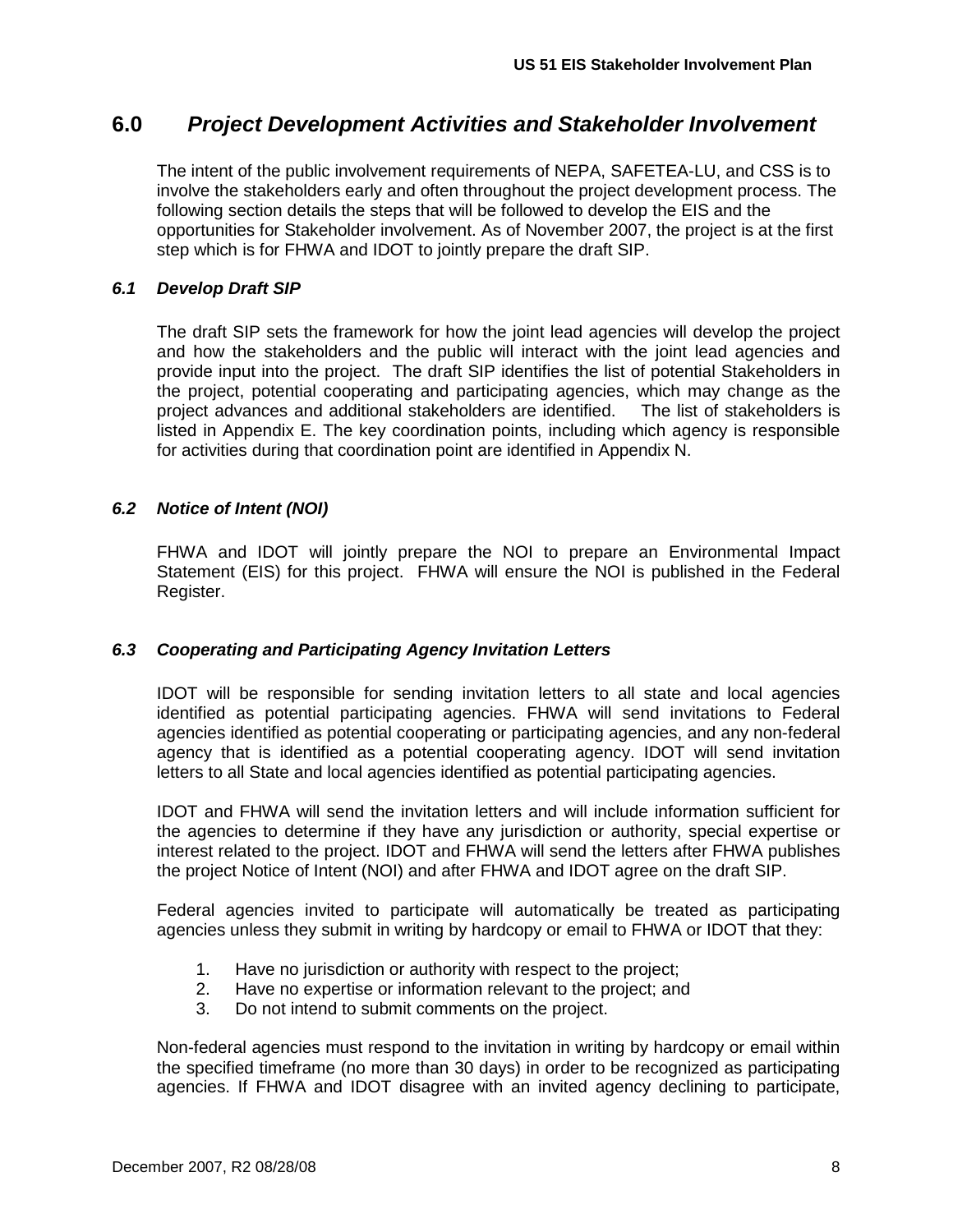FHWA and IDOT will attempt to resolve the disagreement through established dispute resolution procedures (see Section 10).

Agencies not initially invited to participate or that have declined an invitation to participate may become involved for several reasons listed below:

- an invited agency declines to participate, but the lead agencies think the invited agency has jurisdiction or authority over the project which will effect decision making
- an agency declines invitation, but new information indicates that the agency indeed has authority, jurisdiction, special expertise, or relevant project information
- an agency declines invitation and later wants to participate, then the agency should be invited to participate, but previous decisions will not be revisited
- an agency was unintentionally left out and now wants to participate, the agency should be invited and determined whether previous decisions need to be revisited and FHWA and IDOT will determine whether previouse decisions need to be revisited

Any agency that declines to be a participating agency may still comment on a project through established public involvement opportunities.

It is the responsibility of participating agencies to provide timely input throughout the environmental review process. Failure of participating agencies to raise issues in a timely manner may result in these comments not receiving the same consideration as those received at the appropriate time. FHWA and IDOT will address late comments only when doing so will not substantially disrupt the process and established timelines. If a participating agency disagrees with the methodologies FHWA and IDOT propose, they must describe a preferred alternative methodology and explain why they prefer the alternative methodology.

### <span id="page-11-0"></span>*6.4 Agency and Stakeholder Scoping*

Scoping is a formal coordination process, required by the NEPA regulations, which determines the scope of issues to be addressed and identifies the significant issues related to the proposed action. Scoping can be done by letter, phone or formal meeting. Scoping will initiate the stakeholder involvement process and involve both affected agencies and interested public. The early coordination of the scoping process melds with the principles of CSS and provides an introduction of the project to stakeholders. Agency and public scoping will be conducted concurrently.

### *6.4.1 Agency*

IDOT will conduct scoping activities with State and Federal Resource Agencies as follows: The scoping meeting that will be held with State and Federal Environmental Resource Agencies will occur at the June 2008 NEPA/404 merger meeting.

IDOT, with input from FHWA, will be responsible for developing impact assessment methodologies to be utilized in the environmental analyses for the project. IDOT will assume primary responsibility for providing the methodologies to the cooperating and participating agencies for their review and comment. FHWA and IDOT will consider the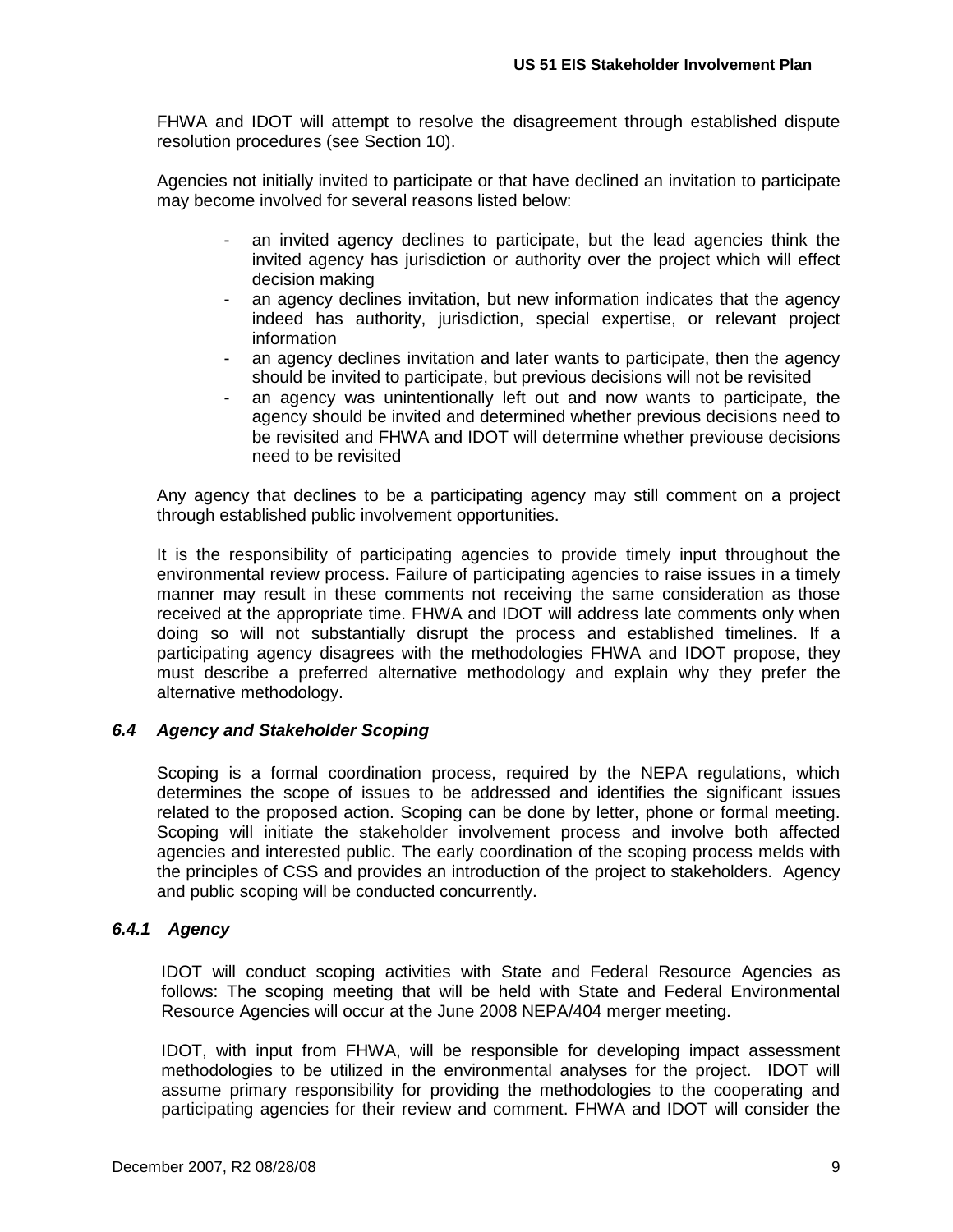input of the agencies in developing the methodologies; however, the environmental review process does not require agency consensus on the methods chosen. FHWA and IDOT will determine the level of detail for the analysis. FHWA and IDOT intend this phase of the environmental review process to occur during scoping.

### *6.4.2 Stakeholders*

IDOT will conduct Scoping activities with the general public in the form of a public information meeting held in three locations in the corridor. The three meetings will present identical information; the three locations are proposed to make it more convenient for the public to attend based on their location. The first public information meeting will introduce the project to public stakeholders and gather information on issues and concerns in the project study corridor.

IDOT will also solicit members for future involvement in the advisory groups. The content of the meeting will also describe the roles of the stakeholders in the process, discuss the ground rules of participation, provide a detailed description of the IDOT project development process. The PSG will explain how potential environmental issues will be identified and addressed during the development of the project.

IDOT will conduct scoping activities with State Legislators, Federal Legislators, City Councils, Mayors, City Managers, Economic Development Directors, Chamber of Commerce representatives, and any local, regional, statewide, or national groups with potential interest in the project as follows:

- **Meetings**: The purpose of these meetings is to share general information regarding the project and to gather input to assist in identifying and focusing on the important issues related to the project.
- **Scoping Package**: In addition to meetings, a scoping package will be sent to invited agencies. The scoping package will include an introduction to stakeholders of the CSS approach, presentation of the project timeframe and SIP for their review and comment, an explanation of advisory groups that will be formed and an explanation of their roles and responsibilities. The PSG will seek suggestions on who should be members of these advisory groups.

### <span id="page-12-0"></span>*6.5 Context Audit*

The PSG will work with the advisory groups to complete a context audit. The purpose of the context audit is to help identify various characteristics which define the context of the project. The context audit will consider not only the area's history and heritage, but environmental conditions and community goals.

#### <span id="page-12-1"></span>*6.6 Problem Statement*

Drawing on the information gathered at the Scoping meeting and the community context audit, the PSG will draft a project problem statement for presentation to and refinement by the stakeholders. The project problem statement will be a comprehensive statement of the issues that can be solved by a transportation improvement in this area. The statement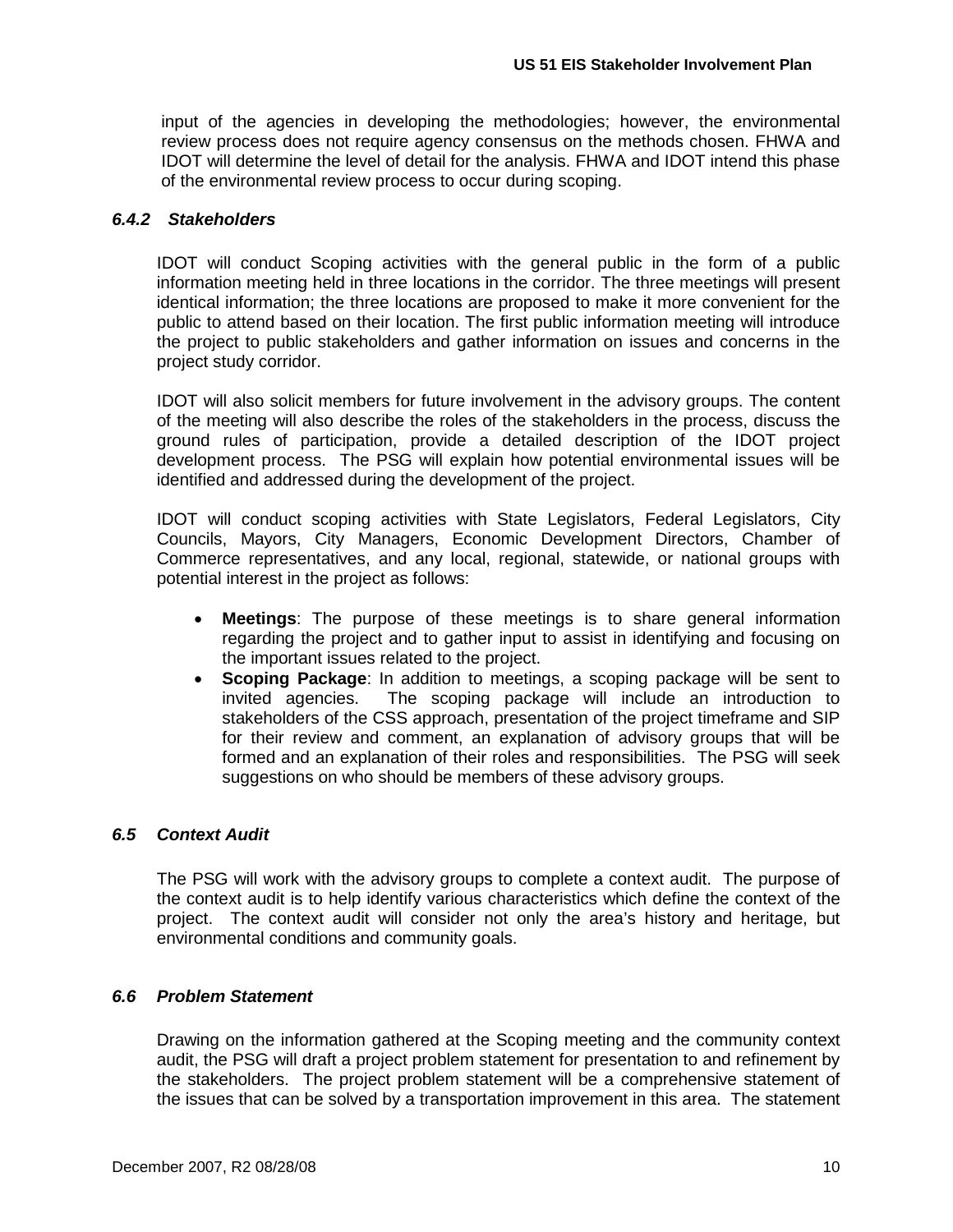must be realistic under the constraints of engineering considerations, available funding and geographic limitations. This statement must represent a consensus view.

### <span id="page-13-0"></span>*6.7 Purpose and Need*

The PSG will use the problem statement and develop a preliminary outline of the project Purpose and Need (P&N).

The PSG will take the approved outline of the P&N and develop a draft P&N statement. IDOT will provide an opportunity for the Participating Agencies and the general public to provide input into the draft Purpose and Need Statement. IDOT will provide the opportunity for input into the draft P&N statement through stakeholder briefings and public information meetings. IDOT will send the participating agencies a copy of the draft P&N statement for their review and comment. The comment period will be no more than 30 days.

The PSG will then take the input received at these meetings and make any further needed refinements to the P&N statement. If major changes are made to the P&N statement at this point, additional advisory group meetings may be required. If additional meetings are not required, the IDOT and FHWA will take the P&N statement to the next regularly scheduled Concurrent NEPA/404 process meeting for Agency concurrence on the P&N statement. Upon obtaining concurrence from the NEPA/404 merger agencies, the P&N will be considered finalized for inclusion in the EIS. Ultimately, FHWA is responsible for the final decision on the purpose and need statement.

### <span id="page-13-1"></span>*6.8 Alternatives Analysis*

Based upon the completed P&N, the PSG will work with the advisory groups to develop the reasonable range of alternatives. IDOT will provide an opportunity for the Participating Agencies and the general public to provide input into the Alternatives to be Carried Forward. A public meeting will be held to share the results of technical studies and the input received from the advisory groups. IDOT will provide all participating agencies a copy of the draft Alternatives to be Carried Forward for their review and comment. The comment period will be no more than 30-days.

The PSG will then take the input received from these efforts and make any further needed refinements to the Alternatives to be Carried Forward. If major changes are made to the Alternatives to be Carried Forward, additional advisory group meetings may be required. If additional meetings are not required, the IDOT and FHWA will take the Alternatives to be Carried Forward to the next regularly scheduled NEPA/404 concurrence meeting. Upon obtaining concurrence from the NEPA/404 merger agencies, the alternatives to be carried forward will be considered finalized for inclusion in the EIS. FHWA and IDOT will consider input of the public and agency; however, the environmental review process does not require agency and public consensus on the range of alternatives chosen. Ultimately, FHWA is responsible for the final decision on the alternatives to be carried forward.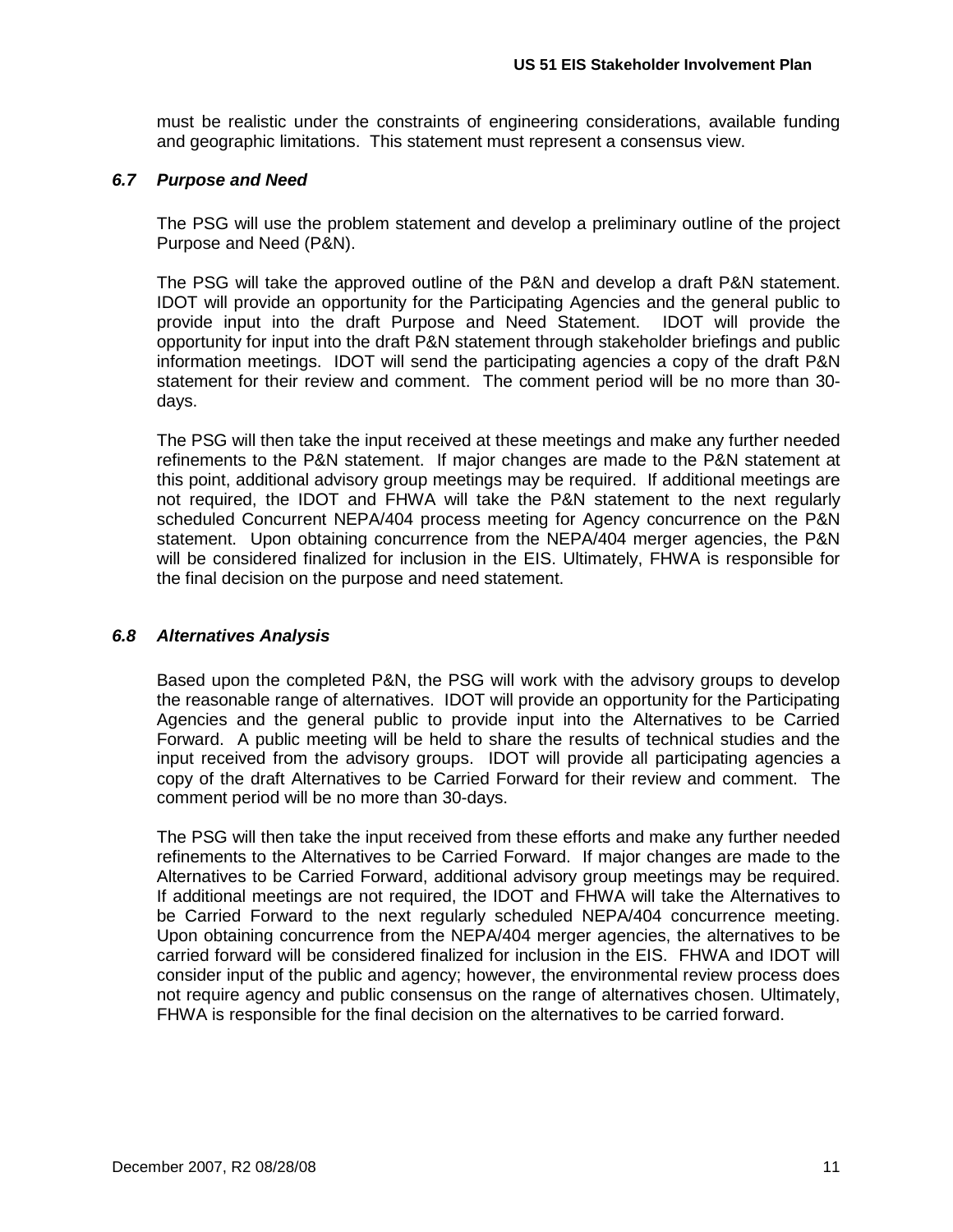### <span id="page-14-0"></span>**6.9** *Draft EIS*

IDOT will prepare the draft EIS in cooperation with FHWA. The P&N and the Alternatives Analysis will be incorporated into the draft EIS. Approval of the draft EIS lies solely with FHWA. FHWA will be responsible for ensuring the public availability notice is in the Federal Register and IDOT will be responsible for circulating the draft EIS for comments.

No sooner than 15-days after the draft EIS Notice of Availability is published in the Federal Register, IDOT will hold a public hearing. One (1) Public Hearing will be scheduled to be held in each geographic area of the project. It will be advertised in local newspapers and on the project website. Flyers advertising the Public Hearing will be mailed to organizations and individuals in the database. Comments on the draft EIS will be accepted for 45-days following the publication of the notice of availability in the Federal Register.

### <span id="page-14-1"></span>*6.10 Preferred Alternative*

Input from the Public Hearing and public comment period will be used by IDOT and FHWA to make a decision on the selection of the Preferred Alternative and preliminary mitigation measures. The PSG will present the Preferred Alternative to the advisory group to obtain consensus. The selection of the Preferred Alternative and preliminary mitigation measures will be presented at public meetings. The final Preferred Alternative will be reached by consensus from the stakeholders and the PSG.

The PSG will then take the input received at these meetings and make any further needed refinements to the Preferred Alternative. If major changes are made to the Preferred Alternative at this point, additional advisory group meetings may be required. If additional meetings are not required, the IDOT and FHWA will take the Preferred Alternative to the next regularly scheduled Concurrent NEPA/404 process meeting for Agency concurrence on the Preferred Alternative. Upon obtaining concurrence from the NEPA/404 merger agencies, the Preferred Alternative will be considered finalized for inclusion in the EIS. Ultimately FHWA and IDOT will consider public and agency input in selecting the preferred alternative; however, the environmental review process does not require agency consensus on the preferred alternative.

### <span id="page-14-2"></span>*6.11 Final EIS*

IDOT will prepare the final EIS in cooperation with FHWA. The Preferred Alternative will be identified in the final EIS. Approval of the final EIS lies solely with FHWA. FHWA will be responsible for ensuring the notice of availability is in the Federal Register and IDOT will be responsible for circulating the final EIS for the 30-day waiting period. Any comments received during the waiting period will be answered by letter or addressed in the Record or Decision.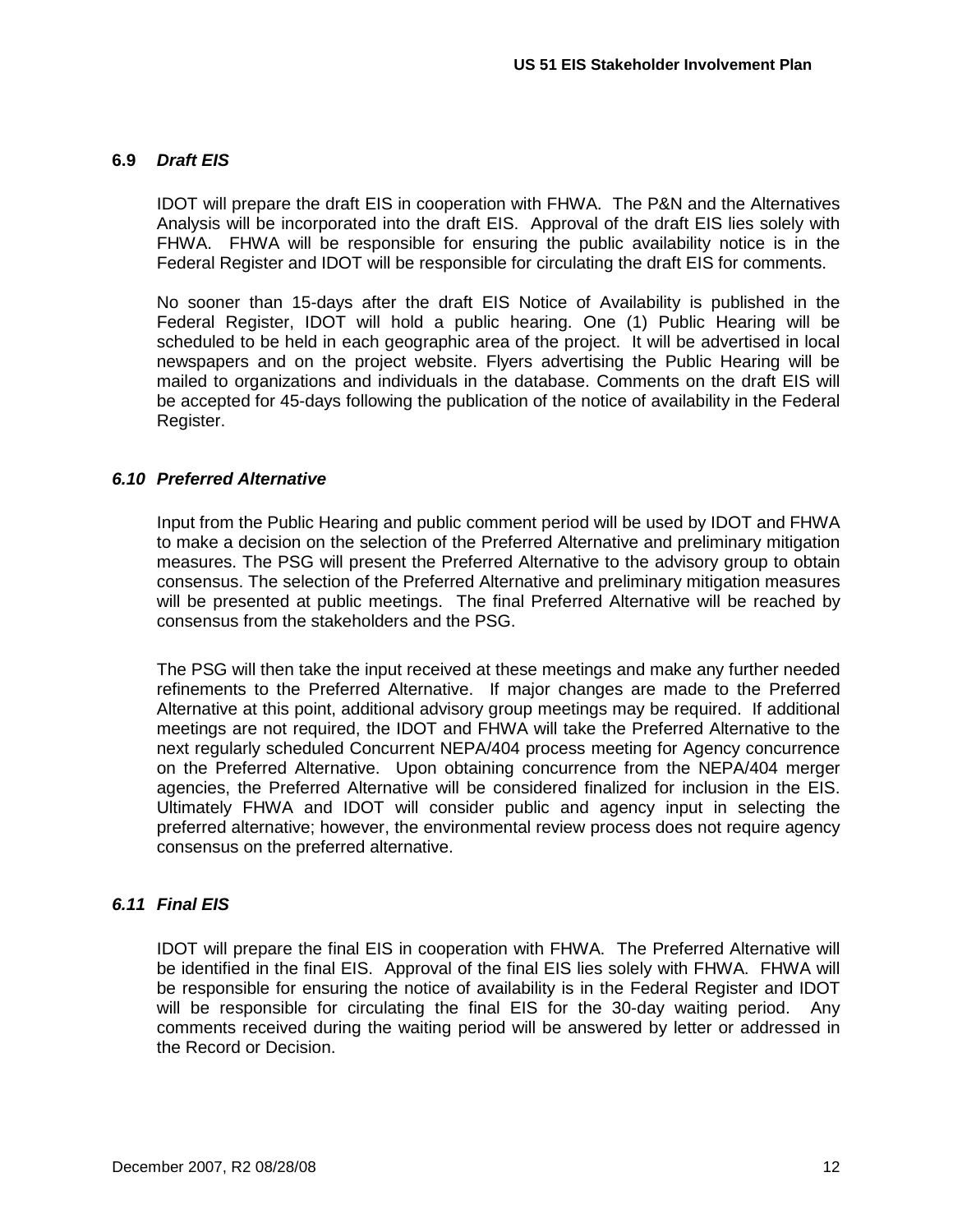### <span id="page-15-0"></span>*6.12 Record of Decision*

IDOT will prepare the Record of Decision (ROD), allow for FHWA to provide input, and revise the ROD. However, FHWA will ultimately approve the ROD and the agency assumes responsibility for its issuance.

### <span id="page-15-1"></span>*6.13 Limitations on Claims*

SAFETEA-LU Section 6002 establishes a 180-day statute of limitations (SOL) on claims against Federal agencies for certain environmental and other approval actions. The SOL established by SAFETEA-LU applies to a permit, license, or a specified approval action such as an action related to a transportation project and SOL notification is published in the Federal Register. See PART A on page 44 of the FHWA/FTA SAFETEA-LU Environmental Review Process Final Guidance (November 2006) for the FHWA Process for Implementing the Statute of Limitations. The *SAFETEA-LU Environmental Review Process Final Guidance* (November 2006) is available on the FHWA website at [www.environment.fhwa.dot.gov/strmlng/es2safetealu.asp#sec\\_6002.](http://www.environment.fhwa.dot.gov/strmlng/es2safetealu.asp#sec_6002)

### <span id="page-15-2"></span>**7.0** *Additional Methods for Involving Stakeholders*

In addition to the input opportunities identified above, additional opportunities will be afforded to stakeholders and the public throughout the development of the EIS. Those additional opportunities may include, but are not limited to the following activities:

### <span id="page-15-3"></span>*7.1 Community Groups Briefings*

Briefings with community/civic groups, business groups, or other interested groups or organizations over the course of the EIS process will be used as an opportunity to introduce the project, provide project updates, and receive public input on the project. Approximately twelve (12) community group briefings are expected to be held in the project area throughout the development of the EIS. Those meetings include presentations to the local Farm Bureau, the local Rotary, Kiwanis, or Lions Club, church groups, or town council.

### <span id="page-15-4"></span>*7.2 Identification of Special Outreach Areas*

Constituents requiring special outreach to ensure they have access to information and the opportunity to make comments, regardless of their race, religion, age, income or disability, will be identified in the project area. Identification of these populations will include using census data or information obtained from groups or organizations known to have knowledge of these populations.

### <span id="page-15-5"></span>*7.3 Media Relations*

Local newspapers, radio and television stations will be identified for use in disseminating information about the project. Notices and reminders of project meetings will be sent to these media outlets in advance of public meetings.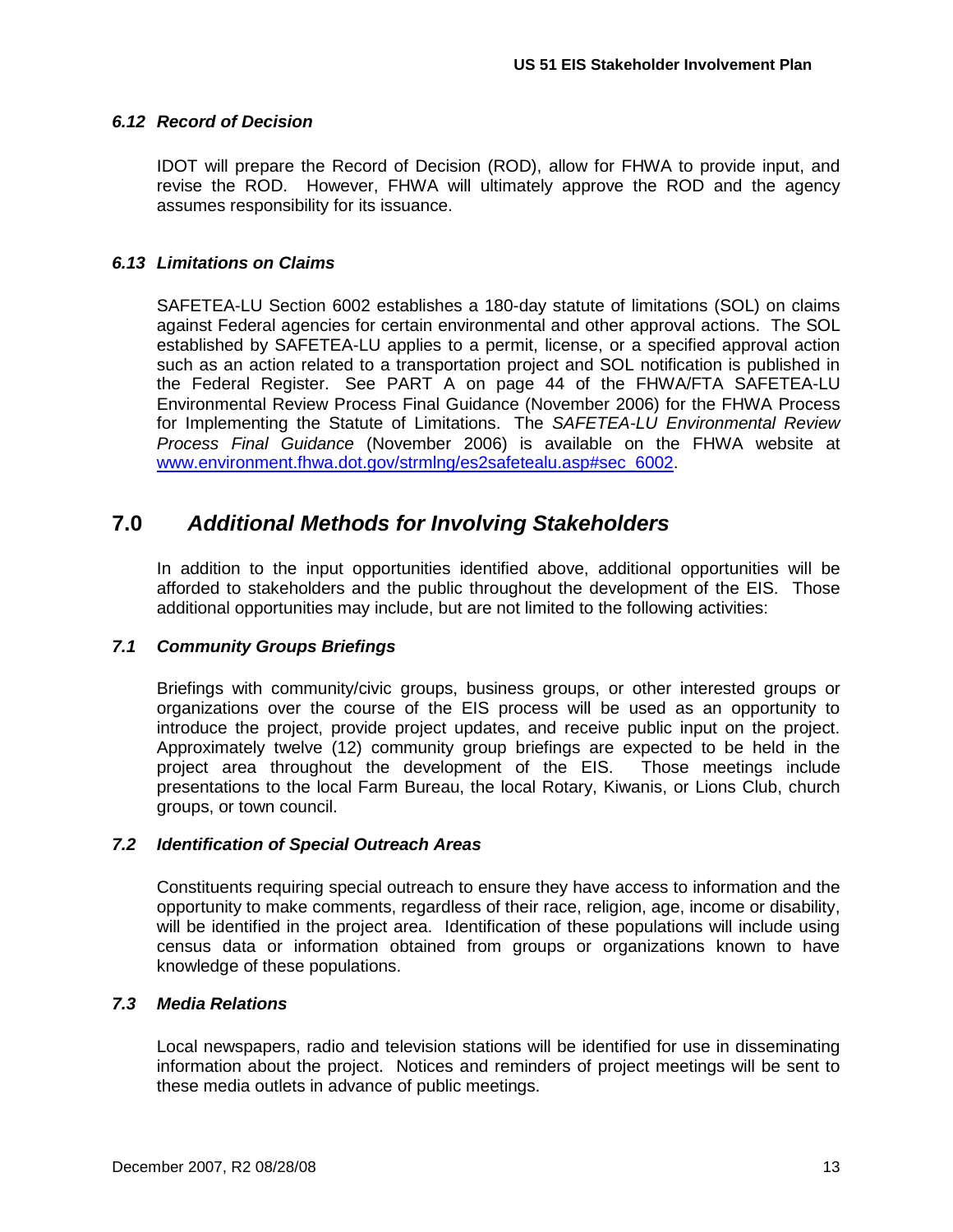### <span id="page-16-0"></span>*7.4 Project Newsletters*

Approximately six (6) project newsletters will be prepared to keep the project area residents, business and property owners, interested citizens, civic groups, schools, local agency officials, and local public officials informed of the status of the project.

### <span id="page-16-1"></span>*7.5 Project Website Content*

The website for the project will be maintained through Neighborhood America, a web service provider with extensive experience in supporting project websites for government. The website will be updated with newsletters, public meeting announcements and transcripts, and other project information as needed. Other web-tools to be used will include a public comment service for collecting comments online through the project website. The project website address is [www.US51-IDOT.com.](http://www.us51-idot.com/)

### <span id="page-16-2"></span>*7.6 Frequently Asked Questions*

To provide direct answers to some of the most frequently asked questions (FAQs) posed by the public, FAQ sheets will be prepared and will be distributed via the project website and hardcopies will be available at briefings, public meetings and other public involvement events. These questions/answers will be updated as new information becomes available.

### <span id="page-16-3"></span>*7.7 Comment Forms*

Comment forms will be provided at all public meetings and smaller group meetings to encourage participants to provide their comments on the project. The comment form will also be available on the project website.

Comments may be provided in writing or electronically. Comments will be accepted at any time during the EIS process. All comments will be reviewed and incorporated as appropriate.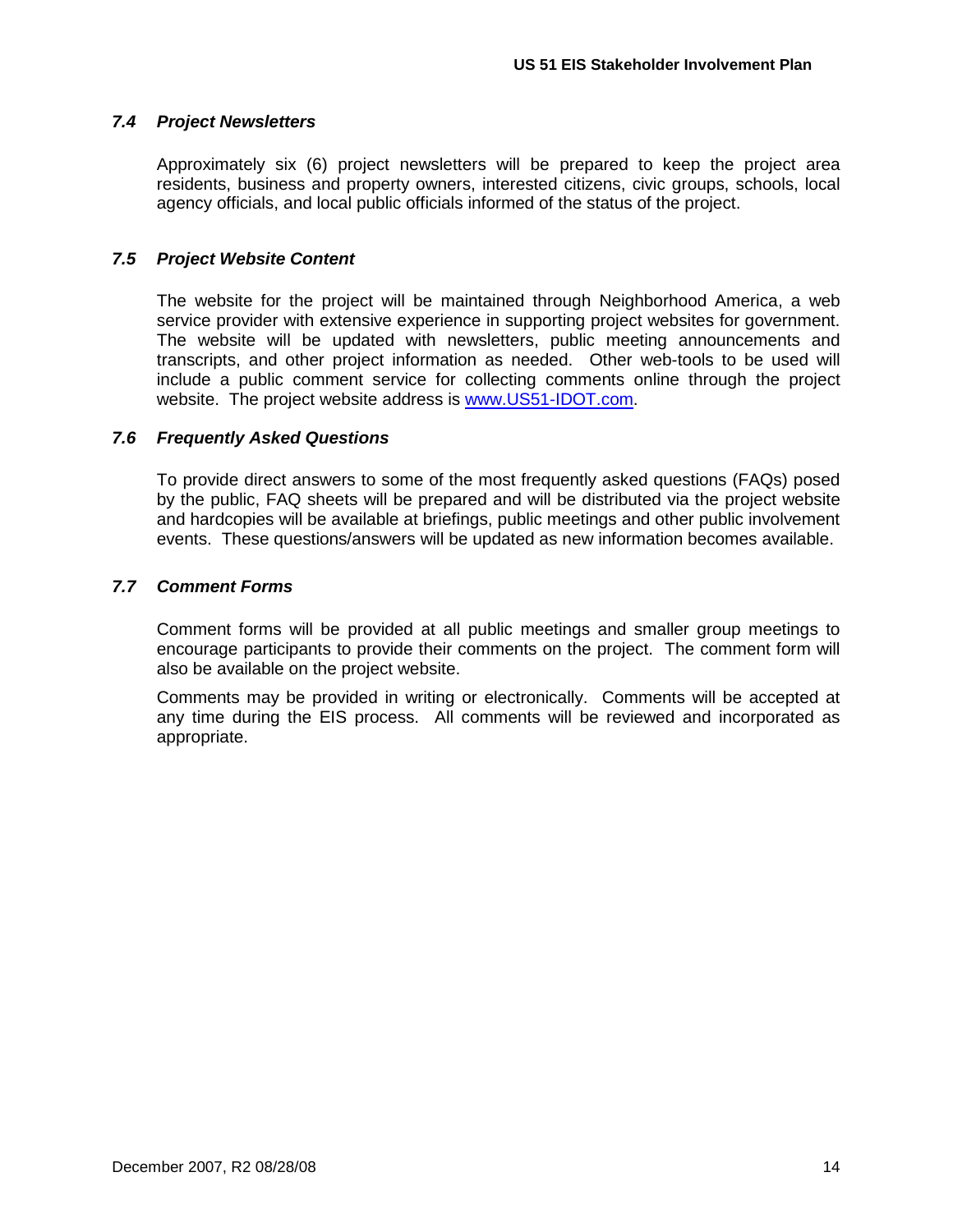### <span id="page-17-0"></span>**8.0** *Modification of the SIP*

Revisions to this SIP may be necessary. FHWA and IDOT will provide updated versions of the SIP to all stakeholders, as necessary. Agency contact information may require updating as staffing changes over time. FHWA and IDOT ask that cooperating and participating agencies provide notification if staffing and contact information changes.

FHWA and IDOT developed the timeline included in Appendix O of this SIP. Formal agency concurrence in the schedule is not required. Only FHWA and IDOT may modify the established periods in the SIP. They may lengthen the established periods only for good cause and must document the reasons for the lengthening in the administrative record. FHWA and IDOT may only shorten the established review periods in the SIP with the concurrence of affected participating and cooperating agencies. IDOT will document the cooperating agency concurrence in the administrative record.

IDOT will maintain a record of modifications to the SIP. FHWA and IDOT will make this record available to all involved agencies and the public upon request.

### <span id="page-17-1"></span>**9.0** *Public Availability of the SIP*

IDOT will make the current SIP available to the public at project meetings and on the project website. Availability and notification will follow the public involvement procedures established in the Context Sensitive Solutions Policy for Illinois and the Public Involvement Guidelines in the IDOT Bureau of Design and Environment Manual (Chapter 19 available on the IDOT website at [www.dot.state.il.us/desenv/bdemanual.html.](http://www.dot.state.il.us/desenv/bdemanual.html)

### <span id="page-17-2"></span>**10.0** *Agency Dispute Resolution*

FHWA and IDOT are committed to working with all agencies in the environmental review process to identify issues early and seek consensus on disagreements.

This section describes the overall project dispute resolution process that will be used by FHWA and IDOT as part of the project stakeholder involvement program. Additional, FHWA and IDOT will follow the existing dispute resolution process outlined as part of the NEPA/404 Merger agreement for resolving issues with signatory agencies.

FHWA and IDOT are committed to building stakeholder consensus for project decisions. However, if an impasse has been reached after making good-faith efforts to address unresolved concerns, FHWA and IDOT may proceed to the next stage of project development without reaching consensus. FHWA and IDOT will notify agencies of their decision and a proposed course of action. FHWA and IDOT may propose using an informal or formal dispute resolution process as described below.

### <span id="page-17-3"></span>*10.1 Informal Dispute Resolution Process*

In the case of an unresolved dispute between the agencies, FHWA and IDOT will notify all agencies of their decision and proposed course of action. The decision to move an action forward without consensus does not eliminate an agency's statutory or regulatory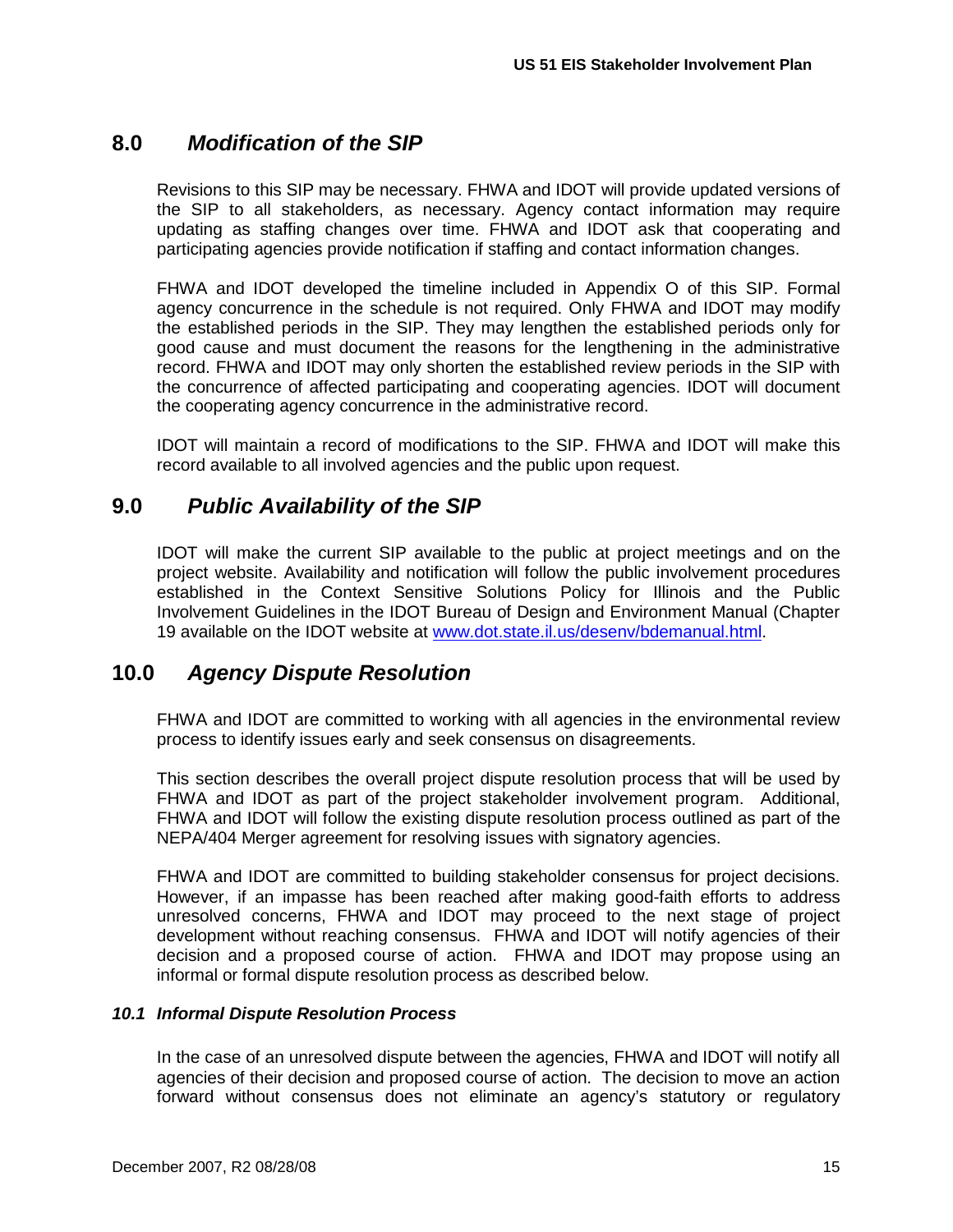authorities, or their right to elevate the dispute through established agency dispute resolution procedures. FHWA and IDOT recognize and accept the risk of proceeding on an action without receiving a signatory agency's concurrence and will work with any agency to attempt to resolve a dispute.

### <span id="page-18-0"></span>*10.2 Formal Dispute Resolution Process*

23 USC §139(h) established a formal dispute resolution procedure for the environmental review process. This process is only intended for use on disputes that may delay a project or result in the denial of a required approval or permit for a project. Only the project sponsors or the Illinois State Governor may initiate this formal process; they are encouraged to exhaust all other measures to achieve resolution prior to initiating this process.

**Appendix P** contains a copy of a diagram illustrating the formal dispute resolution process included in the FHWA/FTA *SAFETEA-LU Environmental Review Process Final Guidance* (November 2006) and available on the FHWA website at www.environment.fhwa.dot.gov/strmlng/es2safetealu.asp#sec\_6002.

(Flow chart for schedule of involvement activities to be added later.)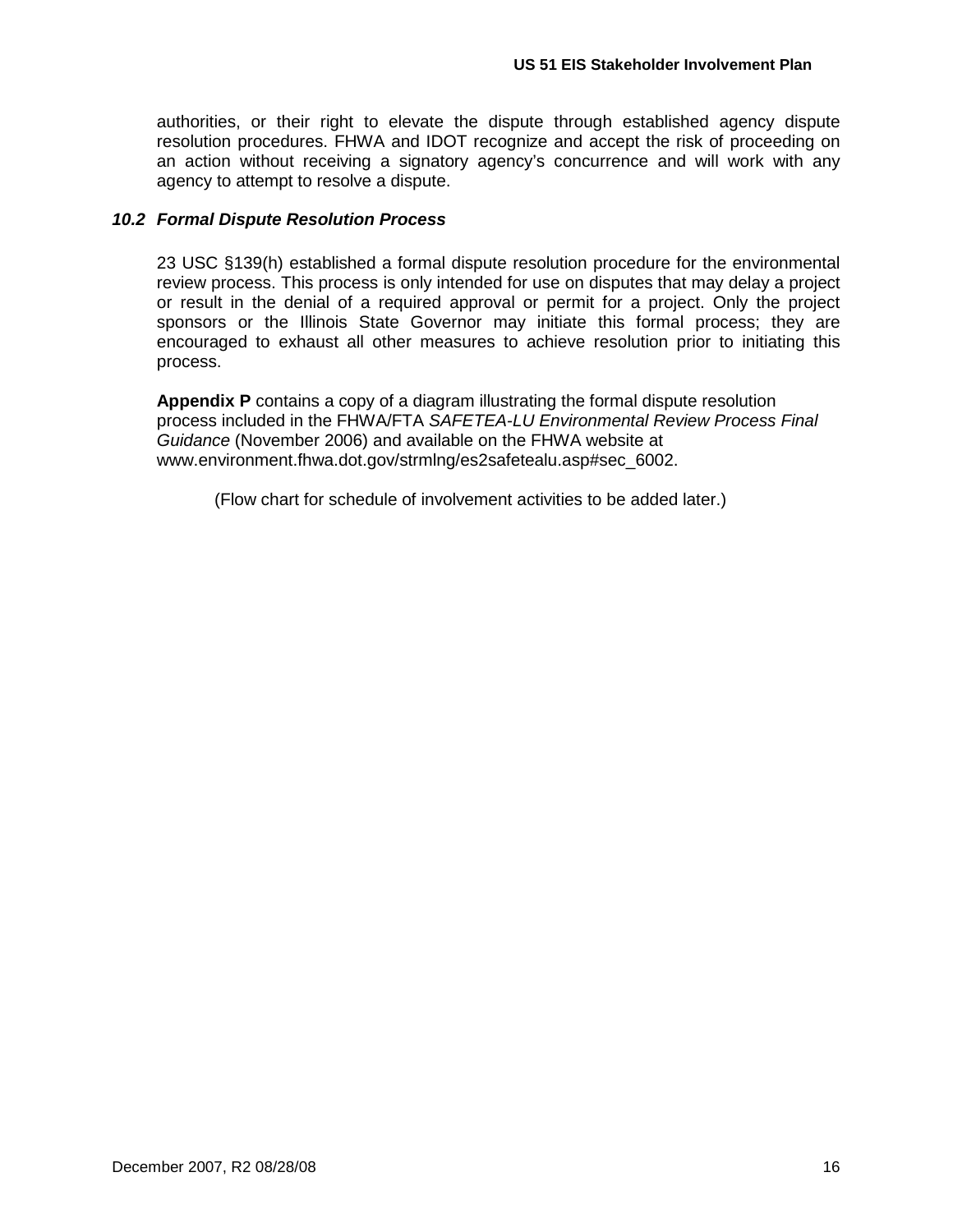

<span id="page-19-0"></span>**Appendix A: Project Study Area Map**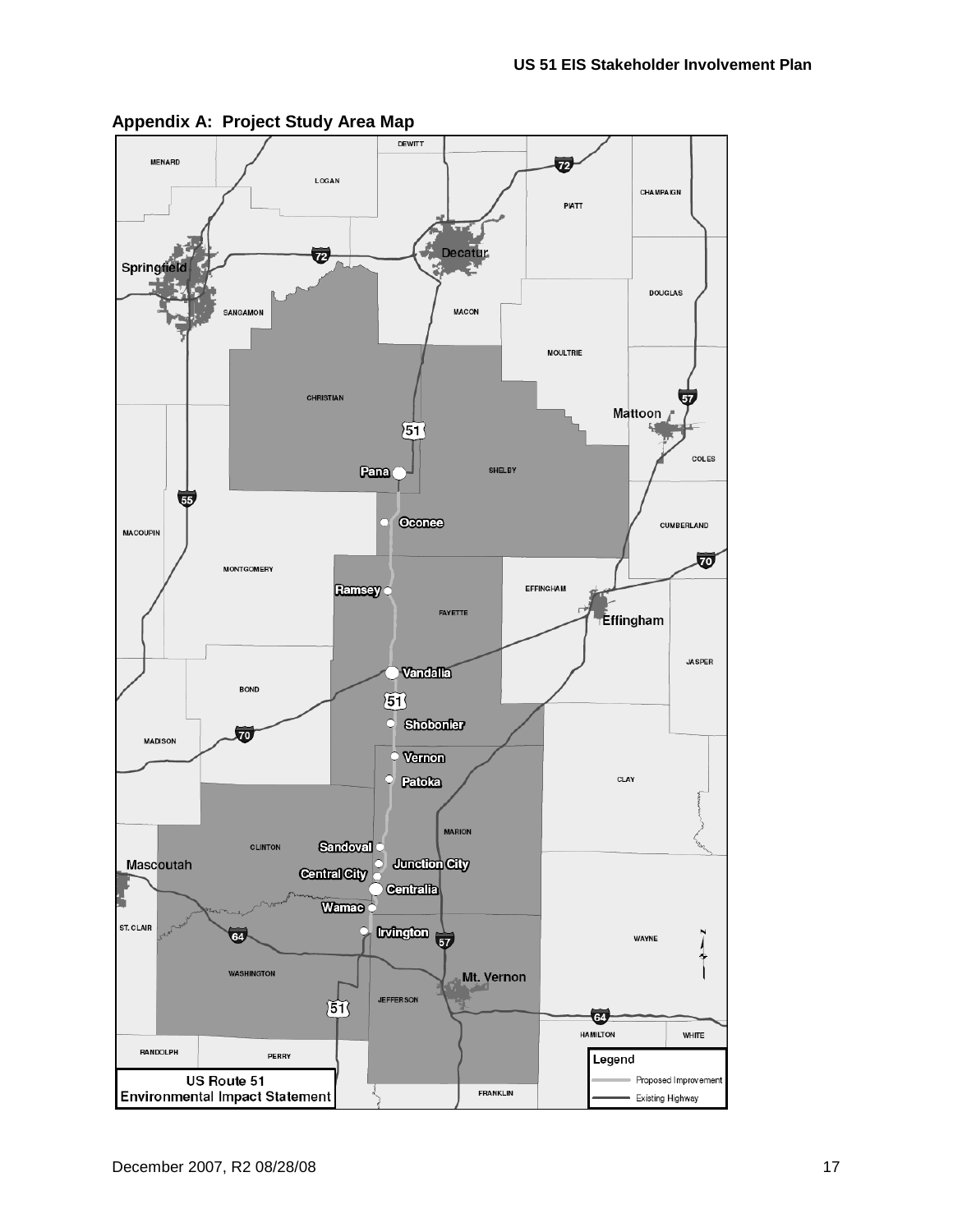| <b>Agency Name</b>                                 | Reauested<br>Role     | <b>Response</b> | Other<br><b>Roles</b> | <b>Responsibilities</b>                                                                                                                                                                                                                         | Contact          |
|----------------------------------------------------|-----------------------|-----------------|-----------------------|-------------------------------------------------------------------------------------------------------------------------------------------------------------------------------------------------------------------------------------------------|------------------|
| U.S. Environmental<br><b>Protection Agency</b>     | Cooperating<br>Agency | Accepted        | NEPA/404 Signatory    | Section 404 permit jurisdiction;<br>environmental reviews; wetlands.<br>Provide comments on purpose and<br>need, methodologies, range of<br>alternatives, & preferred alternative                                                               | Kenneth Westlake |
| Illinois Department of<br><b>Natural Resources</b> | Cooperating<br>Agency | Accepted        | None                  | Fish & wildlife resources; endangered<br>& threatened species; natural areas &<br>nature preserves; wetlands; prairies;<br>forests. Provide comments on<br>purpose and need, methodologies,<br>range of alternatives & preferred<br>alternative | Steve Hamer      |

### <span id="page-20-0"></span>**Appendix B: List of Cooperating Agencies, Roles, and Responsibilities**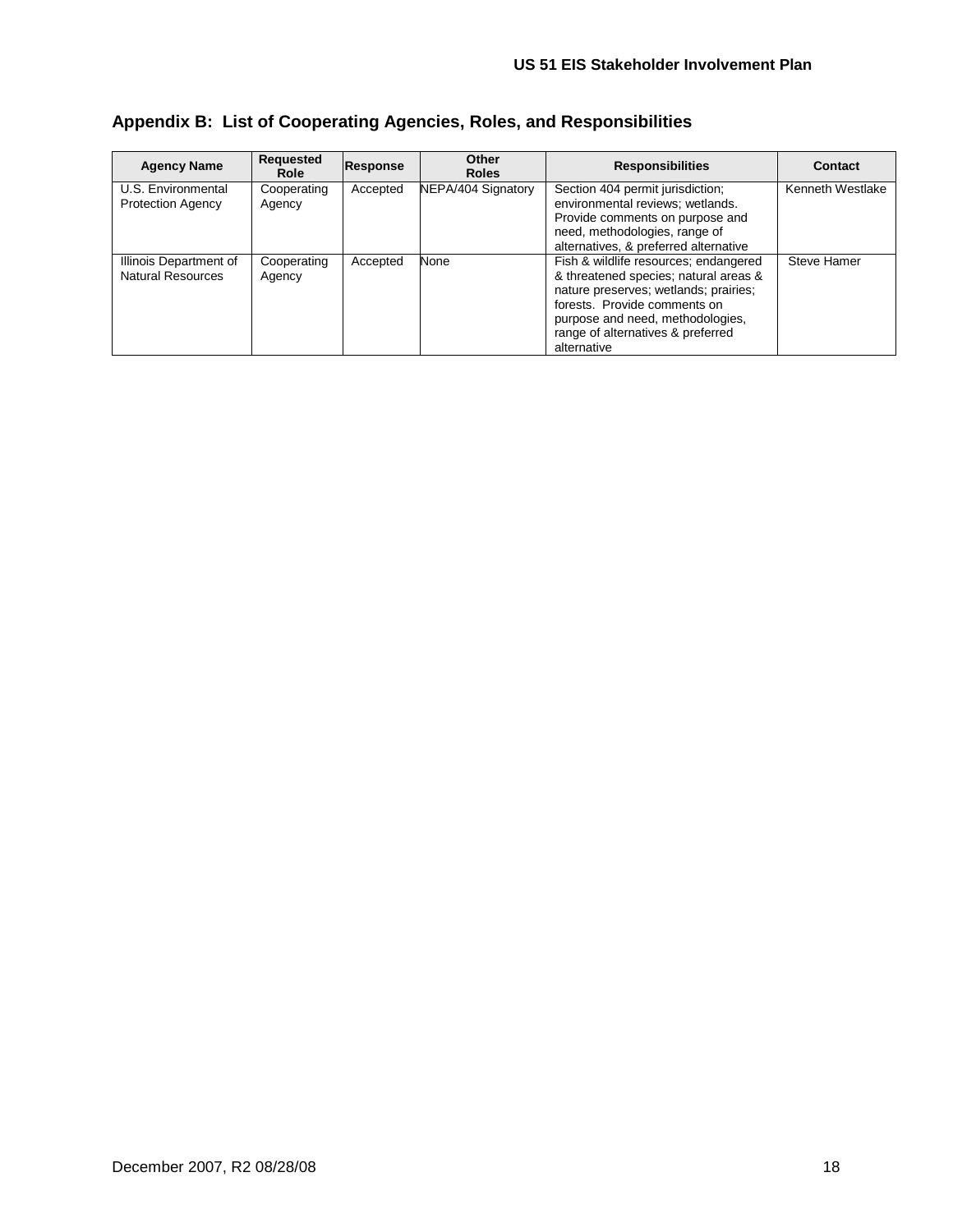<span id="page-21-0"></span>

| <b>Appendix C: List of Participating Agencies</b> |  |  |  |  |
|---------------------------------------------------|--|--|--|--|
|---------------------------------------------------|--|--|--|--|

| <b>Agency Name</b>                                                               | <b>Requested</b><br>Role | <b>Response</b> | Other<br>Project<br><b>Roles</b> | <b>Responsibilities</b>                                                                                                                                                                                                                                                   | <b>Contact</b>                                                |
|----------------------------------------------------------------------------------|--------------------------|-----------------|----------------------------------|---------------------------------------------------------------------------------------------------------------------------------------------------------------------------------------------------------------------------------------------------------------------------|---------------------------------------------------------------|
| <b>Federal Agencies</b>                                                          |                          |                 |                                  |                                                                                                                                                                                                                                                                           |                                                               |
| U.S. Army Corps of<br>Engineers                                                  | Cooperating<br>Agency    | No Response     | Participating<br>Agency          | Per SAFETEA-LU: by not responding,<br>considered a participating agency.                                                                                                                                                                                                  | Keith McMullen                                                |
|                                                                                  |                          |                 | NEPA/404<br>Signatory            | Section 404 permit jurisdiction. Provide<br>comments on purpose and need,<br>methodologies, range of alternatives, &<br>selected alternative                                                                                                                              |                                                               |
| U.S. Fish & Wildlife<br>Service                                                  | Cooperating<br>Agency    | No Response     | Participating<br>Agency          | Per SAFETEA-LU: by not responding,<br>considered a participating agency.                                                                                                                                                                                                  | Joyce Collins                                                 |
|                                                                                  |                          |                 | NEPA/404<br>Signatory            | Fish & wildlife resources; endangered &<br>threatened species; migratory birds;<br>wetlands. Provide comments on purpose<br>and need, methodologies, range of<br>alternatives & preferred alternative                                                                     |                                                               |
| National Park<br>Service                                                         | Participating<br>Agency  | Accepted        | None                             | Wild & scenic rivers; national rivers<br>inventory; Section 6(f) lands; historic<br>preservation; and National Park; properties.<br>Provide comments on purpose and need,<br>methodologies, range of alternatives, &<br>preferred alternative                             | <b>Ernest Quintana</b>                                        |
| <b>Federal Emergency</b><br>Management<br>Agency                                 | Participating<br>Agency  | No Response     | None                             | Per SAFETEA-LU: by not responding, have<br>considered to have declined.                                                                                                                                                                                                   | Larry Bailey<br><b>Branch Chief</b>                           |
| U.S. Coast Guard                                                                 | Participating<br>Agency  | Declined        | None                             | Reason declined: Coast Bridge permit not<br>required.                                                                                                                                                                                                                     |                                                               |
| Federal<br>Aeronautics<br>Administration/<br>Illinois Division of<br>Aeronautics | Participating<br>Agency  | Accepted        | None                             | Potential impacts within 2 miles of public<br>airports, 1 mile of private airports, 1/2 mile of<br>restricted landing strips or require ROW from<br>an airport. Provide comments on purpose<br>and need, methodologies, range of<br>alternatives, & preferred alternative | Amy Hanson/Ben<br>Mello                                       |
| <b>Natural Resources</b><br>Conservation<br>Service                              | Participating<br>Agency  | Declined        | None                             | Reason declined: Involvement with this<br>project will involve the completion of a<br>"Farmland Conversion Impact Rating Form"                                                                                                                                            |                                                               |
| <b>Advisory Council</b><br>on Historic<br>Preservation                           | Participating<br>Agency  | Accepted        | None                             | Historic preservation issues. Provide<br>comments on purpose and need,<br>methodologies, range of alternatives, &<br>preferred alternative                                                                                                                                | Carol Legard<br><b>Historic</b><br>Preservation<br>Specialist |
| <b>State Agencies</b>                                                            |                          |                 |                                  |                                                                                                                                                                                                                                                                           |                                                               |
| Illinois Department<br>of Agriculture                                            | Participating<br>Agency  | Accepted        | <b>RAG</b>                       | Agricultural land. Provide comments on<br>purpose and need, methodologies, range of<br>alternatives, & selected alternative                                                                                                                                               | <b>Terry Savko</b>                                            |
| Illinois<br>Environmental<br><b>Protection Agency</b>                            | Participating<br>Agency  | No Response     | None                             | Per SAFETEA-LU: by not responding, have<br>considered to have declined.                                                                                                                                                                                                   | <b>Bruce Yurdin</b><br>Manager<br>Watershed Mgmt              |
| Illinois Historic<br>Preservation<br>Agency                                      | Participating<br>Agency  | No Response     | None                             | Per SAFETEA-LU: by not responding, have<br>considered to have declined.                                                                                                                                                                                                   | Anne Haaker<br>Deputy of IL<br>Historic<br>Preservation       |
| <b>Metropolitan/Region Planning Organizations</b>                                |                          |                 |                                  |                                                                                                                                                                                                                                                                           |                                                               |
| South Central<br>Illinois Regional<br>Planning and<br>Development<br>Commission  | Participating<br>Agency  | No Response     | <b>RAG</b>                       | Per SAFETEA-LU: by not responding, have<br>considered to have declined.                                                                                                                                                                                                   | <b>Fred Walker</b><br>Director                                |

Legend:

RAG – Regional Advisory Group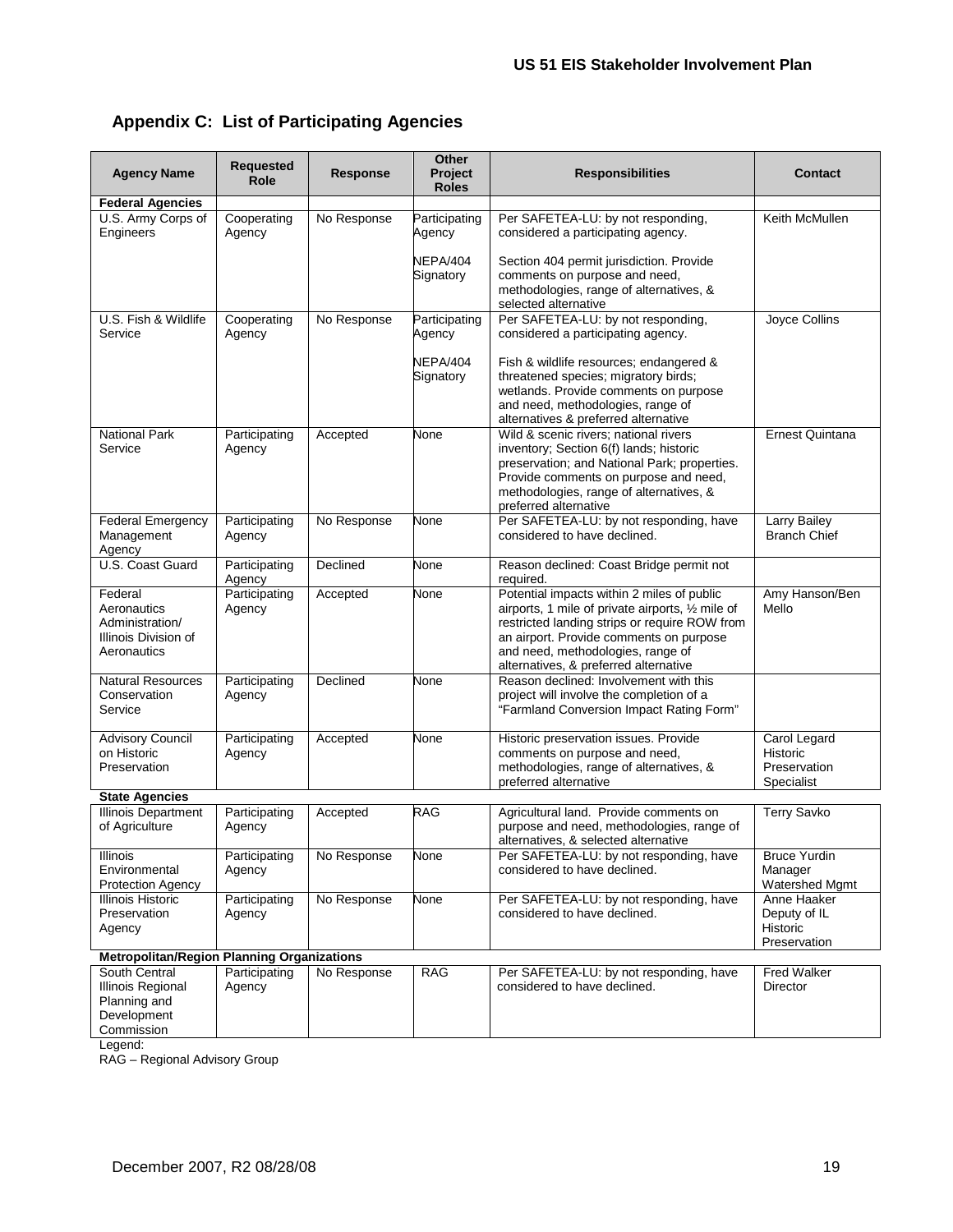| <b>Fayette County</b><br><b>SWCD</b>   | Participating<br>Agency | Accepted    | RAG                | Conserve soil and water resources; erosion<br>and sediment control. Provide comments on<br>purpose and need                                   | <b>Anthony Pals</b><br>Resource<br>Conservationist  |
|----------------------------------------|-------------------------|-------------|--------------------|-----------------------------------------------------------------------------------------------------------------------------------------------|-----------------------------------------------------|
| <b>Shelby County</b><br>SWCD           | Participating<br>Agency | No Response | None               | Per SAFETEA-LU: by not responding, have<br>considered to have declined.                                                                       | <b>Gene Davis District</b><br>Conservationist       |
| <b>Christian County</b><br><b>SWCD</b> | Participating<br>Agency | No Response | None               | Per SAFETEA-LU: by not responding, have<br>considered to have declined.                                                                       | Stephanie Porter<br>Resource<br>Conservationist     |
| <b>Marion County</b><br><b>SWCD</b>    | Participating<br>Agency | Accepted    | <b>RAG</b>         | Conserve soil and water resources; erosion<br>and sediment control. Provide comments on<br>purpose and need                                   | <b>Burke Davies</b><br>Resource<br>Conservationist  |
| <b>Clinton County</b><br><b>SWCD</b>   | Participating<br>Agency | Declined    | None               |                                                                                                                                               | Annette Ambuehl<br>Resource<br>Conservationist      |
| Jefferson County<br>SWCD               | Participating<br>Agency | Declined    | None               |                                                                                                                                               | <b>Stacy Helm</b><br>Resource<br>Conservationist    |
| <b>Washington County</b><br>SWCD       | Participating<br>Agency | No Response | None               | Per SAFETEA-LU: by not responding, have<br>considered to have declined.                                                                       | Cole Gaebe<br>Resource<br>Conservationist           |
| <b>Municipalities</b>                  |                         |             |                    |                                                                                                                                               |                                                     |
| Centralia                              | Participating<br>Agency | Accepted    | CAG.<br><b>RAG</b> | Function varies by jurisdiction. Provide<br>comments on purpose and need,<br>methodologies, range of alternatives, &<br>preferred alternative | Mayor Becky Ault                                    |
| <b>Central City</b>                    | Participating<br>Agency | No Response | CAG                | Per SAFETEA-LU: by not responding, have<br>considered to have declined.                                                                       | Mayor Ken<br>Buchanan & Village<br>President        |
| Junction City                          | Participating<br>Agency | No Response | None               | Per SAFETEA-LU: by not responding, have<br>considered to have declined.                                                                       | Jerry Gray<br>Village President                     |
| Oconee                                 | Participating<br>Agency | No Response | None               | Per SAFETEA-LU: by not responding, have<br>considered to have declined.                                                                       | Kenneth Tedrick<br><b>Village President</b>         |
| Pana                                   | Participating<br>Agency | No Response | None               | Per SAFETEA-LU: by not responding, have<br>considered to have declined.                                                                       | Mayor Ken Mueller                                   |
| Patoka                                 | Participating<br>Agency | Accepted    | CAG                | Function varies by jurisdiction. Provide<br>comments on purpose and need,<br>methodologies, range of alternatives, &<br>preferred alternative | Mayor Matt Cain                                     |
| Ramsey                                 | Participating<br>Agency | No Response | CAG.<br><b>RAG</b> | Per SAFETEA-LU: by not responding, have<br>considered to have declined.                                                                       | Mayor John<br>Adermann                              |
| Sandoval                               | Participating<br>Agency | No Response | CAG,<br><b>RAG</b> | Per SAFETEA-LU: by not responding, have<br>considered to have declined.                                                                       | Jerry Raterman-<br>Mayor                            |
| Shobonier                              | Participating<br>Agency | No Response | None               | Per SAFETEA-LU: by not responding, have<br>considered to have declined.                                                                       | Janet Williams-<br>Supervisor<br>Wilberton Township |
| Vandalia                               | Participating<br>Agency | Accepted    | CAG,<br>RAG        | Function varies by jurisdiction. Provide<br>comments on purpose and need,<br>methodologies, range of alternatives, &<br>preferred alternative | Mayor Rick<br>Gottman                               |
| Vernon                                 | Participating<br>Agency | No Response | CAG.<br>RAG        | Per SAFETEA-LU: by not responding, have<br>considered to have declined.                                                                       | Mayor Chester<br><b>Burke</b>                       |
| Wamac                                  | Participating<br>Agency | Accepted    | None               | Function varies by jurisdiction. Provide<br>comments on purpose and need,<br>methodologies, range of alternatives, &<br>preferred alternative | Mayor Jackie<br>Mathis                              |
| Irvington                              | Participating<br>Agency | No Response | None               | Per SAFETEA-LU: by not responding, have<br>considered to have declined.                                                                       | Thomas Ganz<br><b>County Officer</b>                |

#### **Soil & Water Conservation Districts**

Legend:

RAG – Regional Advisory Group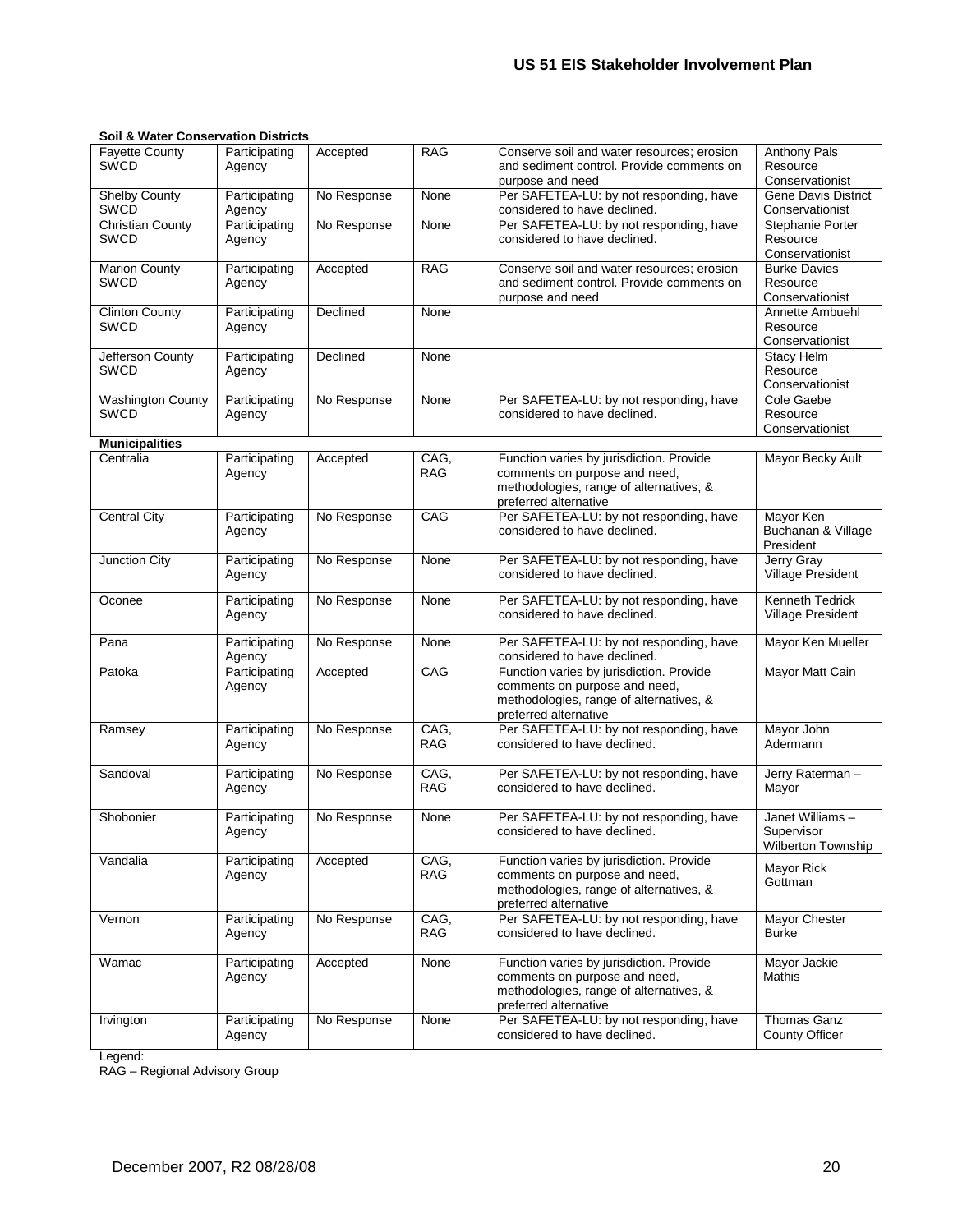#### **County Government Agencies**

| oounty oovermient Agencies                                            |                         |             |      |                                                                                                           |                                               |
|-----------------------------------------------------------------------|-------------------------|-------------|------|-----------------------------------------------------------------------------------------------------------|-----------------------------------------------|
| <b>Christian County</b><br>Government                                 | Participating<br>Agency | No Response | None | Per SAFETEA-LU: by not responding, have<br>considered to have declined.                                   | John Curtin<br>County Board Chair             |
| <b>Clinton County</b><br>Government                                   | Participating<br>Agency | Declined    | None |                                                                                                           | Raymond Kloeckner<br>County Board Chair       |
| <b>Fayette County</b>                                                 | Participating           | No Response | None | Per SAFETEA-LU: by not responding, have                                                                   | Dean Black                                    |
| Government                                                            | Agency                  |             |      | considered to have declined.                                                                              | County Board Chair                            |
| <b>Marion County</b><br>Government                                    | Participating           | No Response | None | Per SAFETEA-LU: by not responding, have<br>considered to have declined.                                   | <b>Samuel Nall</b><br>County Board Chair      |
| <b>Shelby County</b>                                                  | Agency<br>Participating | No Response | None | Per SAFETEA-LU: by not responding, have                                                                   | George Frazier                                |
| Government                                                            | Agency                  |             |      | considered to have declined.                                                                              | County Board Chair                            |
| Washington<br>Co.Government                                           | Participating<br>Agency | Accepted    | None | Provide comments on purpose and need,<br>methodologies, range of alternatives, &<br>preferred alternative | David Mever<br>CountyBoard Chair              |
| Jefferson County<br>Government                                        | Participating<br>Agency | Accepted    | None | Provide comments on purpose and need,<br>methodologies, range of alternatives, &<br>preferred alternative | Ted Buck Sr.<br>County Board Chair            |
| <b>Townships (By County)</b>                                          |                         |             |      |                                                                                                           |                                               |
| Assumption<br>Township                                                | Participating<br>Agency | Accepted    | None | Provide comments on purpose and need,<br>methodologies, range of alternatives, &<br>preferred alternative | Paul Berner<br>Highway<br>Commissioner        |
| Pana Township                                                         | Participating<br>Agency | Accepted    | RAG  | Provide comments on purpose and need,<br>methodologies, range of alternatives, &<br>preferred alternative | Sharon J. Billinski<br>Supervisor             |
| Prarieton<br>Township                                                 | Participating<br>Agency | No Response | None | Per SAFETEA-LU: by not responding, have<br>considered to have declined.                                   | <b>Eddie Craig</b><br>Highway<br>Commissioner |
| <b>Bear Grove</b><br>Township                                         | Participating<br>Agency | Accepted    | None | Provide comments on purpose and need,<br>methodologies, range of alternatives, &<br>preferred alternative | <b>Terri Braun</b><br>County Officer          |
| Hurricane<br>Township                                                 | Participating<br>Agency | No Response | None | Per SAFETEA-LU: by not responding, have<br>considered to have declined.                                   | Gene Fish<br>Supervisor                       |
| Kaskaskia<br>Township                                                 | Participating<br>Agency | No Response | None | Per SAFETEA-LU: by not responding, have<br>considered to have declined.                                   | James McClintock<br>Supervisor                |
| Ramsey<br>Township                                                    | Participating<br>Agency | Accepted    | None | Provide comments on purpose and need,<br>methodologies, range of alternatives, &<br>preferred alternative | <b>Landford Estes</b><br>Supervisor           |
| Sharon Township                                                       | Participating<br>Agency | No Response | None | Per SAFETEA-LU: by not responding, have<br>considered to have declined.                                   | James Lay<br>Supervisor                       |
| Vandalia<br>Township                                                  | Participating<br>Agency | No Response | None | Per SAFETEA-LU: by not responding, have<br>considered to have declined.                                   | Gene Daniels<br>Supervisor                    |
| Carrigan<br>Township, Patoka<br>Township, and<br>Sandoval<br>Township | Participating<br>Agency | No Response | None | Per SAFETEA-LU: by not responding, have<br>considered to have declined.                                   | <b>Steve Bailey</b><br><b>County Officer</b>  |
| Centralia<br>Township                                                 | Participating<br>Agency | Accepted    | None | Provide comments on purpose and need,<br>methodologies, range of alternatives, &<br>preferred alternative | Michael Young<br>Supervisor                   |
| Brookside<br>Township                                                 | Participating<br>Agency | No Response | None | Per SAFETEA-LU: by not responding, have<br>considered to have declined.                                   | Nancy Mickael<br>Superivisor                  |
| Meridian<br>Township                                                  | Participating<br>Agency | No Response | None | Per SAFETEA-LU: by not responding, have<br>considered to have declined.                                   | Mike Wedekemper<br>Township<br>Supervisor     |
| <b>Grand Prairie</b><br>Township                                      | Participating<br>Agency | No Response | None | Per SAFETEA-LU: by not responding, have<br>considered to have declined.                                   | Don Rector-<br><b>County Officer</b>          |
| Irvington<br>Township                                                 | Participating<br>Agency | Accepted    | None | Provide comments on purpose and need,<br>methodologies, range of alternatives, &<br>preferred alternative | Amy Maurer<br>County<br>Engineer/Highways     |

Legend:

RAG – Regional Advisory Group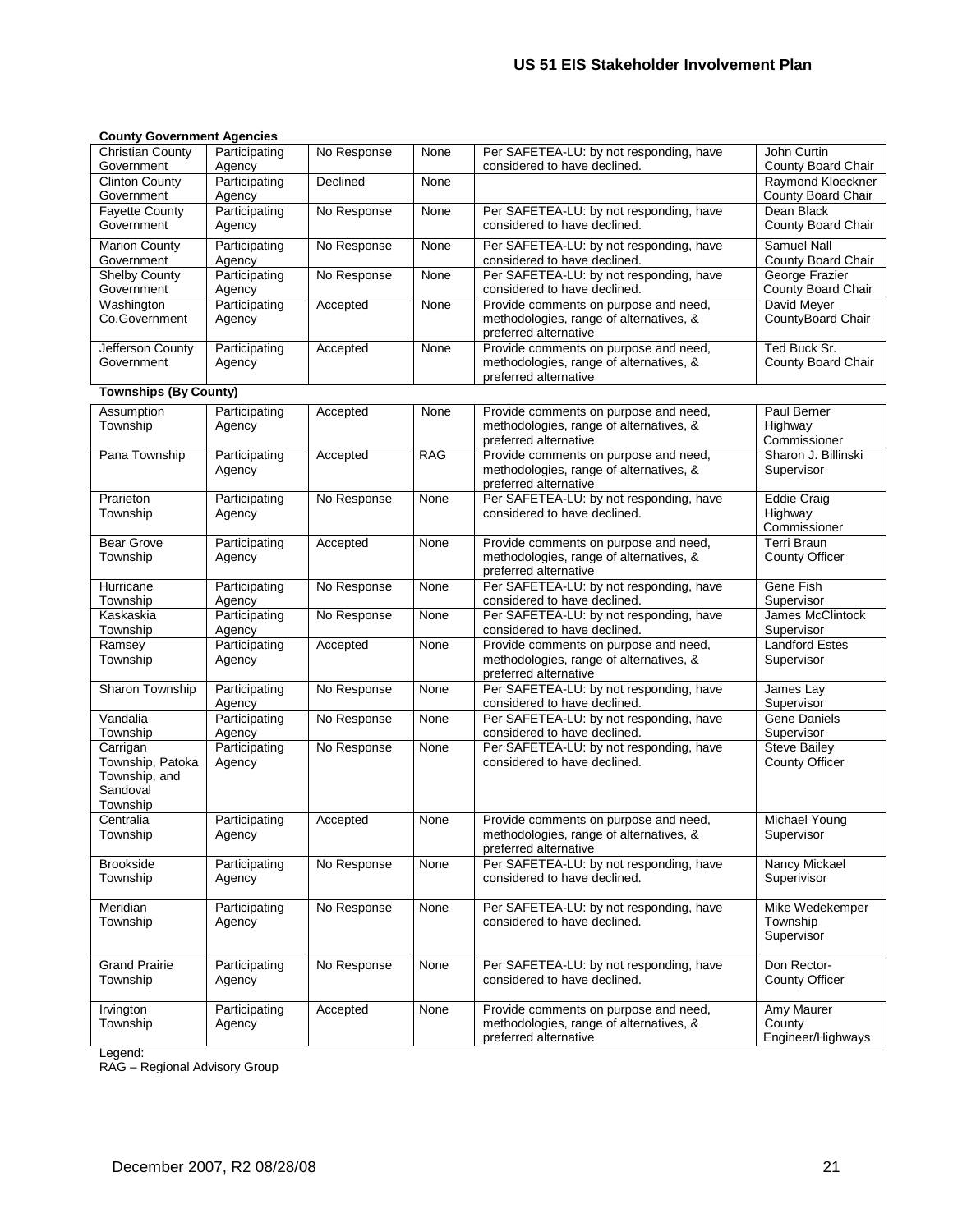| <b>Transit Entities</b>          |                                      |             |      |                                         |                          |
|----------------------------------|--------------------------------------|-------------|------|-----------------------------------------|--------------------------|
| <b>Central Illinois</b>          | Participating                        | Declined    | None |                                         | Linda Mitchell           |
| <b>Public Transit</b>            | Agency                               |             |      |                                         | Director                 |
| (CIPT)                           |                                      |             |      |                                         |                          |
| South Central                    | Participating                        | No Response | None | Per SAFETEA-LU: by not responding, have | Sheila Niederhofer       |
| Illinois Public                  | Agency                               |             |      | considered to have declined.            | <b>Managing Director</b> |
| Transit (SCT)                    |                                      |             |      |                                         | <b>SCT</b>               |
| <b>Forest Preserve Districts</b> |                                      |             |      |                                         |                          |
| Christian &                      | Participating                        | No Response | None | Per SAFETEA-LU: by not responding, have | Mark Koch                |
| Washington                       | Agency                               |             |      | considered to have declined.            | <b>District Forester</b> |
| Counties                         |                                      |             |      |                                         |                          |
| Jefferson                        | Participating                        | No Response | None | Per SAFETEA-LU: by not responding, have | David Johnson            |
| County                           | Agency                               |             |      | considered to have declined.            | <b>District Forester</b> |
|                                  | <b>Emergency Management Agencies</b> |             |      |                                         |                          |
| <b>ESDA</b>                      | Participating                        | Accepted    | None | Provide comments on purpose and need,   | Donald Brooks            |
|                                  | Agency                               |             |      | methodologies, range of alternatives, & | Coordinator              |
|                                  |                                      |             |      | preferred alternative                   |                          |
| <b>IEMA Region 9</b>             | Participating                        | Declined    | None |                                         | <b>Steve Simms</b>       |
|                                  | Agency                               |             |      |                                         | Director                 |
| <b>IEMA Region 8</b>             | Participating                        | Declined    | None |                                         | <b>Stanley Krushas</b>   |
|                                  | Agency                               |             |      |                                         | <b>Director</b>          |
| <b>IEMA Region 6</b>             | Participating                        | No Response | None | Per SAFETEA-LU: by not responding, have | <b>Russ Steil</b>        |
|                                  | Agency                               |             |      | considered to have declined.            | Director                 |
| <b>IEMA Region 11</b>            | Participating                        | No Response | None | Per SAFETEA-LU: by not responding, have | David Shryock            |
|                                  | Agency                               |             |      | considered to have declined.            | <b>Director</b>          |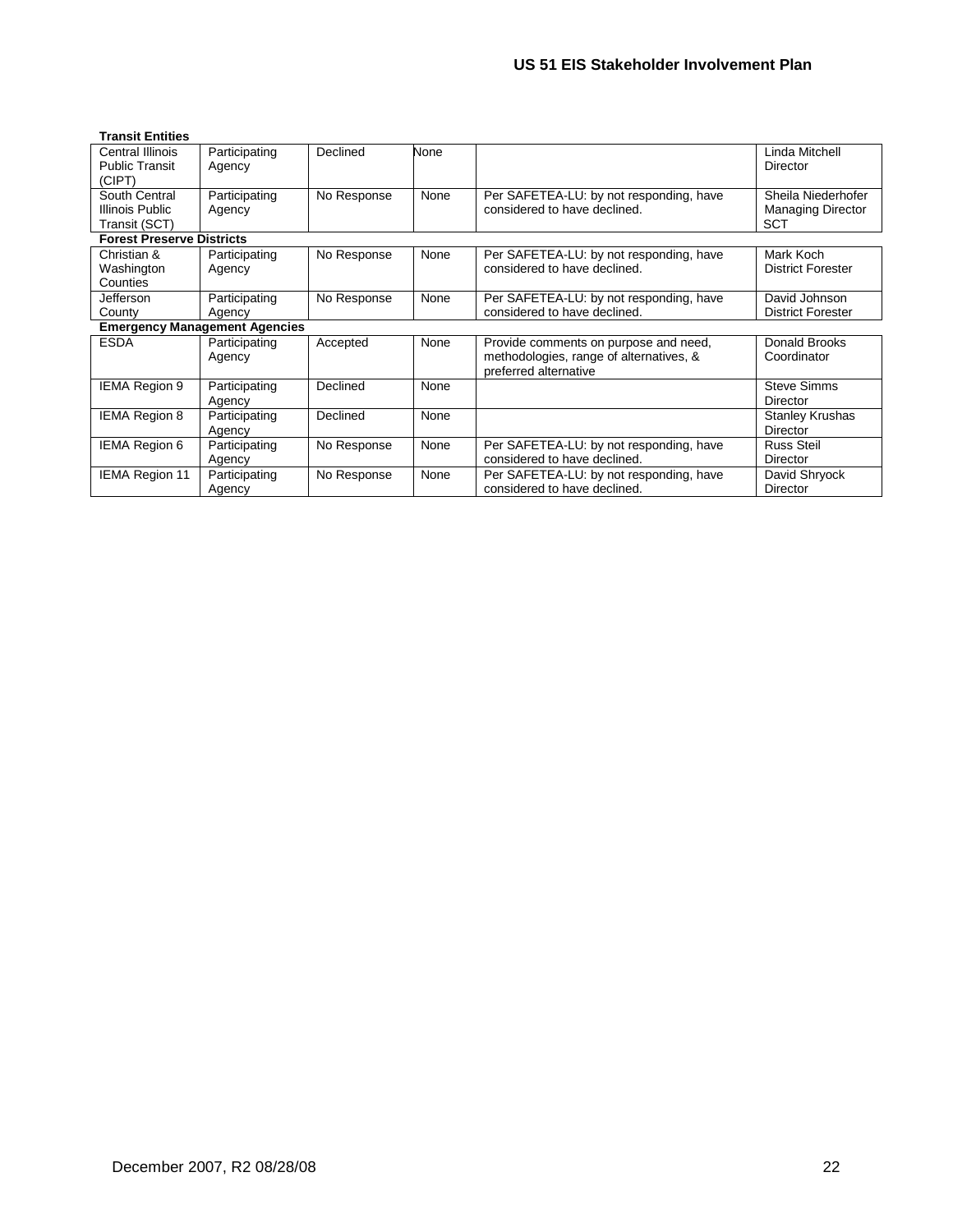| <b>Agency Name</b>                                                          | <b>Contact Person/Title</b>                                                                  |
|-----------------------------------------------------------------------------|----------------------------------------------------------------------------------------------|
| Federal Highway Administration                                              | <b>Robin Helmerichs</b><br><b>Transportation Engineer</b>                                    |
|                                                                             | <b>Matt Fuller</b><br><b>Environmental Programs Engineer</b>                                 |
| Illinois Department of Transportation -<br>District 7                       | <b>Sherry Phillips</b><br>Planning                                                           |
|                                                                             | <b>Matt Hirtzel</b><br>Planning                                                              |
|                                                                             | Gary Welton<br>Planning                                                                      |
|                                                                             | Jennifer Wenthe<br>Design                                                                    |
|                                                                             | Mike Allen<br>Bridge & Hydraulics                                                            |
|                                                                             | Gene Beccue<br>Environmental                                                                 |
|                                                                             | <b>Delbert Crouse</b><br><b>Land Acquisitions</b>                                            |
|                                                                             | <b>Randy Alwardt</b><br>Survey                                                               |
|                                                                             | John Nava-Sifuentes<br>Construction                                                          |
|                                                                             | Greg Jamerson<br>Traffic                                                                     |
|                                                                             | Rob Macklin<br>Geometrics                                                                    |
|                                                                             | Dean Seales<br>Local Roads                                                                   |
| Illinois Department of Transportation -<br>District 6                       | Sal Madonia<br><b>IDOT District 6</b>                                                        |
| Illinois Department of Transportation -<br>District 8                       | <b>Brooks Brestal</b><br><b>IDOT District 8</b>                                              |
| Illinois Department of Transportation -<br>Bureau of Design and Environment | <b>Barbara Stevens</b><br><b>IDOT Central Office</b><br>Environmental Surveys & NEPA Process |
| US 51 Partners                                                              | John Lazzara<br><b>Environmental Assessment</b>                                              |
|                                                                             | Jerry Payonk<br>Project Manager                                                              |
|                                                                             | Linda Huff<br><b>Environmental Studies</b>                                                   |

### <span id="page-25-0"></span>**Appendix D: Project Study Group**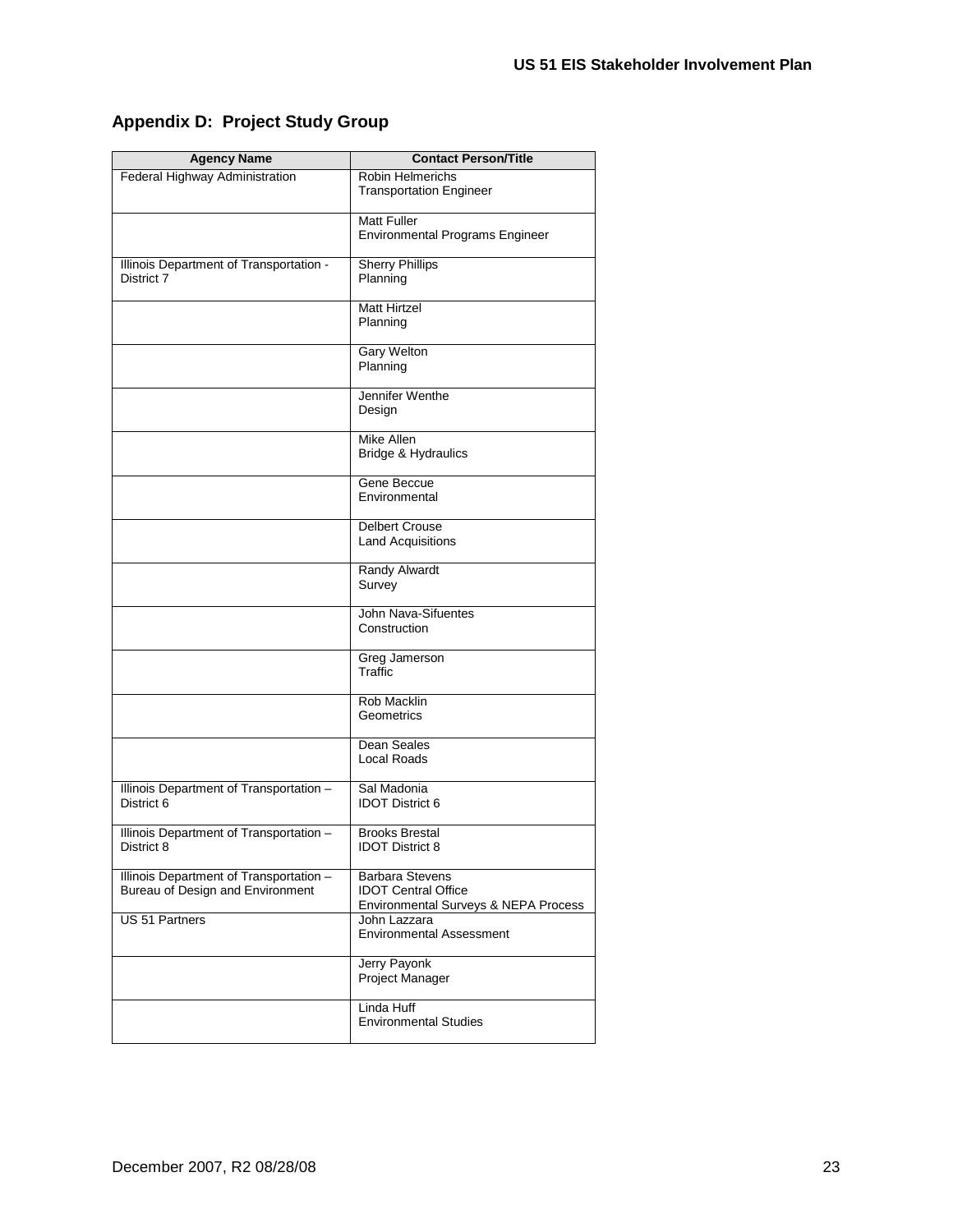### <span id="page-26-0"></span>**Appendix E: Stakeholders**

The stakeholders include the co-lead(s), cooperative, and participating agencies that have agreed to take part in the development of the proposed project and whose contact information is listed in Appendices B and C. The Contact Person is the agency representative that is responsible for attending project meetings and reviewing environmental documents.

| Agency                                                                            | <b>Contact Person/Title</b>                           | Phone                                                   | E-mail |
|-----------------------------------------------------------------------------------|-------------------------------------------------------|---------------------------------------------------------|--------|
| Middle Mississippi River                                                          | John Magera                                           |                                                         |        |
| National Wildlife Refuge                                                          | <b>NWR Local Rep</b>                                  |                                                         |        |
| U.S. National Park Service                                                        | Sue Jennings                                          |                                                         |        |
| U.S. Forest Service                                                               | Rebecca Banker-<br><b>Public Affairs</b>              |                                                         |        |
|                                                                                   |                                                       | <b>Illinois National Resource Conservation Services</b> |        |
|                                                                                   | Mary Ann Hoeffliger-                                  |                                                         |        |
| <b>USDA Fayette County</b>                                                        | <b>District Conservationist</b>                       |                                                         |        |
| <b>USDA Marion County</b>                                                         | D Anthony Antonacci, Jr<br>- District Conservationist |                                                         |        |
| <b>USDA Shelby County</b>                                                         | Gene Davis - District<br>Conservationist              |                                                         |        |
| <b>USDA Christian County</b>                                                      | Tony Hammond-<br><b>District Conservationist</b>      |                                                         |        |
| IL DNR Office of Water<br><b>Resources</b>                                        | Paul Mauer                                            |                                                         |        |
|                                                                                   |                                                       | <b>County Stormwater Management Agencies</b>            |        |
| <b>IL EPA Stormwater</b><br>Management                                            | <b>Terri LeMasters</b>                                |                                                         |        |
|                                                                                   |                                                       | <b>County Engineers</b>                                 |        |
| <b>County Engineer</b><br>Marion County                                           | Jerry Cunningham                                      |                                                         |        |
| <b>County Engineer</b><br><b>Fayette County</b>                                   | Michael Maxey                                         |                                                         |        |
| County Engineer<br>Shelby County                                                  | S. Alan Spesard                                       |                                                         |        |
| <b>County Engineers</b><br>Christian County                                       | <b>Clifford Frye</b>                                  |                                                         |        |
|                                                                                   |                                                       | <b>Local Agencies</b>                                   |        |
| <b>Centralia Chamber of</b>                                                       | <b>Todd Dodds</b>                                     |                                                         |        |
| Commerce                                                                          | - President                                           |                                                         |        |
| Pana Chamber of                                                                   | James Deere - Director                                | <b>RAG</b>                                              |        |
| <b>Commerce</b>                                                                   | Comm. Development                                     |                                                         |        |
| Vandalia Chamber of                                                               | Dave Bell - President                                 |                                                         |        |
| <b>Commerce</b>                                                                   |                                                       |                                                         |        |
|                                                                                   |                                                       | <b>Forest Preserve Districts</b>                        |        |
| <b>District Forester Office</b><br><b>Fayette &amp; Marion</b><br><b>Counties</b> | Shane McDearmon                                       |                                                         |        |
| <b>District Forester Office -</b><br><b>Shelby County</b>                         | Bob Wagoner                                           |                                                         |        |
|                                                                                   |                                                       | <b>County Farm Bureaus</b>                              |        |
| <b>Christian CFB</b>                                                              | Eric Johnson                                          |                                                         |        |
| <b>Fayette CFB</b>                                                                | Ron Marshel                                           | <b>RAG</b>                                              |        |
| <b>Marion CFB</b>                                                                 | Gary Kennedy                                          | <b>RAG</b>                                              |        |
| <b>Shelby CFB</b>                                                                 | Amy Rochkes                                           | <b>RAG</b>                                              |        |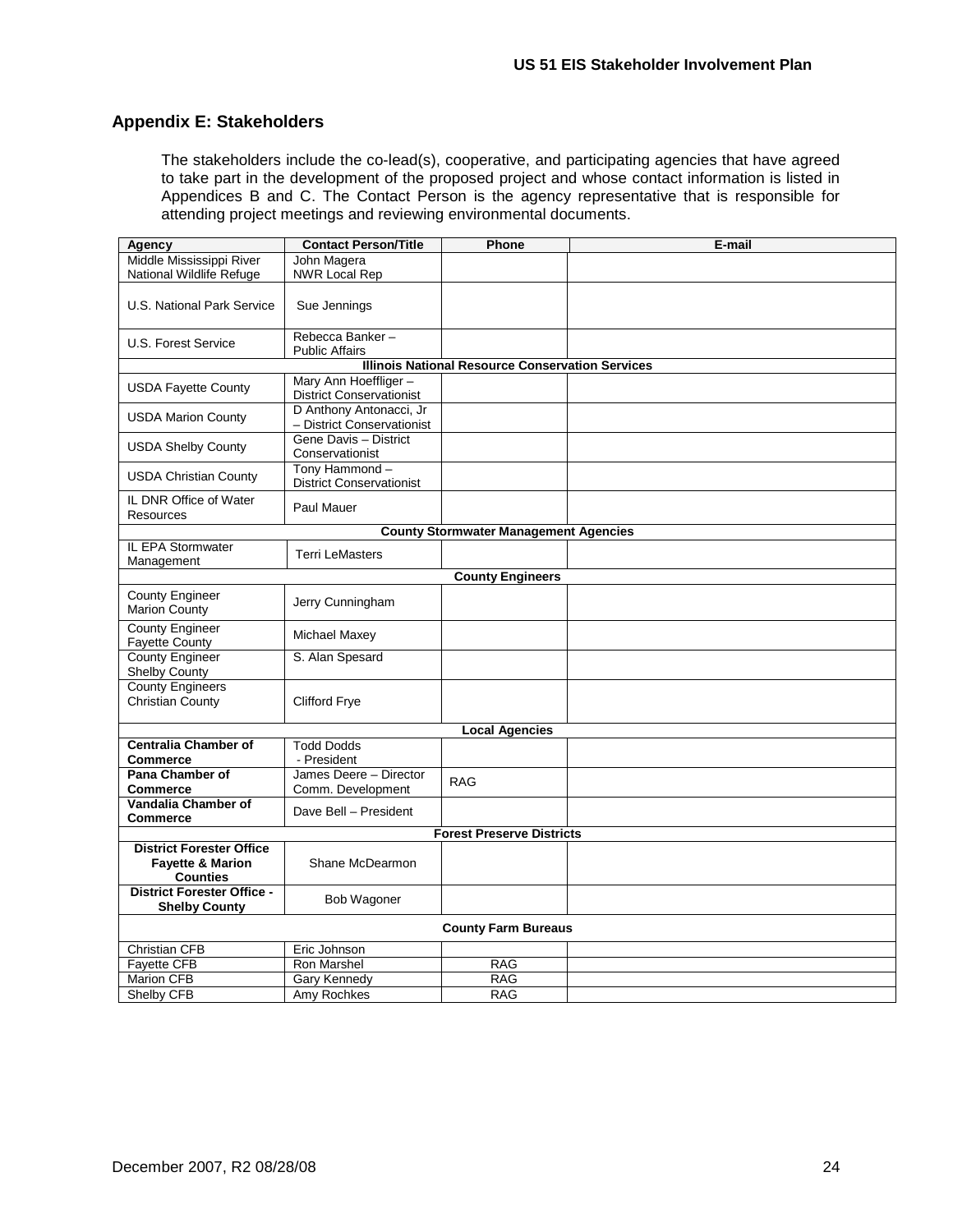| <b>Local Airports</b>                  |                                                            |                                 |  |  |  |  |  |  |
|----------------------------------------|------------------------------------------------------------|---------------------------------|--|--|--|--|--|--|
| Centralia Municipal Airport<br>(ENL)   | Leslie Erb<br>Manager                                      |                                 |  |  |  |  |  |  |
| Vandalia Municipal Airport<br>(VLA)    | <b>Jason Mark</b><br>Manager                               |                                 |  |  |  |  |  |  |
|                                        |                                                            | <b>Other Local Stakeholders</b> |  |  |  |  |  |  |
| Centralia City Hall                    | Garret Anderson<br>Director of Community<br>Development    |                                 |  |  |  |  |  |  |
| Centralia Recreation<br>Department     | <b>Robert Smith</b><br><b>Recreation Director</b>          |                                 |  |  |  |  |  |  |
| Centralia Water Treatment<br>Plant     | Perry White - Utility<br>Superintendent                    |                                 |  |  |  |  |  |  |
| Centralia Recreation<br>Complex        | Sanja Germann<br>Director                                  |                                 |  |  |  |  |  |  |
| <b>Centralia Recreation</b><br>Complex | Jan Stinde<br>Office Manager                               |                                 |  |  |  |  |  |  |
| Patoka Public Library                  | Rose Vensel Librarian                                      |                                 |  |  |  |  |  |  |
| Kaskaskia College                      | Dr. James Underwood<br>President                           |                                 |  |  |  |  |  |  |
| Centralia Public Library               | Diane Donahoo - Librarian                                  |                                 |  |  |  |  |  |  |
| Shelbyville Chamber of<br>Commerce     | <b>Mark Shanks President</b>                               |                                 |  |  |  |  |  |  |
| Carnegie Schuyler Library              | Janet Hicks Director                                       |                                 |  |  |  |  |  |  |
| Nokomis Public Library                 | Debra Lehman Librarian                                     |                                 |  |  |  |  |  |  |
| Pana Chamber of<br>Commerce            | Kirk Woods President                                       |                                 |  |  |  |  |  |  |
| Pana Rotary Club                       | Dick Lees<br>President                                     |                                 |  |  |  |  |  |  |
| Village Hall of Patoka                 | Ruth Ann Summers Economic<br><b>Industrial Development</b> |                                 |  |  |  |  |  |  |
| Village Hall of Patoka                 | <b>Annett McNickol</b><br>Treasurer                        |                                 |  |  |  |  |  |  |
| Sandoval Branch Library                | Mary O'Neill<br>Clerk                                      |                                 |  |  |  |  |  |  |
| Vandalia<br>Chamber<br>of<br>Commerce  | Dave Bell President                                        |                                 |  |  |  |  |  |  |
| Vandalia Public Works                  | John Moyer<br>Director Public Works                        |                                 |  |  |  |  |  |  |
| Vandalia Main Street<br>Committee      | Dana Whiteman<br>Executive<br>Director                     |                                 |  |  |  |  |  |  |
| Centralia Public Library               | Joyce Jackson Director                                     |                                 |  |  |  |  |  |  |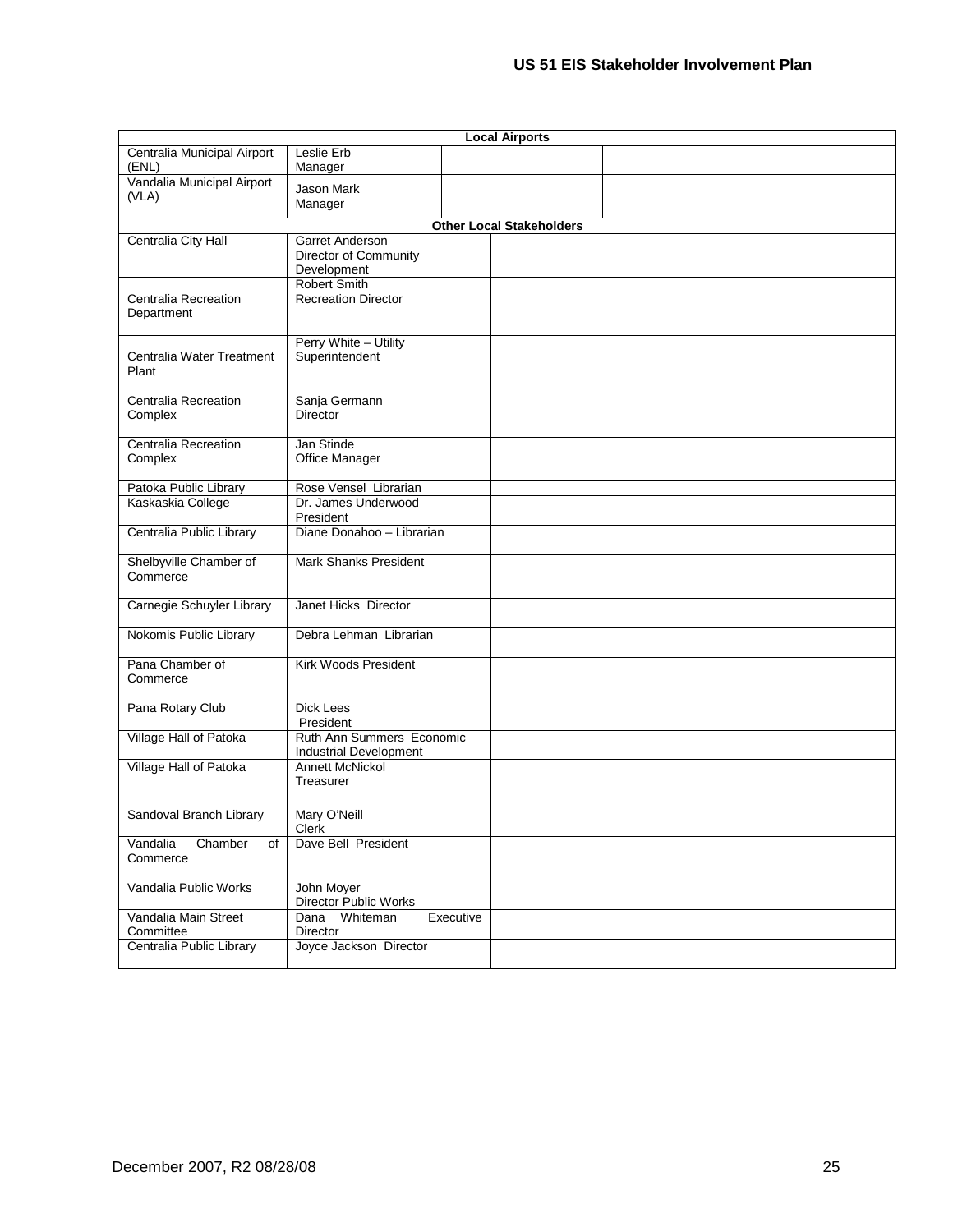### <span id="page-28-0"></span>**Appendix F: CAG Ramsey**

Mayor John Adermann Curtis Alderson Allan Alderson David Benhoff Jim Bolyard Nick Casey Amanda Cole Kenneth Cunningham John Denton Jean Finley Ronald Finley John Frier Harold Wesley Green Carolyn Kay Green Marc Hortenstine Cindy Hunt Leroy Jones Steve Lay Jim Lay Jeremy Marx Hubert Maske Michael McDonald Larry Merriman Roger Meyers Huber Moske Ron Nash Leon Otto Barbara Shute Amos Smith Marilyn Vanuytven Larry Williams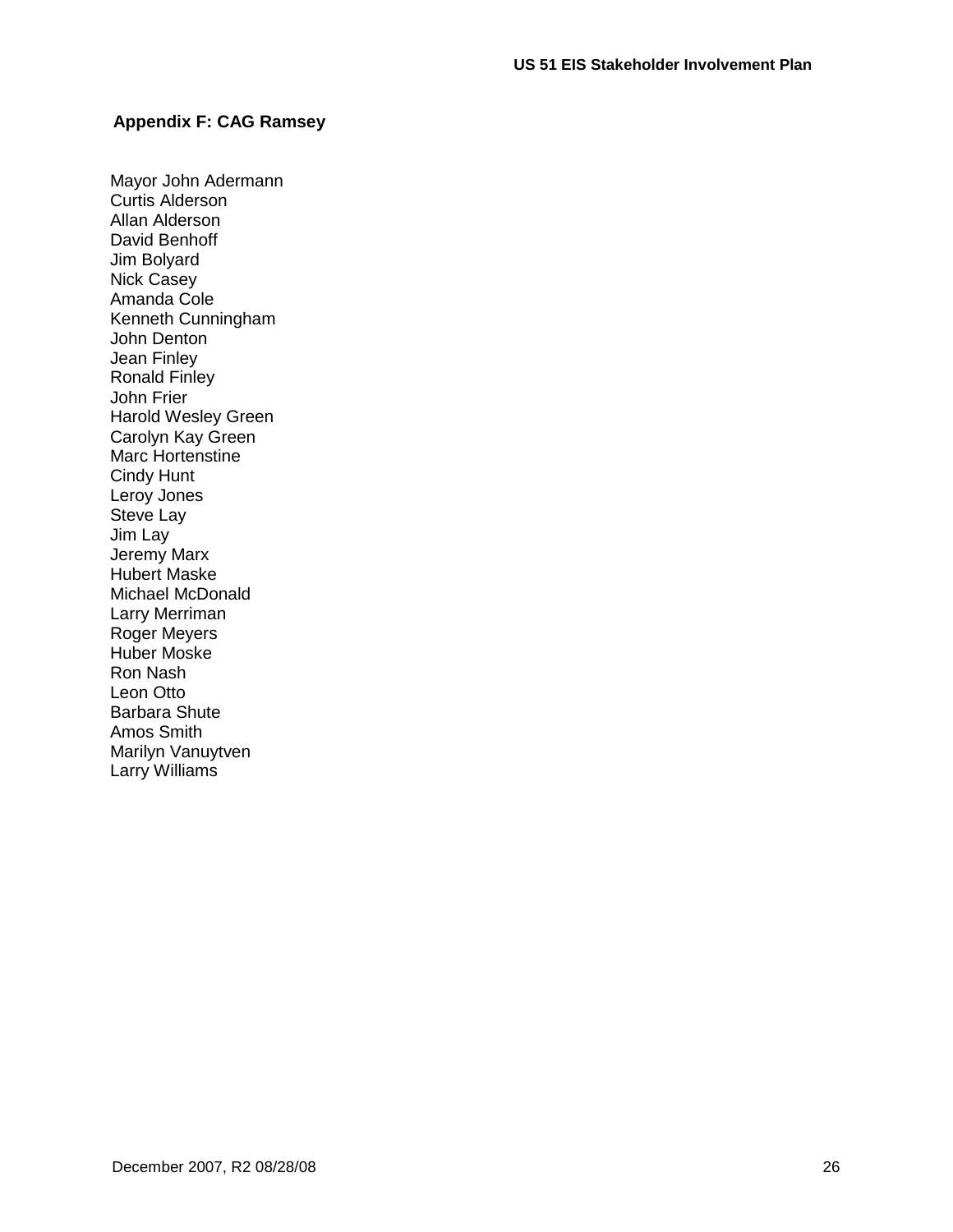### <span id="page-29-0"></span>**Appendix G: CAG Vandalia**

Walt Barenfanger Charles Barenfanger Harold Baumann Don Bernhardt Dean Black Charles Bowles Ernie Chappel Gene Craig Andy Craig Randy Edwards Jan Eischens JoAnn Sasse Givens Mayor Rick Gottman Dennis Graumenz Robert Hanks Douglas Knebel Bruce Lowry Keith & Janet Manley James Marlen James Morani Kevin Satterthwaite Byron Sikman Greg Starnes Chad Towler Mike Wehrle Dana Whiteman William York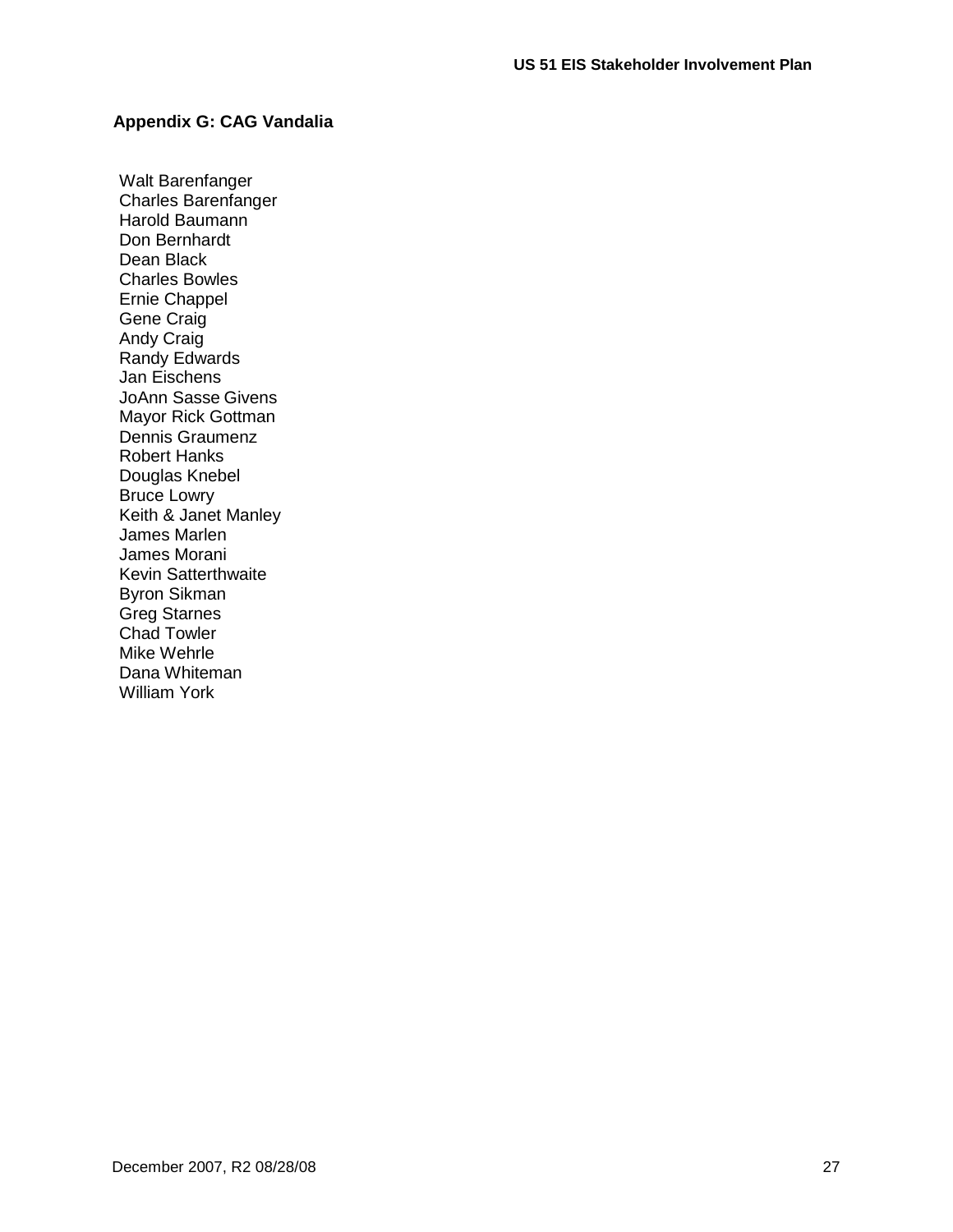### <span id="page-30-1"></span><span id="page-30-0"></span>**Appendix H: CAG Vernon/Patoka**

Lane Briscoe II Leslie Britt Mayor Chester Burke Mayor Matt Cain Bryan Cain Clayton Cain Jeff Foltz John Garrett Allen Hinderliter Gary Hood Blake Hyde Carl Joliff Patsy Lee Wade Mannino Jack McNicol Tim Motlun Shaun Murray Mark Payne Flora Payne-Cain Nita Pitts David Rademacher Samantha Reynolds Sandra Gayle Tappy Roger Tune John VanSchoyck Kenny Walker Randy Woolsey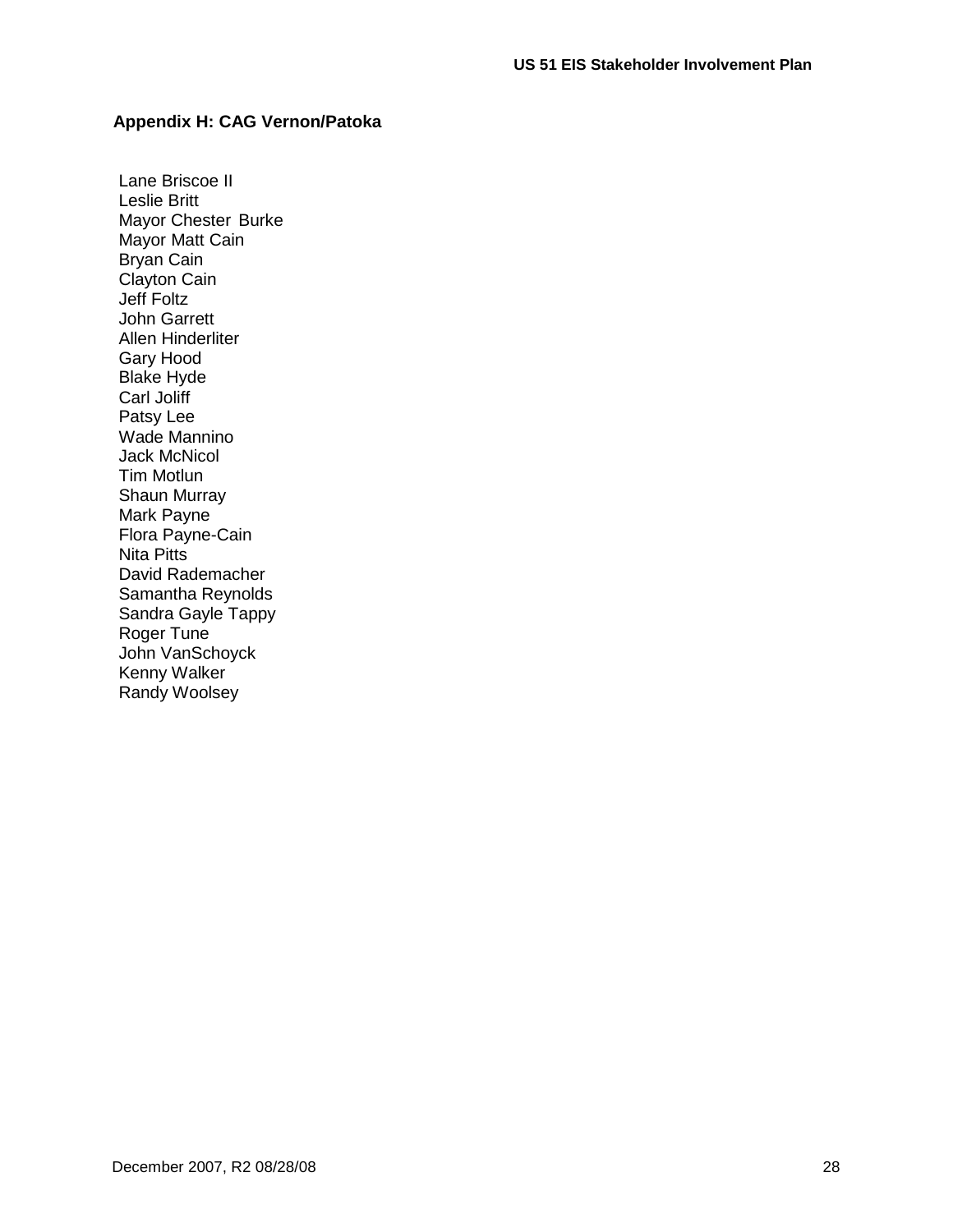#### <span id="page-31-0"></span>**Appendix I: CAG Sandoval**

Todd Bosler Gregg Brink Melvin Brink James Gamebeatto David & Ray Ann Gore Marty Halluin Tony & Julie Hester Leroy Hester Tony & Lisa Hood Beverly Jett Lisa Jett Paula Jett Bob Kannall Rick Kretzer Paul Padda Jean Rattermann Mayor Rattermann Kenny & Mary Saatkamp Dennis & Chris Schaubert Joe Schaubert Gene Schurman Danny Seats Carolyn Seats Dan Seidel James & Mary Seiger Mark & Gwen Snyder Joseph Splain Mike Stock Terry Swagler Latrela Travitt Boog Walker Mike Wedekemper John Weiss Shelby Winkler Melvin Wood Mary Copple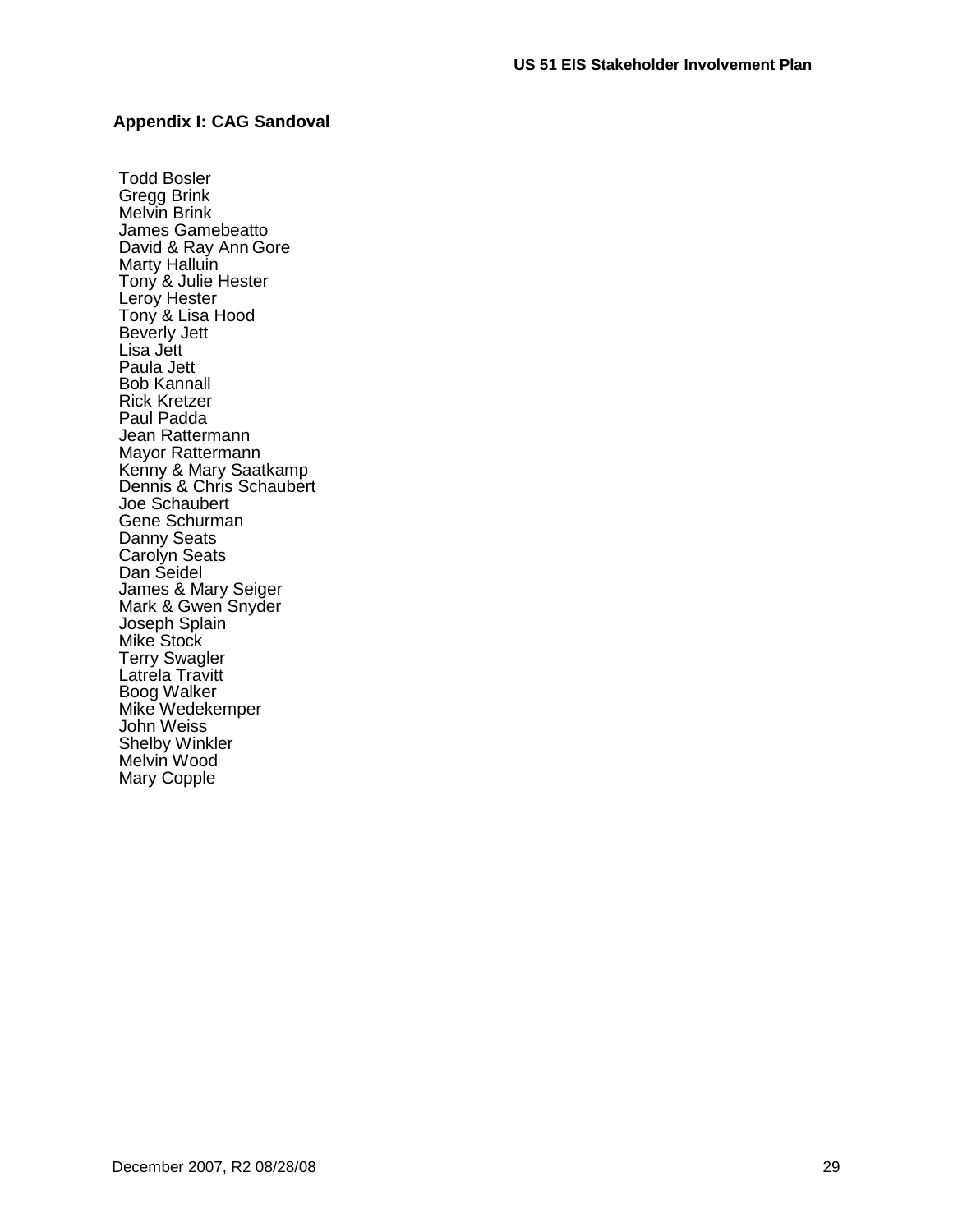### <span id="page-32-0"></span>**Appendix J: CAG Junction City/Central City/Centralia/Wamac**

Becky Ault Darlene Baltzell Ty Bates Ken Buchanan Vernell Burris Dan Cole Bruce Geary Patty Hinton Howard Jones Tom Kasten Bob Kelshemier Jack Mann David Meyer Justin Moll Joe Niederhofer Ed O'Brian Joe Ritchie Zack Roeckerman Stephanie Sachtleben Ward Sneed Bill Sprehe Bev Virobik Fred Walker Michael Young Tom Jones Louis Kalent Nancy Dykstra Leslie Ingram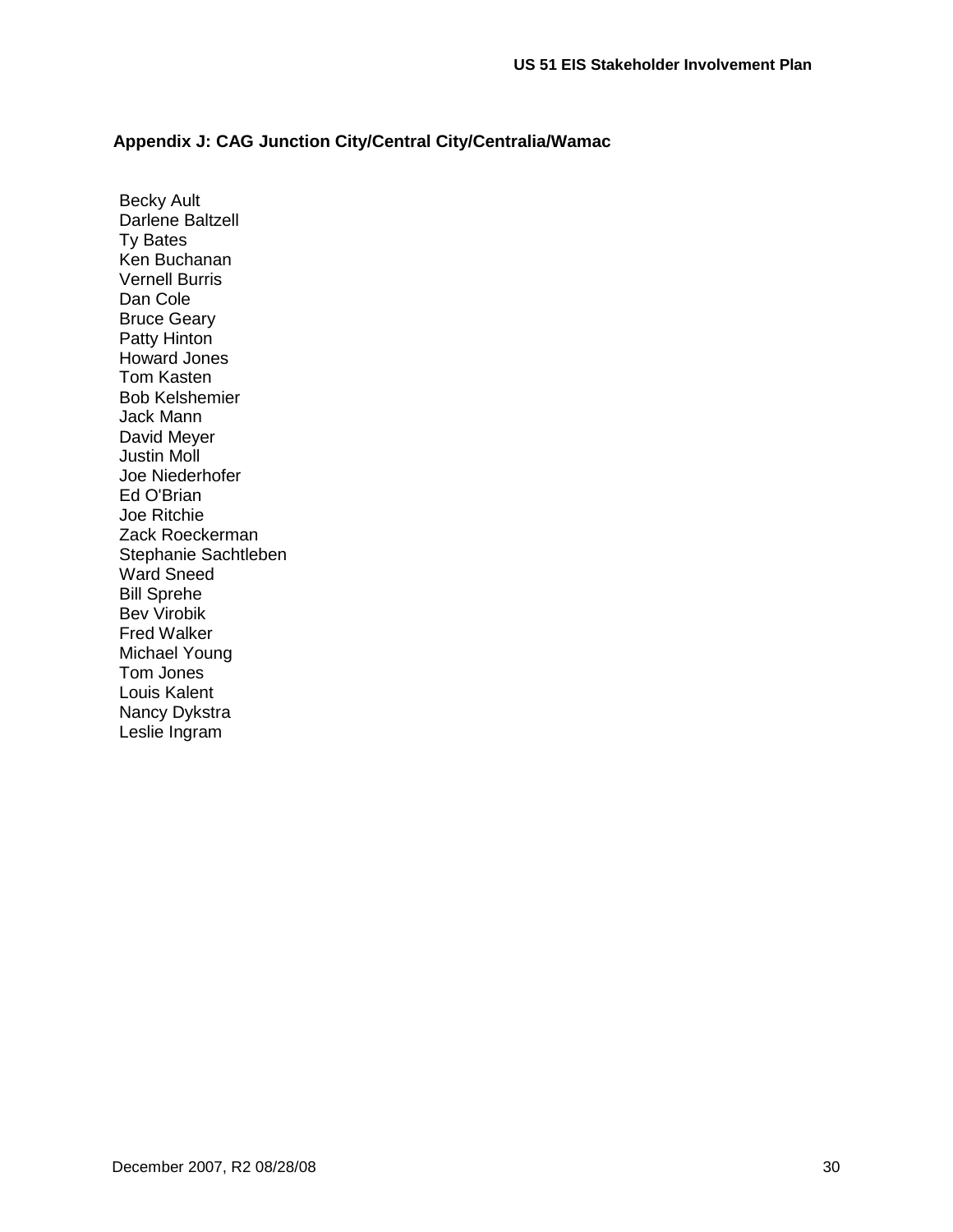### <span id="page-33-0"></span>**Appendix K: RAG**

| <b>Mayor Ault</b>         | Mayor of Centralia                                             |
|---------------------------|----------------------------------------------------------------|
| Tom Beyers                | Marion County Soil & Water Conservation District - Director    |
| Sharon Billinski          | Pana Township                                                  |
| Mayor Burke               | Mayor of Patoka                                                |
| <b>Vernell Burris</b>     | Centralia CAG                                                  |
| <b>Ken Cripe</b>          | <b>Fayette County Farm Bureau</b>                              |
| Jim Deere                 | City of Pana, Development Director                             |
| Nancy Dykstra             | Centralia CAG                                                  |
| <b>Bruce Geary</b>        | <b>Centalia CAG</b>                                            |
| <b>JoAnn Sasse Givens</b> | Vandalia CAG (Vandalia - Director of Economic Development)     |
| Mayor Gottman             | City of Vandalia                                               |
| <b>Wesley Green</b>       | <b>Ramsey CAG</b>                                              |
| <b>Tara Hall</b>          | Rep Ron Stephens Office                                        |
| <b>Marty Halluin</b>      | Sandoval CAG                                                   |
| <b>Robert Kannall</b>     | Sandoval CAG                                                   |
| Gary Kennedy              | <b>Marion County Farm Bureau</b>                               |
| <b>Rick Kretzer</b>       | Sandoval CAG                                                   |
| Keith & Janet Manley      | Vandalia CAG                                                   |
| Ron Marshel               | <b>Fayette County Farm Bureau</b>                              |
| Joe Niederhofer           | Centralia CAG                                                  |
| <b>Tony Pals</b>          | <b>Fayette County Soil &amp; Water Conservation District</b>   |
| Amy Rochkes               | <b>Shelby County Farm Bureau</b>                               |
| <b>Terry Savko</b>        | Illinois Dept. of Agriculture Bureau of Land & Water Resources |
| <b>Barbara Shute</b>      | Ramsey CAG (Ramsey School District)                            |
| <b>Bill Sprehe</b>        | Centralia CAG                                                  |
| John VanSchoyck           | Patoka/Vernon CAG (Township Trustee & Marathon Pipeline        |
|                           | Employee)                                                      |
| <b>Fred Walker</b>        | South Central IL Regional Planning & Development               |
| Dana Whiteman             | Vandalia CAG (Executive Director Vandalia Main Street)         |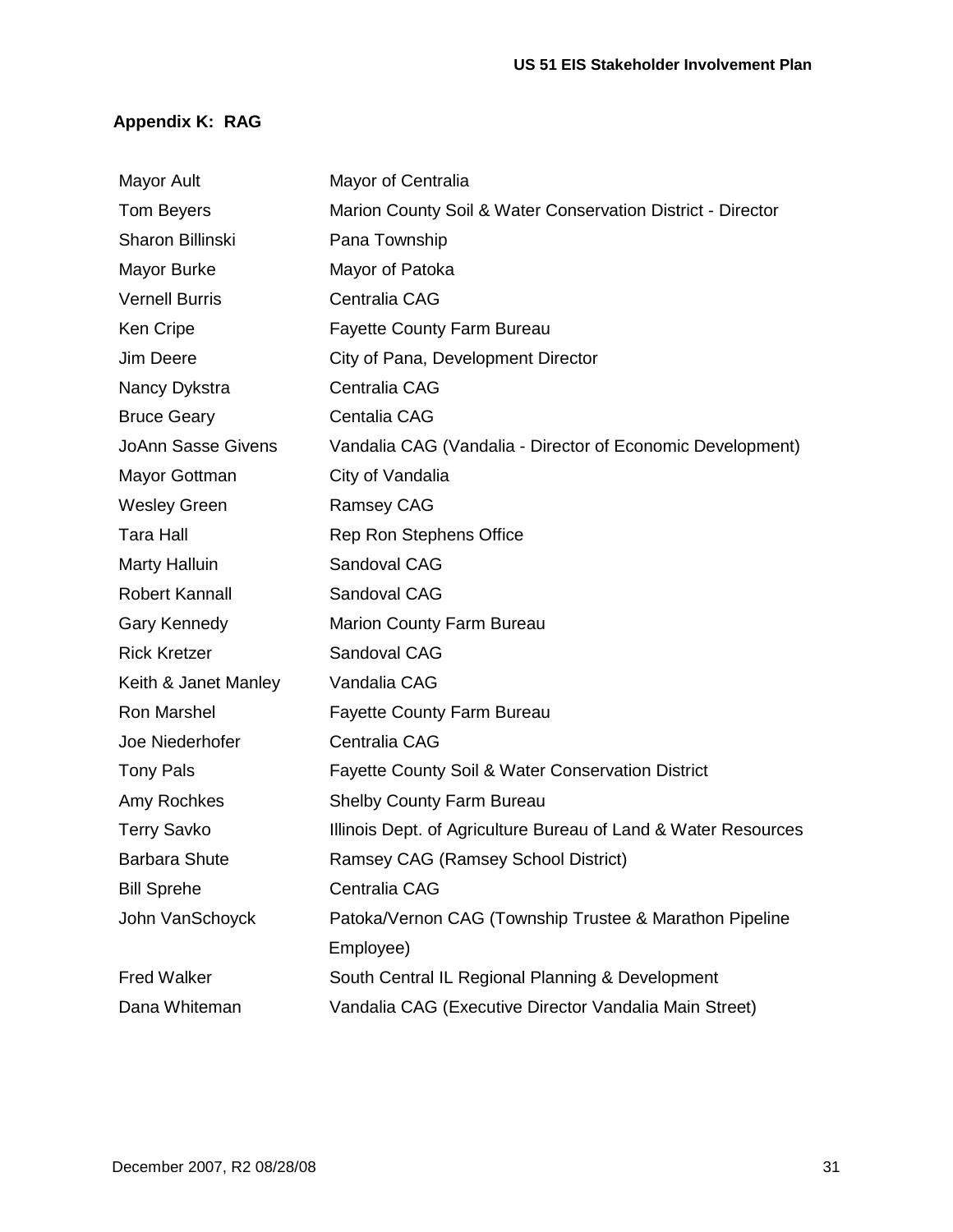<span id="page-34-0"></span>**Appendix L: TAG**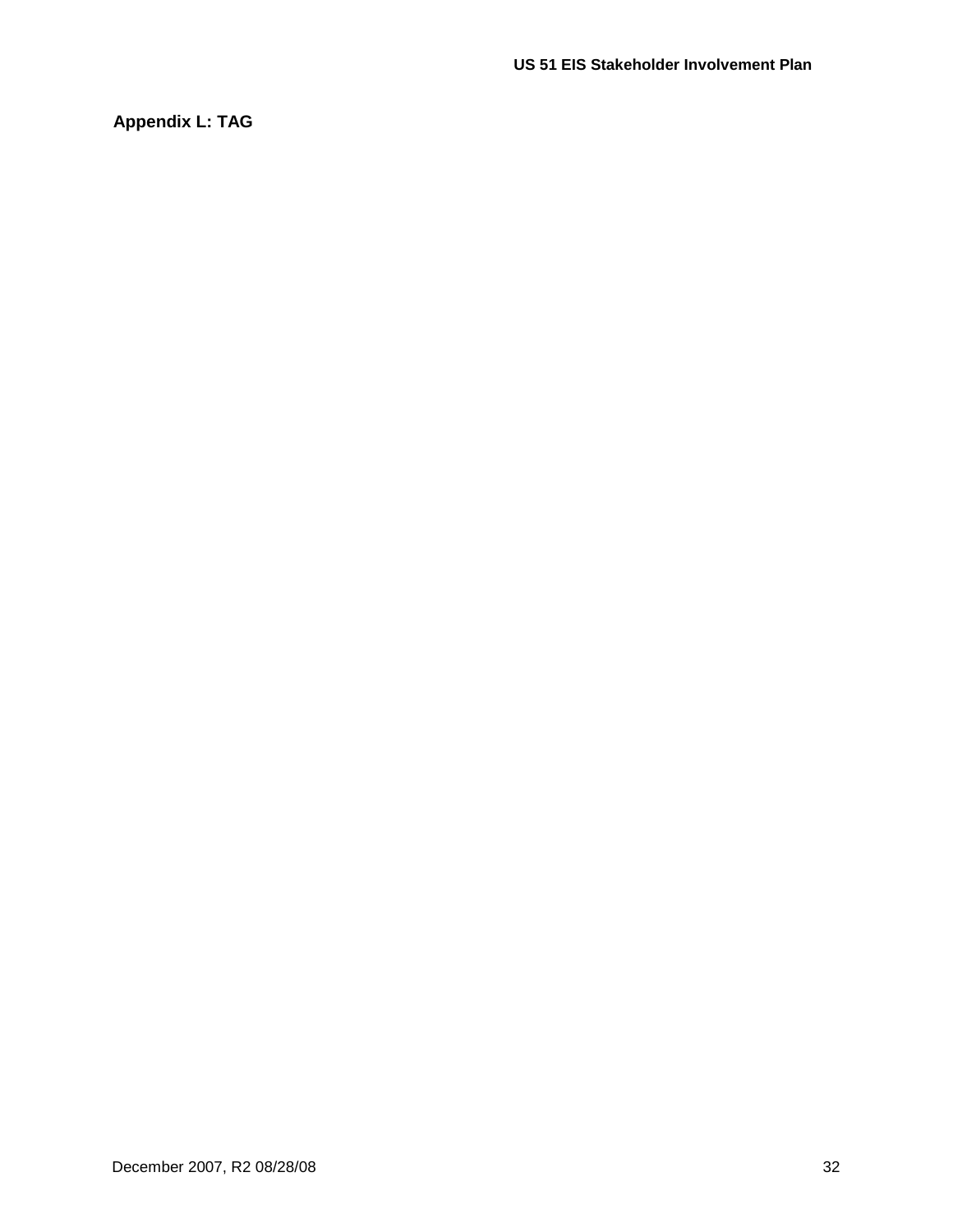| <b>Version</b> | Date     | <b>Revision Description</b>                                                                                             |  |  |  |  |  |
|----------------|----------|-------------------------------------------------------------------------------------------------------------------------|--|--|--|--|--|
|                | 12/27/07 | Original Stakeholder Involvement Plan                                                                                   |  |  |  |  |  |
| 2              | 08/28/08 | Updates to Appendices to reflect participation in CAG, RAG and acceptance of Cooperating and<br>Participating Agencies. |  |  |  |  |  |
|                |          | Update to Appendix N reflecting change in RAG process.                                                                  |  |  |  |  |  |
|                |          | Addition of Appendix M to track revisions to the SIP                                                                    |  |  |  |  |  |

### <span id="page-35-0"></span>**Appendix M: Revisions to the SIP**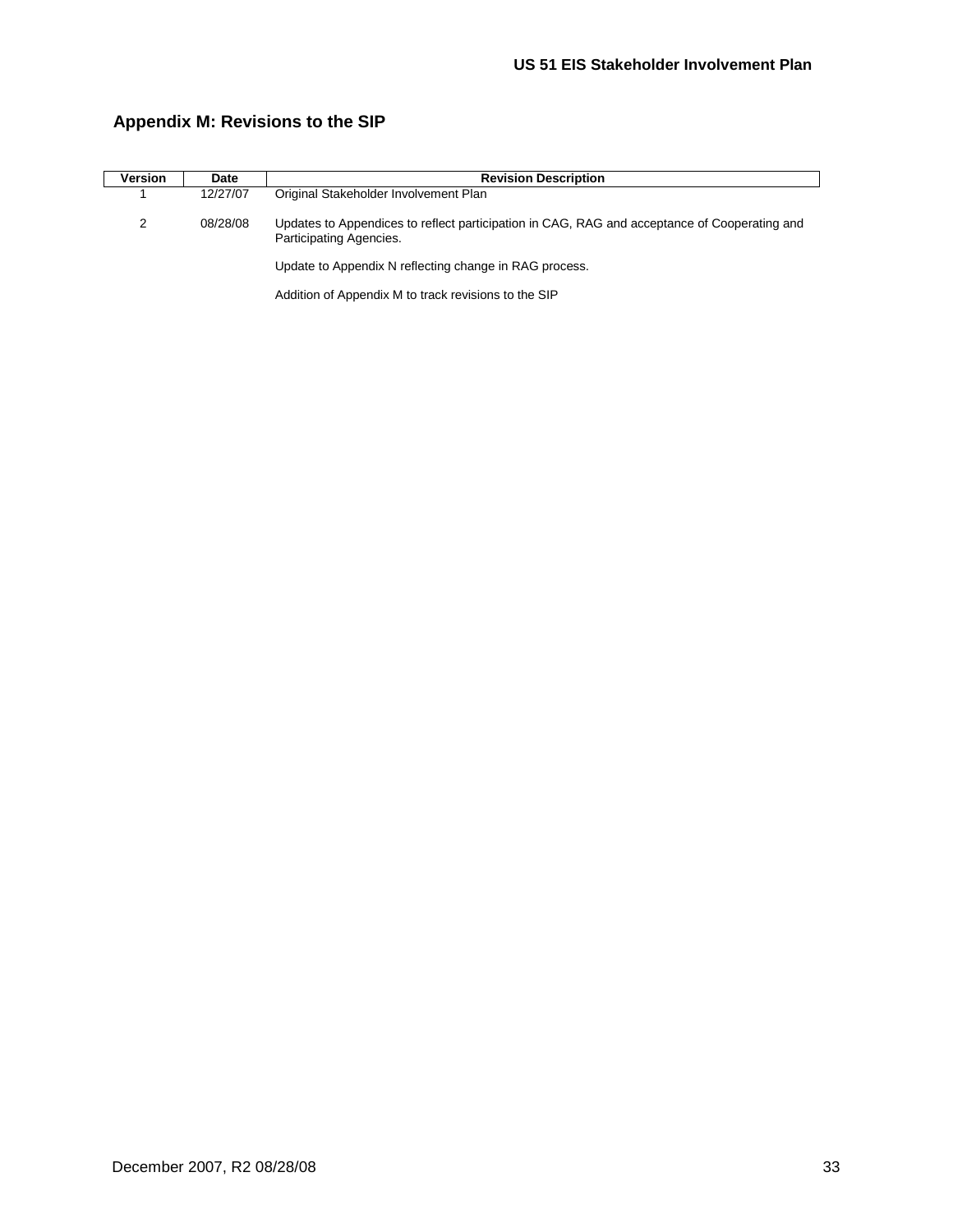### <span id="page-36-0"></span>**Appendix N: Coordination Points, Information Requirements, Responsibilities, and Timing**

|                  | <b>Coordination Point</b>                                                                                                                 |  | Requirement          |            | <b>Action</b>                                                                                                                                                                                | Agency<br>Responsible |                  | <b>Remarks</b>                                                                                                                                                                                                                                                                                                                                                                                                                                                                                                                                                                                                                                                                                                                                                                                                                          |
|------------------|-------------------------------------------------------------------------------------------------------------------------------------------|--|----------------------|------------|----------------------------------------------------------------------------------------------------------------------------------------------------------------------------------------------|-----------------------|------------------|-----------------------------------------------------------------------------------------------------------------------------------------------------------------------------------------------------------------------------------------------------------------------------------------------------------------------------------------------------------------------------------------------------------------------------------------------------------------------------------------------------------------------------------------------------------------------------------------------------------------------------------------------------------------------------------------------------------------------------------------------------------------------------------------------------------------------------------------|
|                  |                                                                                                                                           |  | §6002<br><b>NEPA</b> | <b>CSS</b> |                                                                                                                                                                                              |                       | <b>IDOT</b> FHWA |                                                                                                                                                                                                                                                                                                                                                                                                                                                                                                                                                                                                                                                                                                                                                                                                                                         |
|                  | 1. Project Initiation Activities                                                                                                          |  |                      |            |                                                                                                                                                                                              |                       |                  |                                                                                                                                                                                                                                                                                                                                                                                                                                                                                                                                                                                                                                                                                                                                                                                                                                         |
| 1.0              | <b>Project Initiation</b>                                                                                                                 |  |                      |            | Send project initiation letter to FHWA Division Administrator or FTA<br>Regional Administrator                                                                                               |                       |                  | This is the first step in the entire process. IDOT submits this letter to FHWA prior to performing any work on the<br>project.                                                                                                                                                                                                                                                                                                                                                                                                                                                                                                                                                                                                                                                                                                          |
| 1.1              | Formation of Project Study Group                                                                                                          |  |                      |            | Identify members of the PSG                                                                                                                                                                  |                       |                  | PSG is formed prior to any other work being completed on the project. The PSG is an interdisciplinary technical<br>team. The PSG will make project recommendation to the leaders of IDOT and FHWA.                                                                                                                                                                                                                                                                                                                                                                                                                                                                                                                                                                                                                                      |
| 1.2              | Establish Timeframe Agreement                                                                                                             |  |                      |            | Develop specific timeframe for this project                                                                                                                                                  |                       |                  | A Timeframe will be established and agreed to by FHWA and IDOT prior to publication of the NOI.                                                                                                                                                                                                                                                                                                                                                                                                                                                                                                                                                                                                                                                                                                                                         |
| 1.3              | Identify Stakeholders, Participating<br>Agencies (PAs) and Cooperating<br>Agencies CAs, and Develop Stakeholder<br>Involvement Plan (SIP) |  |                      |            | PSG identifies preliminary stakeholders list, PAs and CAs to receive<br>invitations, and then develops the SIP that includes all items required to<br>be part of a Coordination Plan by 6002 |                       |                  | FHWA and IDOT, as joint lead agencies, must agree upon the content of the SIP before it is released externally.<br>Specific information that will be included in the SIP include: NOI and scoping activities, Development of the P&N,<br>identification of the range of alternatives, collaboration on methodologies, completion of the DEIS, identification of<br>the preferred alternative, completion of the FEIS, ROD, and other permits or approvals.                                                                                                                                                                                                                                                                                                                                                                              |
| 1.4              | Notice of Intent (NOI)                                                                                                                    |  |                      |            | Publish NOI in Federal Register, send copy of NOI to Participating and<br>Cooperating Agencies; publish notice in newspaper                                                                  |                       |                  | FHWA Publishes the NOI in the Federal Register. The SIP and Timeframe are agreed upon before publication of<br>the NOI.                                                                                                                                                                                                                                                                                                                                                                                                                                                                                                                                                                                                                                                                                                                 |
|                  | 2. Agency and Public Coordination                                                                                                         |  |                      |            |                                                                                                                                                                                              |                       |                  |                                                                                                                                                                                                                                                                                                                                                                                                                                                                                                                                                                                                                                                                                                                                                                                                                                         |
| $2.0$            | Invite Cooperating and Participating<br>Agencies (CA's and PA's)                                                                          |  |                      |            | Send invitation letters to PAs and CAs.                                                                                                                                                      |                       |                  | IDOT invites all PAs and state CAs. FHWA invites Federal CAs. Environmental Resource Agencies (ERAs) that<br>are not CAs will most likely be PAs.                                                                                                                                                                                                                                                                                                                                                                                                                                                                                                                                                                                                                                                                                       |
|                  | 2.1a Agency Scoping                                                                                                                       |  |                      |            | Invite and hold introductory meetings with identified agency<br>stakeholders.                                                                                                                |                       |                  | The purpose of these meetings is to share information regarding the project status and next steps and to gather<br>input. Meetings may be held with State Legislators, Federal Legislators, City Councils, Mayors, City Managers,<br>Economic Development Directors, Chamber of Commerce representatives, State and Federal Resource Agencies<br>and any local, regional, statewide, or national groups with potential interest in the project.                                                                                                                                                                                                                                                                                                                                                                                         |
| 2.1 <sub>b</sub> |                                                                                                                                           |  |                      |            | Prepare scoping materials. Send Scoping Package.                                                                                                                                             |                       |                  | A Scoping package will be sent to the invited CA's and PA's for their review. The scoping package will include an<br>introduction to stakeholders of the CSS approach, presentation of the project timeframe and SIP for their review<br>and comment, an explanation of advisory groups that will be formed and an explanation of their roles and<br>responsibilities.                                                                                                                                                                                                                                                                                                                                                                                                                                                                  |
| 2.1c             |                                                                                                                                           |  |                      |            | Invite ERAs to Agency Scoping Meeting; hold Agency Scoping Meeting                                                                                                                           |                       |                  | This meeting will gather information and input from the ERAs. In addition to typical environmental scoping<br>activities, this meeting will explain the CSS process, present the agreed to timeframe and SIP for input, explain<br>the advisory groups, their roles and responsibilities (CAG, RAG, NEPA/404, TAG ) and the ERAs' roles and<br>responsibilities in these groups, and how the ERAs will be involved throughout this process. IDOT will provide<br>proposed methods on environmental surveys & analyses and solicit agency input on these methods.                                                                                                                                                                                                                                                                        |
| 2.2              | <b>Public Scoping</b>                                                                                                                     |  |                      |            | Invite public to Public Scoping Meeting; hold Public Scoping Meeting                                                                                                                         |                       |                  | This meeting will be an introduction to public stakeholders and will gather scoping input from the general public.<br>In addition, the timeframe and SIP would be presented for review and comment, CSS would be explained,<br>formation of advisory groups (CAG, RAG, NEPA/404, TAG ) and the publics roles and responsibilities.<br>Volunteers to serve on the advisory groups will be solicited at this meeting. This meeting will be held in three<br>geographical areas in the project corridor.                                                                                                                                                                                                                                                                                                                                   |
| 2.3              | Formation of Stakeholder Groups                                                                                                           |  |                      |            | PSG identifies members of Stakeholder Groups                                                                                                                                                 |                       |                  | Volunteers from the Public Scoping meetings will be contacted to confirm their interest in serving on an advisory<br>group. Other stakeholders including but not limited to emergency services, transit, schools, agricultural, business<br>will also be contacted by the PSG to serve on advisory groups.                                                                                                                                                                                                                                                                                                                                                                                                                                                                                                                              |
|                  | 3. Purpose and Need Development                                                                                                           |  |                      |            |                                                                                                                                                                                              |                       |                  |                                                                                                                                                                                                                                                                                                                                                                                                                                                                                                                                                                                                                                                                                                                                                                                                                                         |
| 3.0              | <b>CAG Context Audit</b>                                                                                                                  |  |                      |            | Convene CAGs to take context survey.                                                                                                                                                         |                       |                  | The following information will be presented and activities will be completed at these meetings: explain the goals of<br>the meeting; define and explain the goals of CSS; present the revised SIP; define consensus; explain the decision<br>making process (including NEPA and NEPA/404); explain CAG roles and responsibilities; explain the ground<br>rules of CAGs; complete the Context Audit Form; explain the purpose of the Problem Statement; how it will be<br>developed and how it will be utilized to develop the P&N present the results of the Context Audit and identify and<br>prioritize issues or sensitive resources; begin to develop the project Problem Statement, and select RAG<br>representatives.<br>This task may require one or more meetings. Meetings will be held in the geographical region of the CAG. |
|                  |                                                                                                                                           |  |                      |            |                                                                                                                                                                                              |                       |                  |                                                                                                                                                                                                                                                                                                                                                                                                                                                                                                                                                                                                                                                                                                                                                                                                                                         |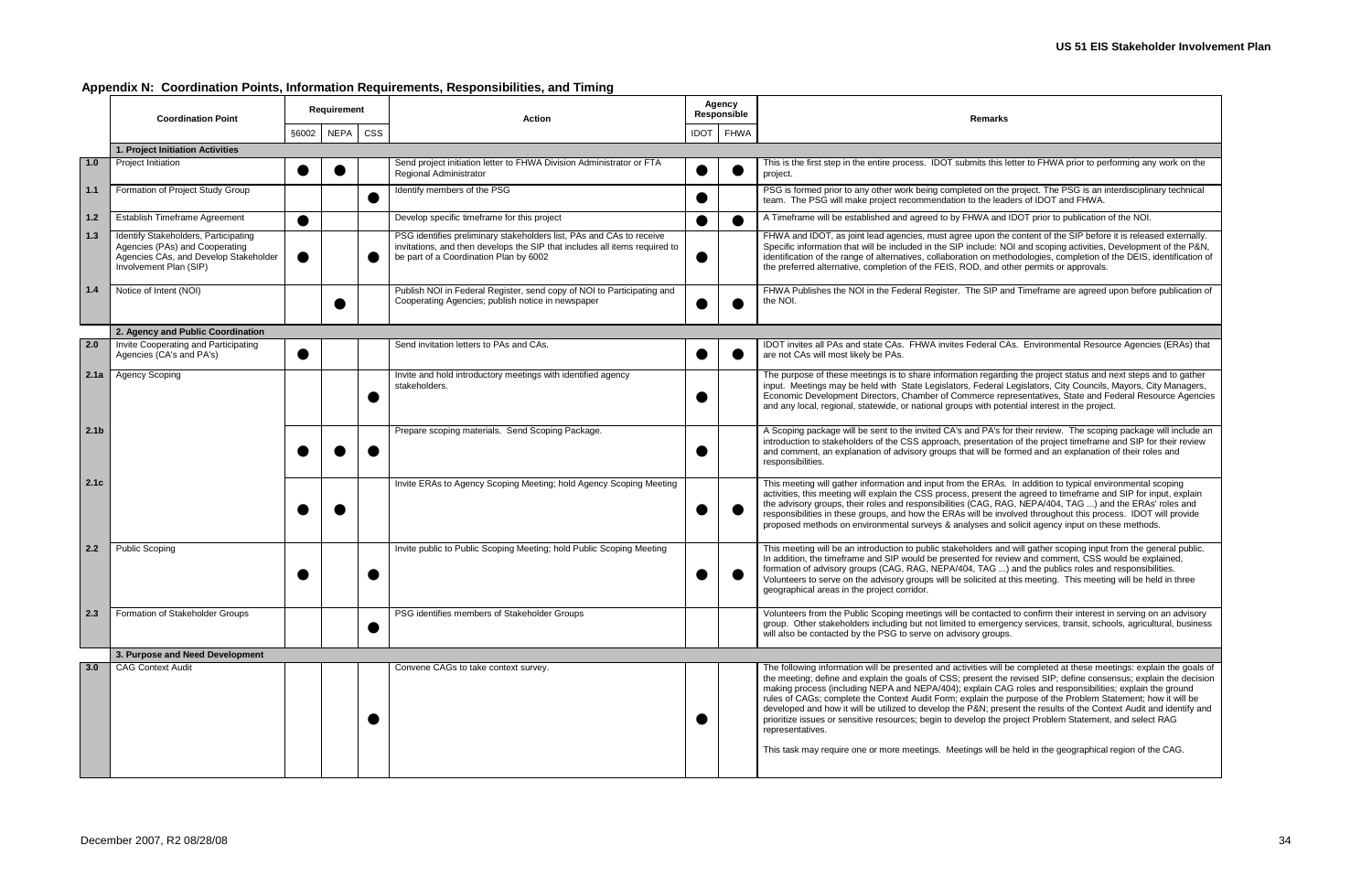| rs will present an overview of Scoping Meetings 2)<br>eframe as a result of input at these meetings; 3)<br>for review by CAG/RAG 5) Develop a PSG<br>nt; 5) Identify the preliminary study area and<br>Agenda for next CAG/RAG meeting                                                                                        |
|-------------------------------------------------------------------------------------------------------------------------------------------------------------------------------------------------------------------------------------------------------------------------------------------------------------------------------|
| als of the meeting 2) present, refine and reach<br>ent and gather input on preliminary outline of P&N                                                                                                                                                                                                                         |
| e completed at this meetings: explain the goals of<br>revised SIP; define consensus; explain the decision<br>3 roles and responsibilities; explain the ground<br>e purpose of the Problem Statement; how it will be<br>ent, refine and reach consensus on Problem                                                             |
| e of project P&N 2) Consultant prepare and<br>reach PSG consensus on P&N outline in<br>volve multiple versions of the P&N and review                                                                                                                                                                                          |
| ut. The information that will be presented at this<br>iput as well. This meeting will serve as meeting the<br>an opportunity to provide input into the P&N prior                                                                                                                                                              |
| sents an overview of Public Meeting; 2) Make any<br>ng (if there a major changes to the P&N, take back<br>proceed with NEPA/404 meeting on P&N.                                                                                                                                                                               |
| 1 - P&N.                                                                                                                                                                                                                                                                                                                      |
|                                                                                                                                                                                                                                                                                                                               |
| developed alternatives within the Preferred<br>n additional alternatives; 3) reach CAG consensus                                                                                                                                                                                                                              |
| onsensus on alternatives to be considered within                                                                                                                                                                                                                                                                              |
| atives in terms of engineering and environmental<br>orward.                                                                                                                                                                                                                                                                   |
| leveloped alternatives to be carried forward; 2)                                                                                                                                                                                                                                                                              |
| onsensus on alternatives to be carried forward.                                                                                                                                                                                                                                                                               |
| at were carried forward for further consideration will<br>at this meeting will also be sent to the PAs and CAs<br>ng the SAFETEA-LU 6002 requirements that PAs<br>ernatives being considered prior to final decisions<br>ves would need consideration or if there are major<br>nt PSG, CAG and RAG meetings will be required. |
|                                                                                                                                                                                                                                                                                                                               |

| 3.1 | <b>PSG Meeting</b>                                                             |  | Convene PSG Meeting; US 51 Partners prepare: overview of Scoping,<br>CAG and RAG meetings; overview comments on SIP; summary of<br>Context Audit; and resulting Problem Statement; draft outline of a P&N<br>possible study area and ID sensitive resources; agenda for next<br>CAG/RAG meetings                   |  | The following will occur at this meeting: 1) IDOT/US 51 Partners will present an overview of Scoping Meetings 2)<br>Discuss and make any necessary revisions to the SIP and timeframe as a result of input at these meetings; 3)<br>Discuss results of Context Audit 4) Draft a Problem Statement for review by CAG/RAG 5) Develop a PSG<br>preliminary outline of the P&N based on the Problem Statement; 5) Identify the preliminary study area and<br>potential sensitive resources within that area; and 6) Discuss Agenda for next CAG/RAG meeting                                                                                                                                                                   |
|-----|--------------------------------------------------------------------------------|--|--------------------------------------------------------------------------------------------------------------------------------------------------------------------------------------------------------------------------------------------------------------------------------------------------------------------|--|---------------------------------------------------------------------------------------------------------------------------------------------------------------------------------------------------------------------------------------------------------------------------------------------------------------------------------------------------------------------------------------------------------------------------------------------------------------------------------------------------------------------------------------------------------------------------------------------------------------------------------------------------------------------------------------------------------------------------|
| 3.2 | <b>CAG Meetings</b>                                                            |  | Convene CAGs                                                                                                                                                                                                                                                                                                       |  | The following will be covered at this meeting: 1) explain the goals of the meeting 2) present, refine and reach<br>consensus on Problem Statement Drafted by the PSG 3) present and gather input on preliminary outline of P&N<br>developed by the PSG;                                                                                                                                                                                                                                                                                                                                                                                                                                                                   |
| 3.3 | <b>RAG Meeting</b>                                                             |  | Convene RAG; prepare package summarizing results of CAG meeting<br>from all CAGs                                                                                                                                                                                                                                   |  | The following information will be presented and activities will be completed at this meetings: explain the goals of<br>the meeting; define and explain the goals of CSS; present the revised SIP; define consensus; explain the decision<br>making process (including NEPA and NEPA/404); explain RAG roles and responsibilities; explain the ground<br>rules of Rags; summarize Context Audit from CAGs; explain the purpose of the Problem Statement; how it will be<br>developed and how it will be utilized to develop the P&N present, refine and reach consensus on Problem<br>Statement Drafted by the PSG.<br>This task may require one or more meetings.                                                         |
| 3.4 | <b>PSG Meeting</b>                                                             |  | Convene PSG Meeting; Consultant prepare: overview of CAG and<br>RAG, overview of input on Problem Statement; overview of comments<br>from RAG on draft outline of a P&N possible study area and ID<br>sensitive resources                                                                                          |  | The following will occur at this meeting: 1) Discuss RAG outline of project P&N 2) Consultant prepare and<br>present a draft P&N based on the RAG outline; 3) Refine and reach PSG consensus on P&N outline in<br>preparation for presenting to public, PAs and CAs (this may involve multiple versions of the P&N and review<br>outside of this meeting; and 4) Discuss next Public Meeting.<br>This task may require one or more meetings of the PSG.                                                                                                                                                                                                                                                                   |
| 3.5 | Stakeholder Briefing and Public<br><b>Information Meeting</b>                  |  | Provide opportunity for the general public, PAs and CAs to be involved<br>in the development of the P&N                                                                                                                                                                                                            |  | At this meeting, the draft project P&N will be presented for input. The information that will be presented at this<br>meeting will also be sent to the PAs and CAs asking for their input as well. This meeting will serve as meeting the<br>SAFETEA-LU 6002 requirements that PAs and the public have an opportunity to provide input into the P&N prior<br>to final decisions on P&N.                                                                                                                                                                                                                                                                                                                                   |
| 3.6 | <b>PSG Meeting</b>                                                             |  | Convene PSG Meeting; prepare overview of Public Meeting;<br>summarize of comments on P&N revise P&N per comments.                                                                                                                                                                                                  |  | The following will occur at this meeting: 1) US 51 Partners presents an overview of Public Meeting; 2) Make any<br>necessary refinements to the P&N per input from Public Meeting (if there a major changes to the P&N, take back<br>to the CAGs prior to finalizing); and 3) Seek FHWA approval to proceed with NEPA/404 meeting on P&N.                                                                                                                                                                                                                                                                                                                                                                                 |
| 3.7 | NEPA/404 Concurrence Point Meeting                                             |  | Obtain a spot on the agenda at one of the scheduled NEPA/404<br>meetings; provide FHWA approved P&N Package 30 days prior to<br>meeting                                                                                                                                                                            |  | Obtain Signatory Agency concurrence on Concurrence Point #1 - P&N.                                                                                                                                                                                                                                                                                                                                                                                                                                                                                                                                                                                                                                                        |
|     | 4. Development of Range of Alternatives and Alternatives to be carried forward |  |                                                                                                                                                                                                                                                                                                                    |  |                                                                                                                                                                                                                                                                                                                                                                                                                                                                                                                                                                                                                                                                                                                           |
| 4.0 | <b>CAG Meetings</b>                                                            |  | Convene CAGs                                                                                                                                                                                                                                                                                                       |  | The following will be covered at this meeting: 1) present PSG developed alternatives within the Preferred<br>Corridor; 2) Seek CAG input on these alternatives and ideas on additional alternatives; 3) reach CAG consensus<br>on alternatives to be considered.<br>TAGs may be formed to add further input on specific issues.                                                                                                                                                                                                                                                                                                                                                                                           |
| 4.1 | <b>RAG Meeting</b>                                                             |  | Convene RAG for meeting after CAG Meetings                                                                                                                                                                                                                                                                         |  | The following will be covered at this meeting: 1) Reach RAG consensus on alternatives to be considered within<br>the Preferred Corridor.                                                                                                                                                                                                                                                                                                                                                                                                                                                                                                                                                                                  |
| 4.2 | <b>PSG Meeting</b>                                                             |  | <b>Convene PSG Meeting</b>                                                                                                                                                                                                                                                                                         |  | The following will occur at this meeting: 1) Discuss RAG alternatives in terms of engineering and environmental<br>issues; and 2) Develop PSG suggested alternatives to carry forward.                                                                                                                                                                                                                                                                                                                                                                                                                                                                                                                                    |
| 4.3 | <b>CAG Meetings</b>                                                            |  | Convene CAGs                                                                                                                                                                                                                                                                                                       |  | The following will be covered at this meeting:1) present PSG developed alternatives to be carried forward; 2)<br>Reach CAG consensus on alternatives to be carried forward.                                                                                                                                                                                                                                                                                                                                                                                                                                                                                                                                               |
| 4.4 | <b>RAG Meeting</b>                                                             |  | Convene RAG after CAG Meetings                                                                                                                                                                                                                                                                                     |  | The following will be covered at this meeting: 1) Reach RAG consensus on alternatives to be carried forward.                                                                                                                                                                                                                                                                                                                                                                                                                                                                                                                                                                                                              |
| 4.5 | Stakeholder Briefing and Public Meeting                                        |  | Provide PAs, CAs and the public with information regarding alternatives<br>being considered; identify resources located within project area,<br>general location of alternatives, and potential impacts; reasons for<br>eliminating some alternatives and keeping others; solicit comments;<br>hold public meeting |  | At this meeting, all alternatives considered and alternatives that were carried forward for further consideration will<br>be presented for input. The information that will be presented at this meeting will also be sent to the PAs and CAs<br>asking for their input as well. This meeting will serve as meeting the SAFETEA-LU 6002 requirements that PAs<br>and the public have an opportunity to provide input into the alternatives being considered prior to final decisions<br>being made. If, as a result of this meeting, additional alternatives would need consideration or if there are major<br>changes to the alternatives already being consider, subsequent PSG, CAG and RAG meetings will be required. |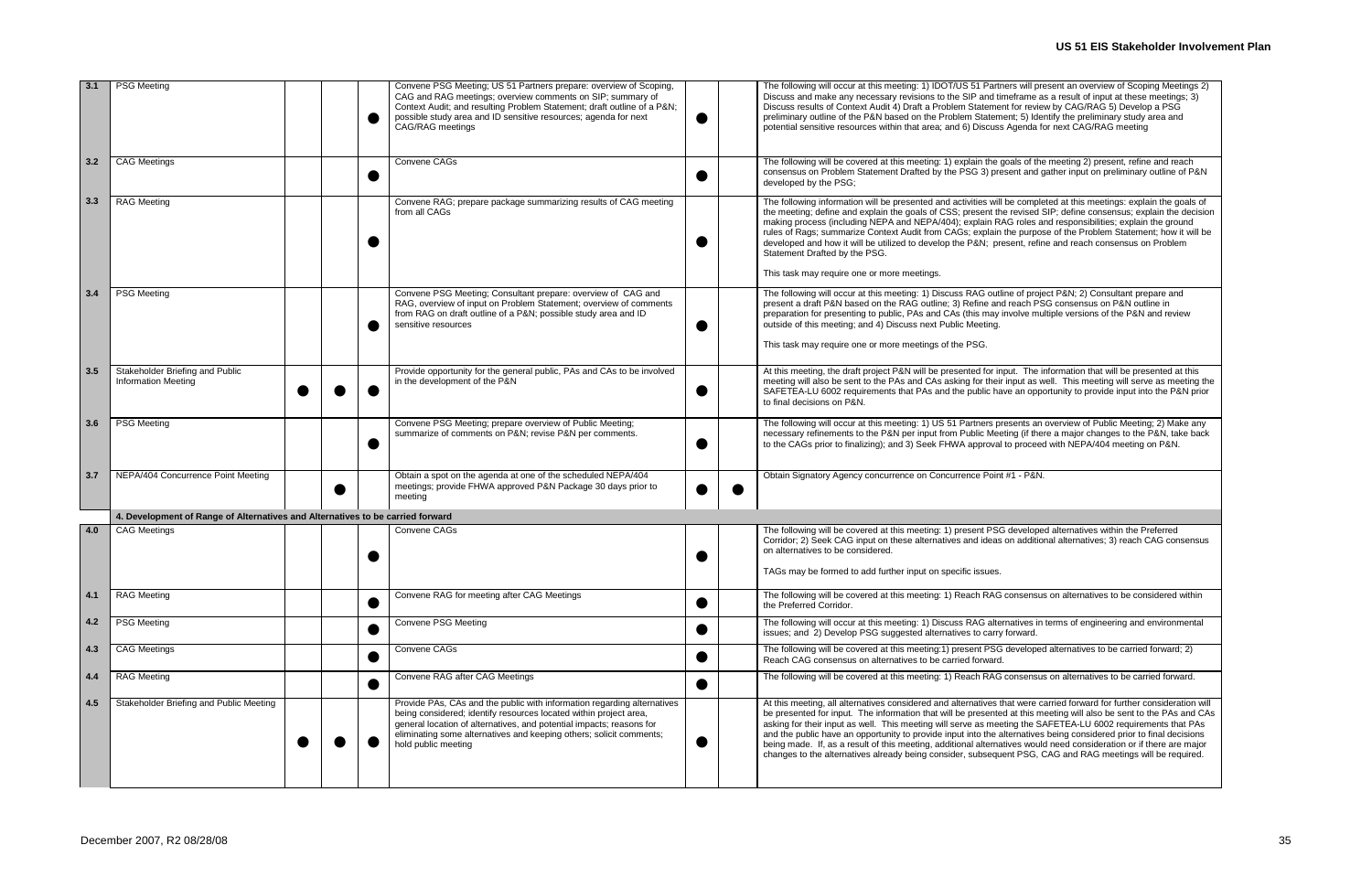### **US 51 EIS Stakeholder Involvement Plan**

| es to be carried forward in terms of engineering and<br>NEPA/404 meeting.                                                                                  |
|------------------------------------------------------------------------------------------------------------------------------------------------------------|
| carried forward.                                                                                                                                           |
|                                                                                                                                                            |
| nt. FHWA and IDOT will review this document and                                                                                                            |
| cument. At this point the DEIS is ready for FHWA                                                                                                           |
|                                                                                                                                                            |
|                                                                                                                                                            |
|                                                                                                                                                            |
|                                                                                                                                                            |
| ach CAG consensus on Preferred Alternative.                                                                                                                |
| were carried forward for further consideration, and                                                                                                        |
| ormation that will be presented at this meeting will<br>II. If, as a result of this meeting, additional<br>hanges to the Preferred Alternative, subsequent |
| take Preferred Alternative to NEPA/404 meeting.                                                                                                            |
| ve.                                                                                                                                                        |
| ers. FHWA and IDOT will review this document and                                                                                                           |
| EIS is ready for FHWA signature.                                                                                                                           |
|                                                                                                                                                            |
|                                                                                                                                                            |
|                                                                                                                                                            |
|                                                                                                                                                            |
|                                                                                                                                                            |

| 4.6 | <b>PSG Meeting</b>                                        |           |           | Convene PSG Meeting                                                                                                                                                                                                                                                                                               | $\bullet$ |           | The following will occur at this meeting: 1) Discuss alternatives to be carried forward in terms of engineering and<br>environmental issues; and 2) Get FHWA approval to take to NEPA/404 meeting.                                                                                                                                                                                                                                                                                                                      |
|-----|-----------------------------------------------------------|-----------|-----------|-------------------------------------------------------------------------------------------------------------------------------------------------------------------------------------------------------------------------------------------------------------------------------------------------------------------|-----------|-----------|-------------------------------------------------------------------------------------------------------------------------------------------------------------------------------------------------------------------------------------------------------------------------------------------------------------------------------------------------------------------------------------------------------------------------------------------------------------------------------------------------------------------------|
| 4.7 | NEPA/404 Concurrence Point Meeting                        |           |           | Obtain a spot on the agenda at one of the scheduled NEPA/404<br>meetings.                                                                                                                                                                                                                                         |           |           | Obtain Signatory Agency concurrence on alternatives to be carried forward.                                                                                                                                                                                                                                                                                                                                                                                                                                              |
|     | 5. Draft Environmental Impact<br><b>Statement</b>         |           |           |                                                                                                                                                                                                                                                                                                                   |           |           |                                                                                                                                                                                                                                                                                                                                                                                                                                                                                                                         |
| 5.0 | Development of the DEIS                                   |           |           | Develop DEIS document                                                                                                                                                                                                                                                                                             |           |           | During this time, the DEIS will be developed by the consultant. FHWA and IDOT will review this document and<br>refine it to a point it is ready to be circulated to the CAs.                                                                                                                                                                                                                                                                                                                                            |
| 5.1 | <b>Circulation of Pre-DEIS</b>                            |           |           | Send pre-DEIS to cooperating agencies                                                                                                                                                                                                                                                                             |           |           | After CA review, appropriate revisions will be made to the document. At this point the DEIS is ready for FHWA<br>signature.                                                                                                                                                                                                                                                                                                                                                                                             |
| 5.2 | Circulation of DEIS                                       |           |           | Send DEIS to all agencies and appropriate legal counsel; make DEIS<br>available for public review; solicit agency and public comments;                                                                                                                                                                            |           |           |                                                                                                                                                                                                                                                                                                                                                                                                                                                                                                                         |
| 5.3 | <b>DEIS Public Hearing</b>                                |           |           | Hold public hearing on DEIS                                                                                                                                                                                                                                                                                       |           |           |                                                                                                                                                                                                                                                                                                                                                                                                                                                                                                                         |
|     | 67. Preferred Alternative Development                     |           |           |                                                                                                                                                                                                                                                                                                                   |           |           |                                                                                                                                                                                                                                                                                                                                                                                                                                                                                                                         |
| 6.0 | <b>CAG Meetings</b>                                       |           |           | Convene CAGs for 3 day meetings (Monday through Wednesday)                                                                                                                                                                                                                                                        | ●         |           | The following will be covered at this meeting: develop and reach CAG consensus on Preferred Alternative.                                                                                                                                                                                                                                                                                                                                                                                                                |
| 6.1 | <b>RAG Meeting</b>                                        |           |           | Convene RAG after CAG meeting.                                                                                                                                                                                                                                                                                    |           |           | Reach RAG consensus on Preferred Alternative.                                                                                                                                                                                                                                                                                                                                                                                                                                                                           |
| 6.2 | Stakeholder Briefing and Public Meeting                   |           |           | Provide PAs, CAs and the public with information regarding alternatives<br>being evaluated; identify resources located within general location of<br>alternatives and potential impacts; reasons for eliminating alternatives<br>and choosing the Preferred Alternative; solicit comments; hold public<br>meeting |           |           | At this meeting, all alternatives considered, alternatives that were carried forward for further consideration, and<br>the Preferred Alternative will be presented for input. The information that will be presented at this meeting will<br>also be sent to the PAs and CAs asking for their input as well. If, as a result of this meeting, additional<br>alternatives would need consideration or if there are major changes to the Preferred Alternative, subsequent<br>PSG, CAG and RAG meetings will be required. |
| 6.3 | <b>PSG Meeting</b>                                        |           |           | <b>Convene PSG Meeting</b>                                                                                                                                                                                                                                                                                        |           |           | The following will occur at this meeting: 1) Get FHWA OK to take Preferred Alternative to NEPA/404 meeting.                                                                                                                                                                                                                                                                                                                                                                                                             |
| 6.4 | NEPA/404 Concurrence Point Meeting                        |           |           | Obtain a spot on the agenda at one of the scheduled NEPA/404<br>meetings. Present rationale for Preferred Alternative to and solicit input<br>from NEPA/404 Signatory Agencies.                                                                                                                                   |           |           | Obtain Signatory Agency concurrence on Preferred Alternative.                                                                                                                                                                                                                                                                                                                                                                                                                                                           |
| 6.5 | Development of the FEIS                                   |           |           | Develop FEIS document                                                                                                                                                                                                                                                                                             |           |           | During this time, the FEIS will be developed by US 51 Partners. FHWA and IDOT will review this document and<br>refine it to a point it is ready to be circulated to the CAs.                                                                                                                                                                                                                                                                                                                                            |
| 6.6 | <b>Circulation of Pre-FEIS</b>                            |           |           | Send pre-FEIS and FHWA Legal Counsel                                                                                                                                                                                                                                                                              |           |           | Once Legal Counsel provides legal sufficiency finding, the FEIS is ready for FHWA signature.                                                                                                                                                                                                                                                                                                                                                                                                                            |
| 6.7 | <b>Circulation of FEIS</b>                                |           | $\bullet$ | Send FEIS to all agencies and appropriate legal counsel; make FEIS<br>available for public review                                                                                                                                                                                                                 | $\bullet$ | $\bullet$ |                                                                                                                                                                                                                                                                                                                                                                                                                                                                                                                         |
| 6.8 | <b>Issue ROD</b>                                          | $\bullet$ |           | Publish notice of availability of ROD in Federal Register; Publish Notice<br>on Statute of Limitations in Federal Register, as appropriate; Make<br>ROD available to public, as appropriate                                                                                                                       |           | ●         |                                                                                                                                                                                                                                                                                                                                                                                                                                                                                                                         |
| 6.9 | Completion of Permits, Licenses or<br>Approvals After ROD |           |           | Issue applicable permits, licenses or approvals                                                                                                                                                                                                                                                                   |           |           | Jurisdictional/ permitting agencies                                                                                                                                                                                                                                                                                                                                                                                                                                                                                     |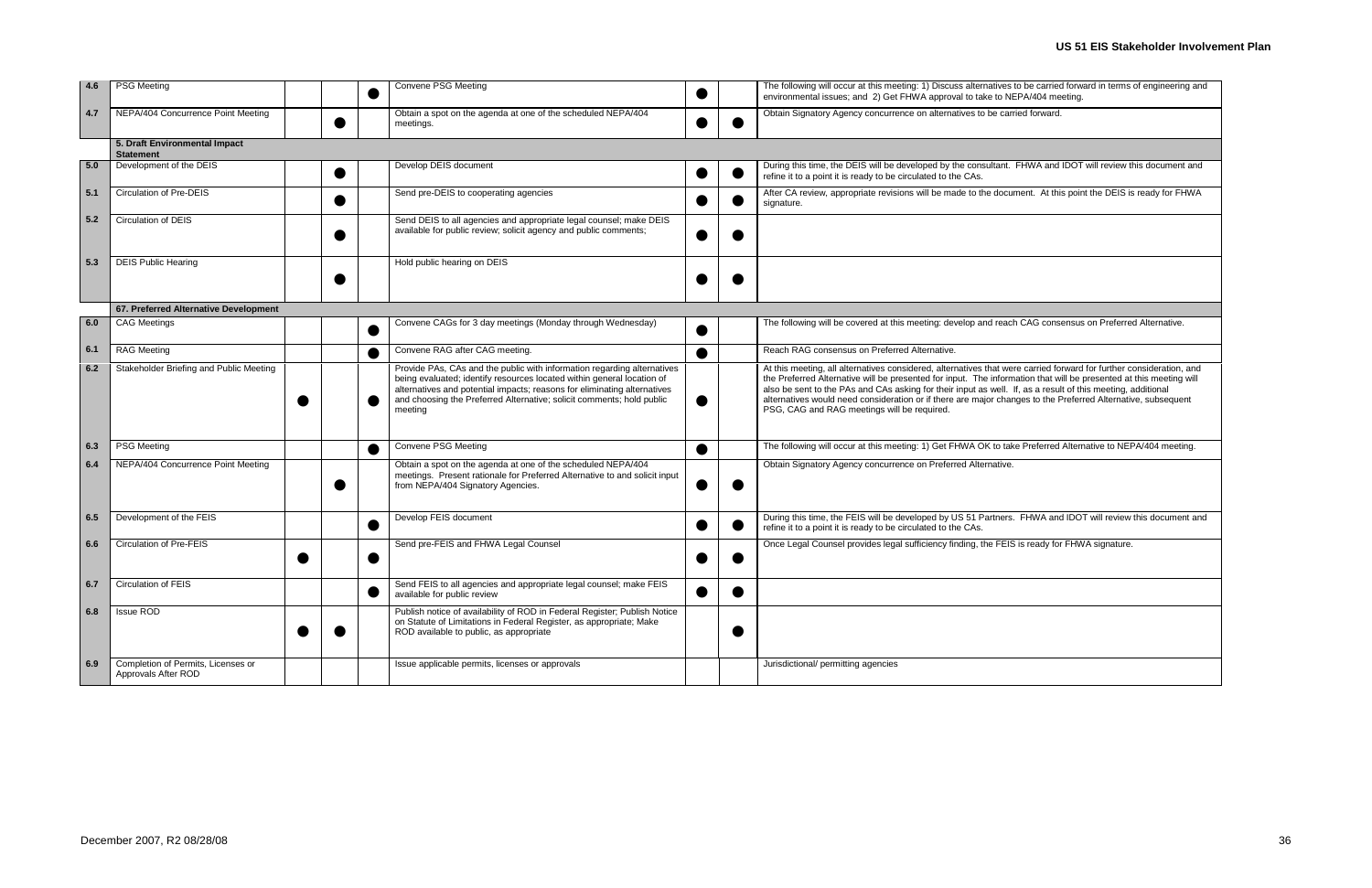### <span id="page-39-0"></span>**Appendix O: Project Timeline**



## U.S. Route 51 Environmental Impact Statement Schedule